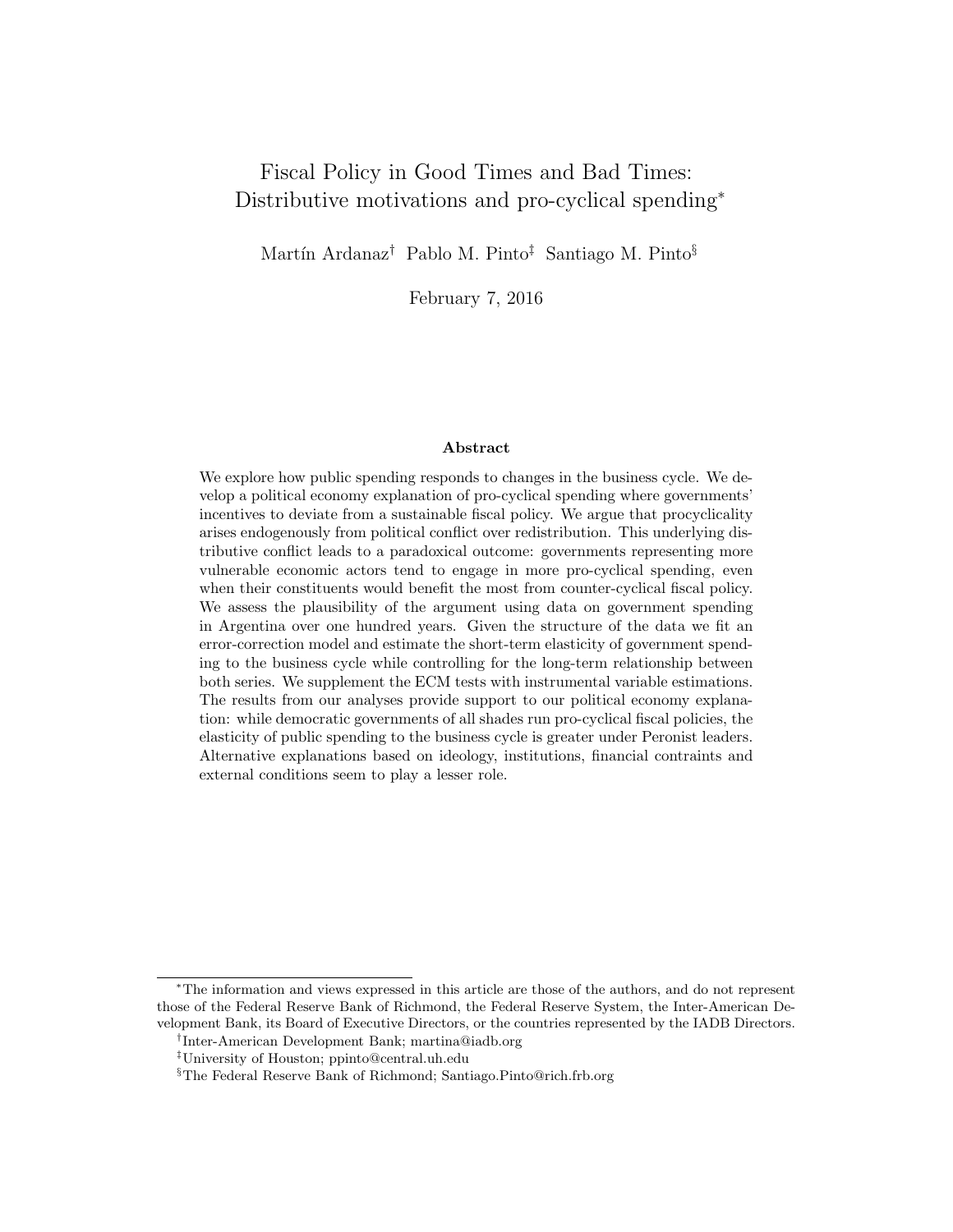# 1 Introduction

A profuse body of literature analyzes the link between openness, income volatility and the size of the public sector (Cameron 1978; Katzenstein 1985; Rodrik 1998). Policies adopted under political influence as motivated by distributive concerns usually deviate from the optimal path. Demands for government output vary across groups within the polity. The strength of these demands are also likely to differ along the peaks and troughs of the fiscal cycle. In times of crises some governments are able and willing to adopt policy responses aimed at redressing the duress created by the sharp downturns in output, while other governments are either reluctant or unable to do so. Changes in public spending as a result of external shocks have been a central concern in the comparative literature explaining economic policy reform in the 1990s, and have become a source of heated policy debates these days.<sup>1</sup> The specific content of these responses depend on the expected distributional consequences of the changes in relative prices –which generate the demand for policy responses– and on contemporaneous political conditions –which determine whose preferences are more likely to be translated into policy.

In this paper we analyze an alternative link between redistributive conflict and economic policy-making. We develop a novel political economy explanation of pro-cyclical spending. We argue that political conflict arising from those distributive motivations prevents governments from enacting fiscal policies that would smoothen consumption along the business cycle. Demands for redistribution from different socioeconomic agents affect governments' incentives to depart from the optimal fiscal path. We derive those distributive motivations from actors' position in the domestic and international division of labor. To assess the plausibility of this argument we provide an empirical application to the evolution of public spending in Argentina since the early 1900s.

Our explanation builds on prior research on the causes and consequences of govern-

<sup>&</sup>lt;sup>1</sup>On crises and policy reform see Cardoso and Helwege (1992); Drazen and Grilli (1993); Fernandez and Rodrik (1991); Martinelli and Tommasi (1997); Rodrik (1996); Tornell (1995).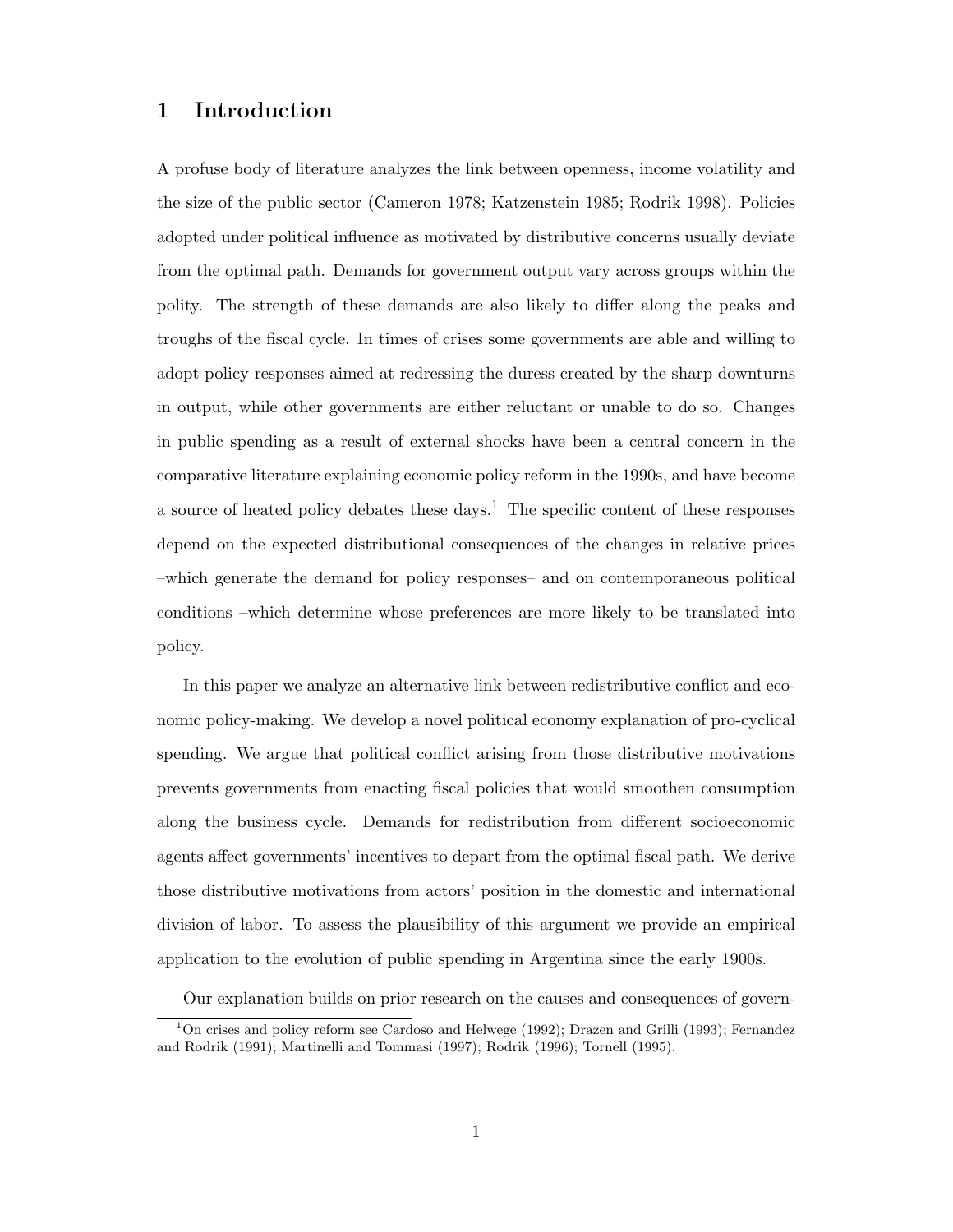ment spending: It is fairly uncontroversial that the ability of governments to tax and spend is affected by the business cycle. At the peak of the cycle, for instance, the fiscal coffers are more easily filled than when the economy turns south. Economic theory suggests that cyclical fiscal policy is sub-optimal: governments should lower spending when the economy is growing and raise spending during hard times, if at all. While some governments, mostly in developed countries, have followed these prescriptions in the past, pro-cyclical behavior is far from an exceptional event as reflected in the Southern European countries in the wake of the Global Recession of 2008, and has been quite prevalent among developing countries. Argentina stands out within this latter group.

The model –which we present in Appendix II– is built around the differential demands for government protection and the political constraints faced by governments, which affect their ability to respond to those demands. The incentives to engage in pro-cyclical spending –and hence deviate from the optimal policy course– depend on the severity of the redistributive conflict in the polity. The intuition from the model is simple: incumbent governments representing actors employed in the less productive sector of the economy –who are usually more vulnerable to swings in the business cycle– are more likely to enact tariffs, taxes and subsidies aimed at sheltering their constituents from competition and transferring resources to them. More productive actors, usually those employed in the comparative advantage sector of the economy, will fight against these attempts at redistributing resources away from them. When the coalition representing more productive actors gains control of the government, it enacts their constituents' preferred policies of lower taxes and higher integration into the global economy which benefit them while hurting the real income of vulnerable actors in the comparative-disadvantage sector, leading to political mobilization on their side. An escalation of this redistributive conflict has the potential to affect the incumbents' perception of their probability of retaining office. As the expectation of staying in office falls, incumbents spend beyond what would be optimal.<sup>2</sup> These incentives are stronger

<sup>2</sup>Shorter time horizons also affect the government's creditworthiness in financial markets, a conjec-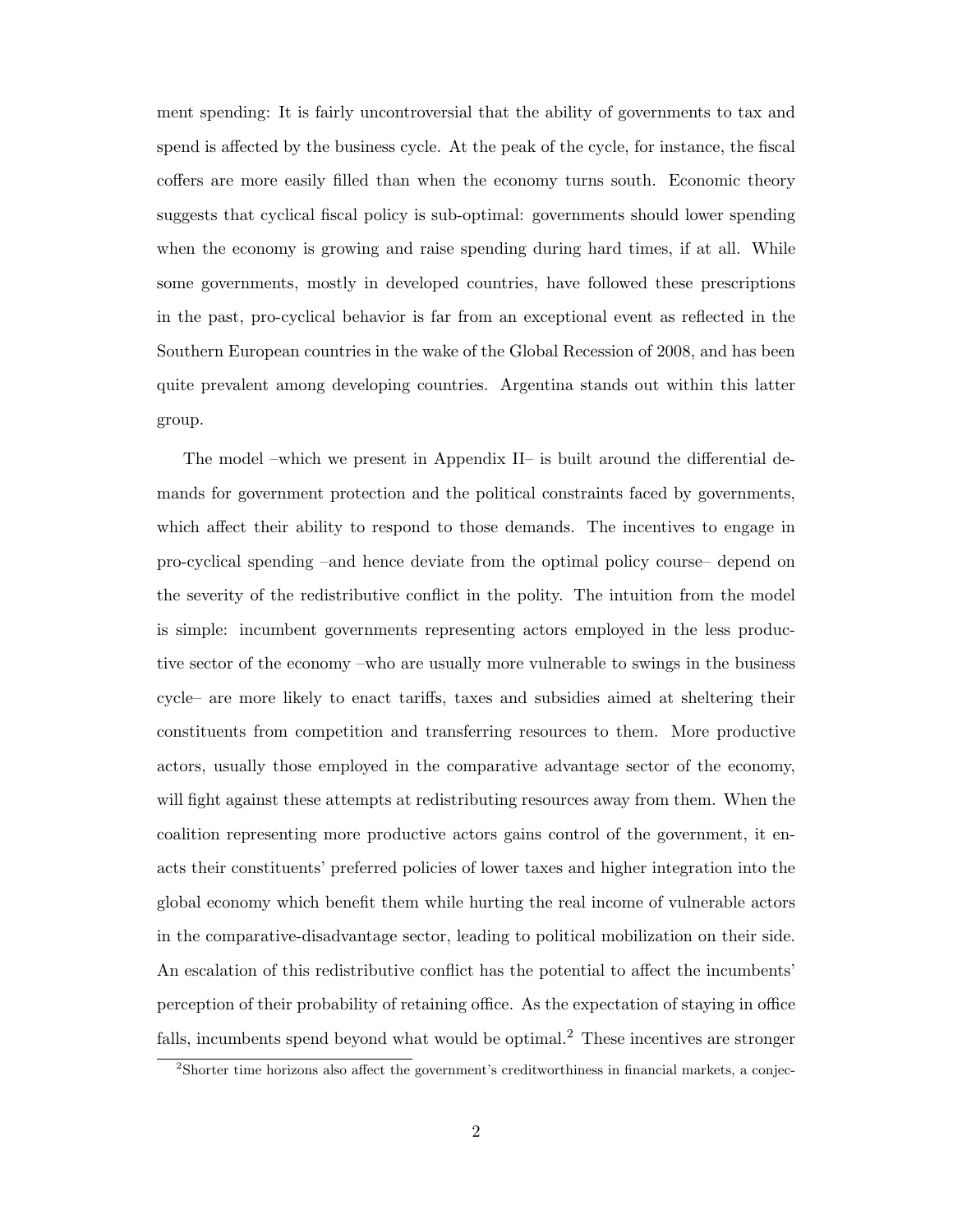for incumbents representing workers and vulnerable firms operating in less productive sectors, and would benefit the most from government transfers and the adoption of counter-cyclical policies. Our emphasis on redistributive motivations allows us to extend and append the contributions from the extant literature on the pro-cyclical spending which tended to focus on institutional design or structural constraints.

We characterize different political parties according to their links with economic agents, which include workers and producers organized around unions, business associations and groups in different sectors of the economy. The incumbent's expectation of being voted out of office is endogenous to the policies' enacted, which in turn depend on the government's motivations to redistribute. Ultimately, the latter is determined by the constituency base. In our model heterogeneity of preferences does matter, but only through its effects on politicians' expectation of staying in office. It is, thus, equivalent to endogenizing time horizons.

We explore the plausibility of the argument using a within country time–series design: We analyze the evolution of Argentina's public accounts from 1900 to 2004, a country whose exceptional trajectory defies traditional explanations of cyclicality. The pro-cyclical nature of government spending in Argentina becomes stronger towards the second-half of the twentieth century, an era characterized by stop-go cycles usually attributed to the adoption and implementation of import substitution as a developmental strategy.<sup>3</sup>

In the Argentine case deviations from the optimal policy are indeed a function of political conflict derived from redistributive motivations that result from the country's position in the international division of labor as predicted by our model. Our contribution is to show that the pattern of pro-cyclical fiscal policy in the country is far from exceptional once we account for the incentive structure faced by Argentine politicians. We believe this is an important addition to traditional explanations based on the role

ture that we do not explore in this paper.

<sup>&</sup>lt;sup>3</sup>Our analysis on booms and busts of the Argentine economy follows the pioneering work of Díaz-Alejandro (1970); Dornbusch and Edwards (1991); Rodrik (1996), among others.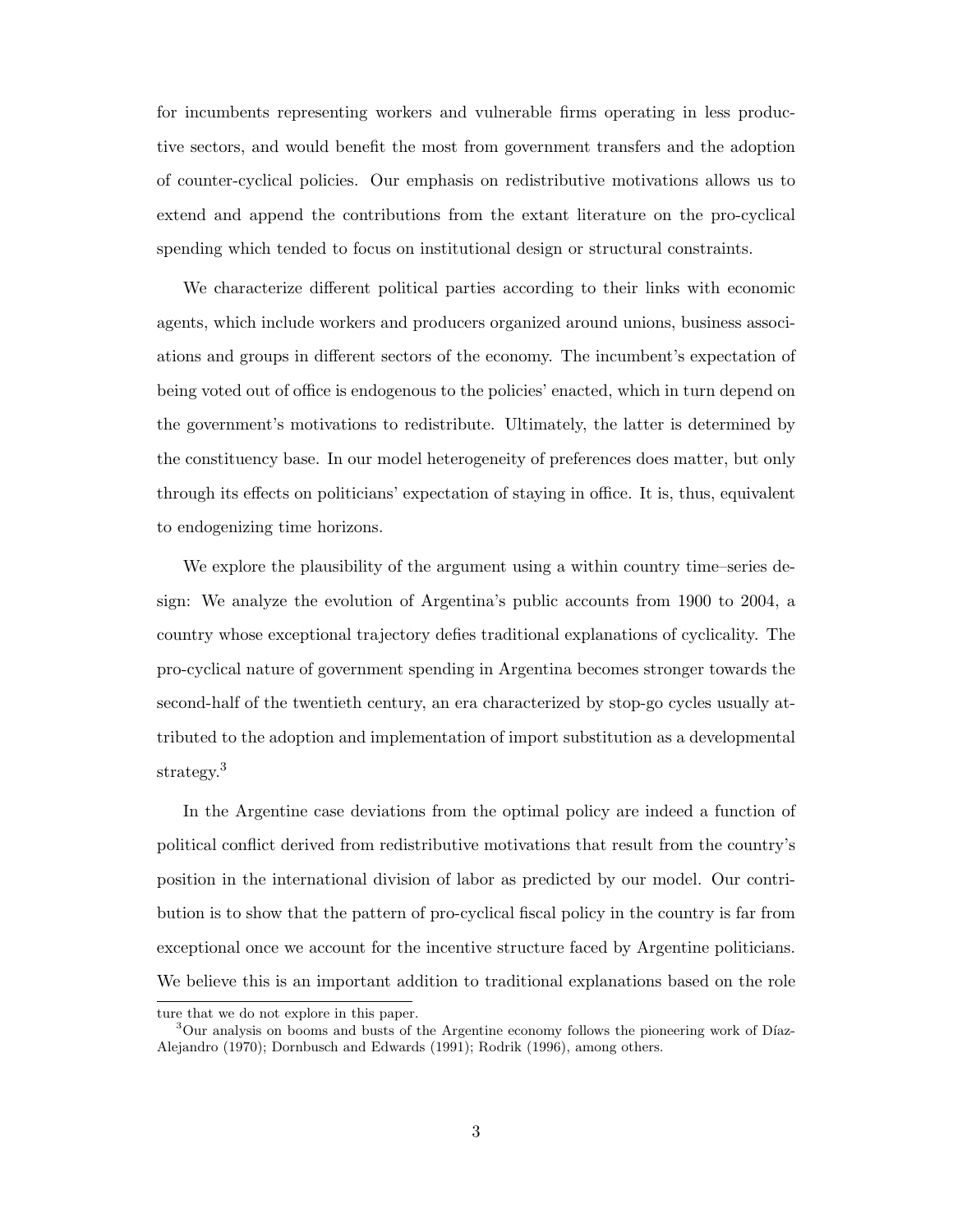of ideology, institutions and veto players (Kontopoulos and Perotti 1999; Tsebelis and Chang 2004; Velasco 1999).

Collecting data on business cycles in a country like Argentina and documenting the nature and depth of the shocks allows us to conduct empirical analyses on whether the pro-cyclical nature of Argentina's fiscal policy is indeed a function of political conditions. Given the structure of the data, we fit an error-correction model which allows us to estimate the short-term elasticity of government spending to the business cycle, controlling for the long-term relationship between both series which determines the rate of adjustment for short term deviations from the trend that binds the two series. Implementing these models is fraught with complications. Among them, the ability of the government to finance its spending, through taxation, loans or monetization of the deficit, depends on the performance of the economy. Hence it is important to estimate the effects of economic shocks on aggregate spending, or even on sectoral spending to the extent possible. We also need to account for political economy motivations of spending: while in times of crises most groups would prefer being bailed out, in normal times actors hold different preferences with respect to the optimal level of government intervention in the economy. In both instances, however, economic agents are far from indifferent on who bears the burden more heavily. This justifies the focus on a within country analysis and the emphasis on the cyclical nature of spending, rather that its levels.

Identifying off of the short and long-run relationship between spending and the business cycle allows us to assess how the nature of the ruling coalition is more important than the ideological stance of the incumbents in explaining changes in public spending, the dependent variable in our tests.<sup>4</sup>

<sup>&</sup>lt;sup>4</sup>We establish the occurrence of thirteen economic shocks affecting the country from the early 1900s through the Global Financial Crisis of 2008. These instances of crisis include short medium term recessionary periods of the business cycle, lasting as long as 4 years. They are: 1913-1917; 1929-1932; 1951-1952; 1958-1959; 1961-1963; 1974-1976; 1977-1978; 1980-1982; 1984-1985; 1987-1990; 1994-1995; 1998-2002; and global recession of 2008. Data on the crises was obtained from CEPAL and FIEL. See Table B in Appendix I. While some of these shocks to economic output resulted from drops in demand, changing terms of trade, financial recessions and openness at the global level, elsewhere we show that unsustainable fiscal policies, macroeconomic instability, currency and banking crisis at the local level played a major role (Pinto 2013).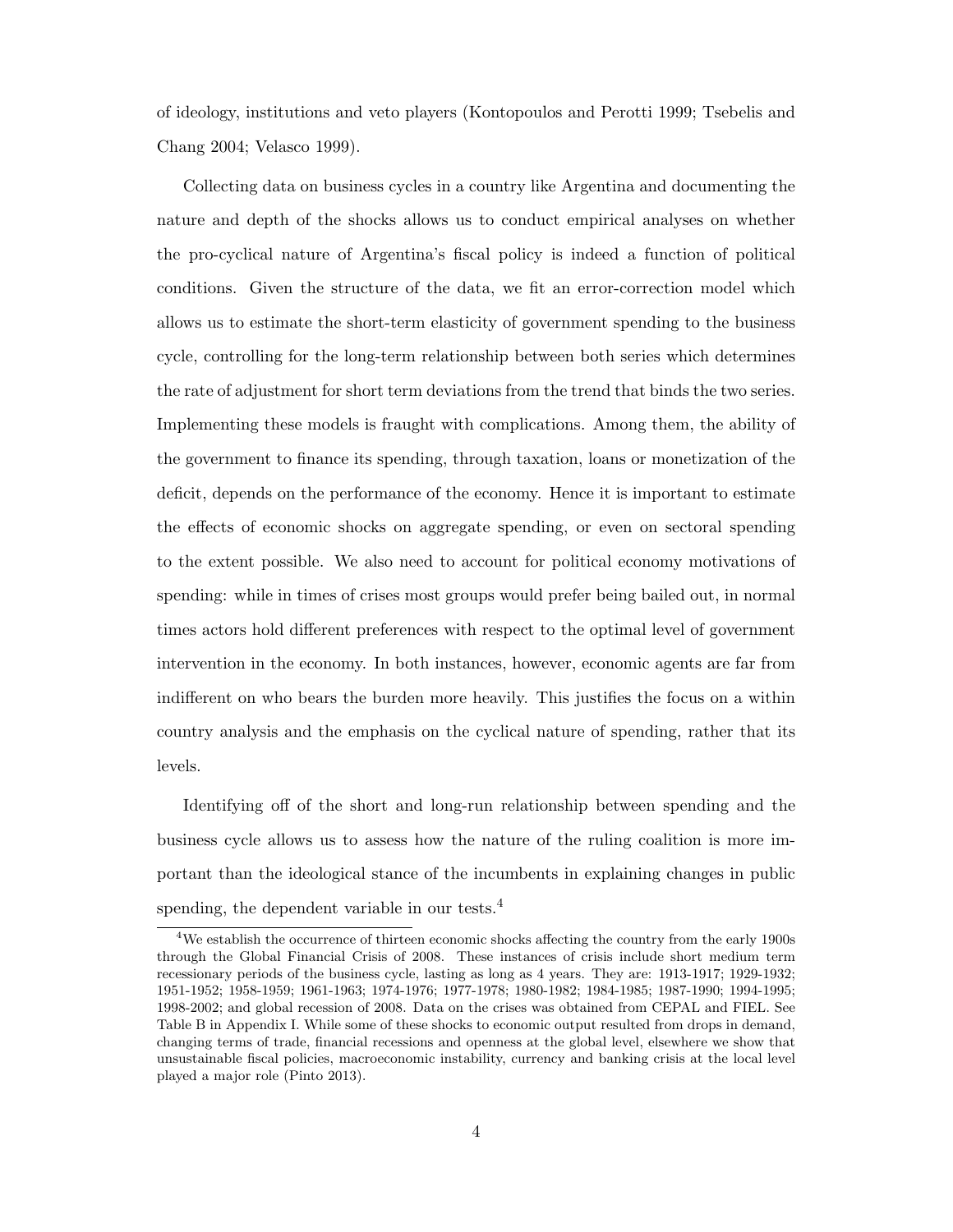We present results from statistical analyses contrasting our argument of coalitional determinants of pro-cyclical spending with alternative explanations that emphasize the role of institutions, ideology and discourse, and external motivations and constraints. We find evidence suggesting that the political economy hypothesis of cyclical fiscal behavior is plausible: while governments of different shades run pro-cyclical fiscal policies at times, the elasticity of public spending to the business cycle is greater under the Peronist. The incentive to redistribute away from the comparative advantage sector is what sets the Peronist apart from other political coalitions. The catch-all nature of the party -binding together a slew of urban workers, industrialists and traditional sectors in the interior of the country- not the dynamics of coalition bargaining in the legislature is what shortens the leaders' time-horizons and reduces the government's ability to tap financial markets, thus resulting in more pro-cyclical spending. Our results are robust to instrumental variables estimation where the output gap of Argentina is instrumented with the output gap of the six other major economies in the region (Author Jaimovich and Panizza 2007; Galí and Perotti 2003; Ilzetzki and Vegh 2008). Alternative explanations based on ideology, openness and institutions seem to play a lesser role.

# 2 The politics of booms and busts

How do governments choose their fiscal policy in response to aggregate economic shocks? Governments can rely on different policy instruments to deal with output fluctuations along the business cycle. Fiscal policy is one of the tools that governments can deploy to smooth externalities generated by "bad" states of the economy. In the classic work of Musgrave (1959), stabilization is one of the three objectives or functions of fiscal policy in modern economic systems.<sup>5</sup> By studying public spending decisions during different phases of the business cycle, scholars assess the extent to which fiscal policy performs this task.

 ${}^{5}$ The other two being *efficiency* and *redistribution*.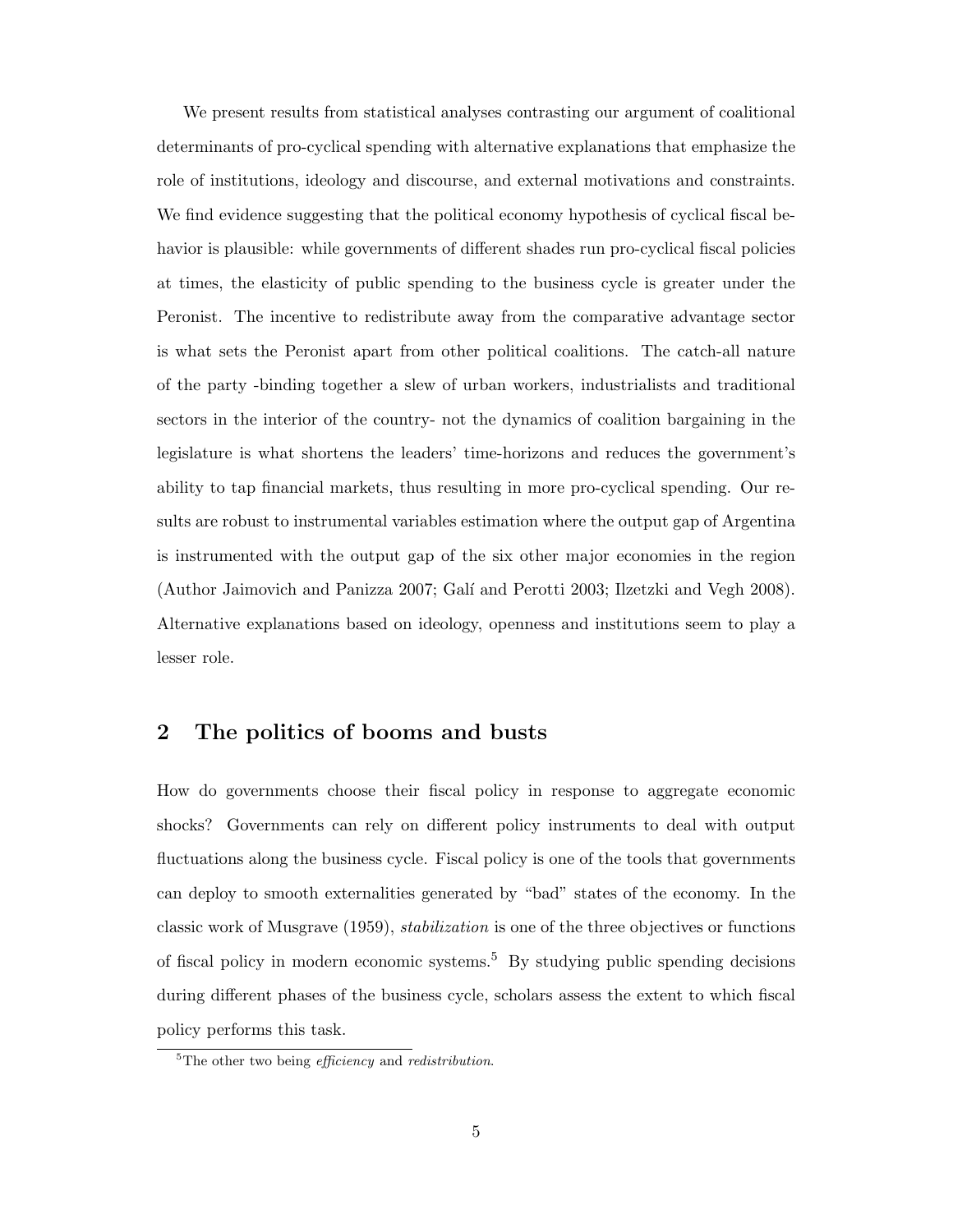According to several important strands of economic theory, fiscal policy should be counter-cyclical –or at least acyclical– to perform its stabilization function: spending should be increased during recessions in order to stimulate aggregate demand and protect vulnerable groups, especially the poor.<sup>6</sup> During expansions, the government should reduce spending in order to "cool off" the economy and contain inflationary pressures. While this "benevolent planner" prescription is followed to a great extent among OECD countries, fiscal policy is often pro-cyclical in developing countries (Alesina, Campante, and Tabellini 2008; Kaminsky, Reinhart, and Végh 2004). That is, total government spending as a share of GDP goes up during booms and down in recessions, a policy pattern that adds to macroeconomic instability and hurts the poor the most since they lack the assets or access to financial markets that would allow them to smooth out adverse income shocks. Previous studies have shown that pro-cyclicality is a particularly acute problem in developing countries, especially those in Latin America (Gavin and Perotti 1997; IDB 1997). Using a regression based measure of fiscal cyclicality from Woo (2009), Figure 1 shows that Latin America has the highest levels of pro-cyclicality around the world. Yet the figure does not capture the substantial variation in cyclicality within each group of countries that has been documented in the literature. Given these stylized facts, the challenge is identifying which factors account for variation in the cyclical properties of public spending. Or put differently, what explains the within country variance in the way fiscal policy reacts to movements along the economic cycle, or even aggregate economic shocks?

The classical explanation of pro-cyclical behavior is grounded in the existence of credit constraints. In a seminal contribution to this literature Gavin and Perotti (1997) argue that developing countries find it hard to follow countercyclical policy because they lack access to international credit during recessions. The problem with this explanation is its inability to provide answers to the following: why are countries not able to selfinsure by accumulating reserves in good times? Moreover, what keeps lenders from

<sup>&</sup>lt;sup>6</sup>Both Keynesian macroeconomic policy and tax smoothing arguments prescribe countercyclical fiscal policy (Barro 1979).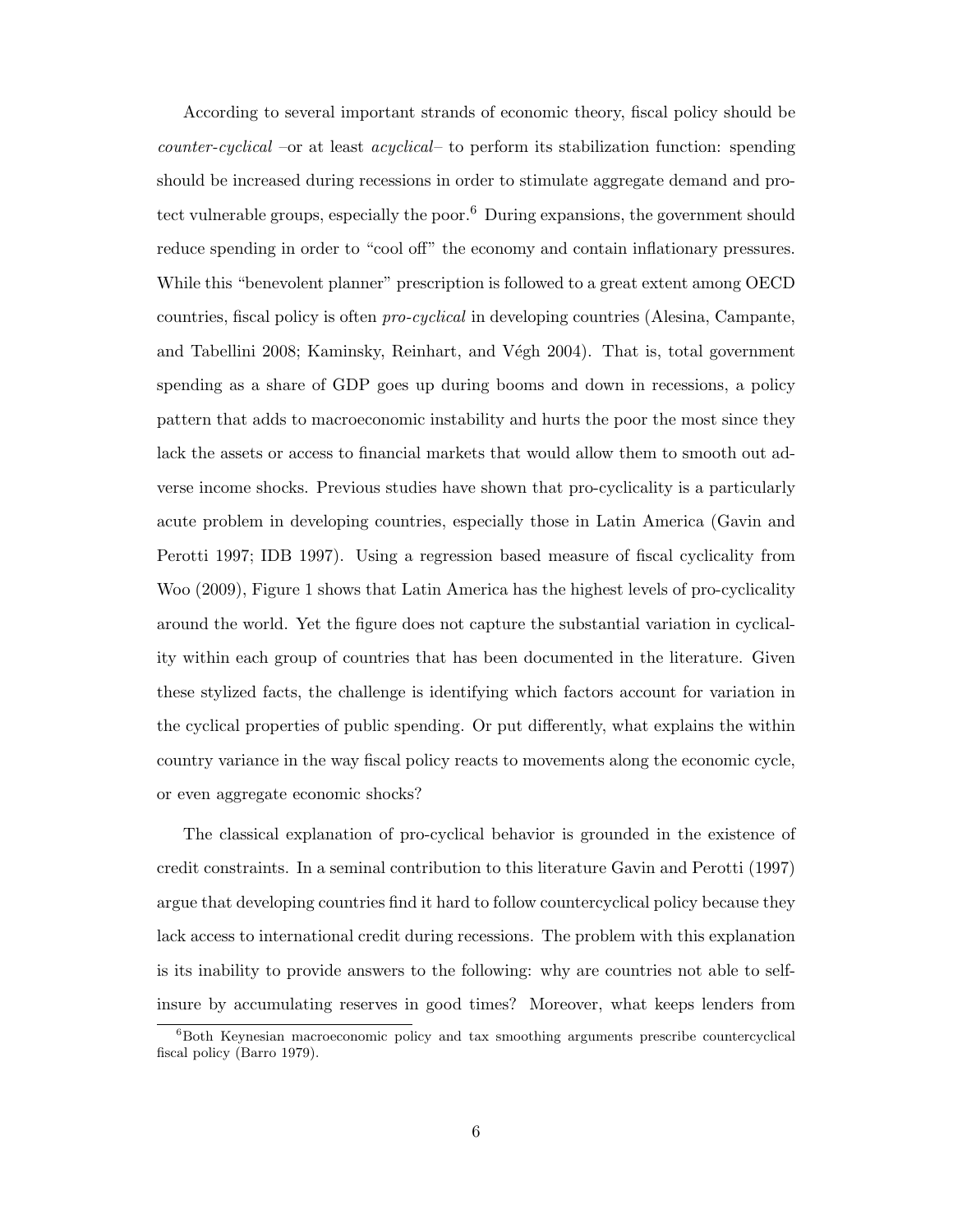

Figure 1: Government spending and GDP

providing funds to countries when access to borrowing helps them smooth out the cycle?

A similar problem is found in arguments linking pro-cyclical policy to the nature of the tax base in developing countries (Talvi and V $\acute{e}$ gh 2005) or patterns of integration with the world economy (Wibbels 2006). Talvi and Végh (2005) first note that output (consumption) in developing countries is twice (three times) as volatile as in the industrial economies. Given that developing countries often base their tax systems on consumption taxes, their tax bases are considerably more volatile than those in the OECD. Developing countries find it harder to follow countercyclical fiscal policies since the problem associated with the volatility of their revenue streams is compounded by the many political pressures to spend in good times. Similarly, Wibbels (2006) argues that increasing trade exposure has exacerbated the volatility that complicates countercyclical social spending in the developing world. Yet these explanations are far from satisfactory: in theory, output volatility and trade openness are neither necessary nor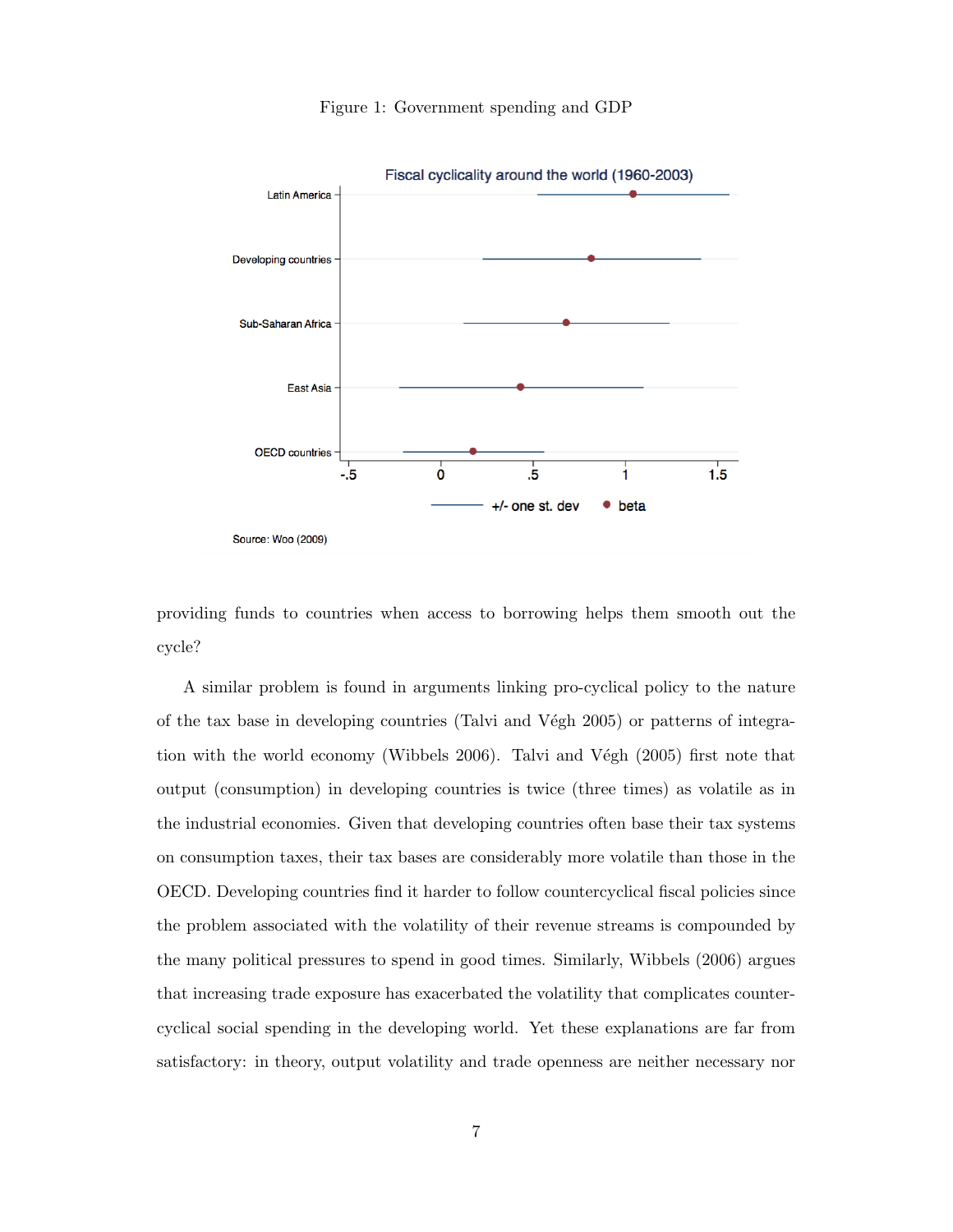sufficient conditions for pro-cyclical spending. If anything, volatility and trade openness should point in the opposite direction: the more volatile and exposed to international trade an economy is, the higher the incentives for politicians to behave in a countercyclical way, by providing social insurance, creating instruments such as stabilization funds, or allocating higher shares of automatic stabilizers in the budget. After all, that is the lesson learned from the experience of small and open economies in the developed world (Cameron 1978; Katzenstein 1985; Rodrik 1998).

Given the limitations of purely economic explanations, scholars have turned to the study of the *political economy* determinants of pro-cyclicality. As Talvi and Végh eloquently put it: "The root of unstable policies may lie, not in policymakers inability to set the "correct" policies, but rather in the political economy of fiscal arrangements."(Talvi and Végh 2005p. 159). A political economy perspective can provide insights to explaining why some countries and governments are more pro-cyclical than others, or even why there is over time variation in the degree of cyclicality within a country, as is our interest in this paper. While several competing arguments have been proposed within this perspective, they all share a common focus: the study of the factors pertaining to the political arena (e.g. political institutions, elections, coalitions) that affect economic policymaking and fiscal outcomes in systematic ways (Drazen 2000).<sup>7</sup> The rest of the section briefly surveys this emerging literature.

## 2.1 Political economy of pro-cyclical spending

Political economy explanations of fiscal outcomes build on the idea that fiscal decisions are the result of political processes that involve actors with varied interests. These interactions take place mainly between politicians and voters, or among politicians who represent diverse interests or constituencies. In this tradition, scholars have identified

<sup>7</sup>The bulk of the political economy literature on the determinants of economic policy outcomes usually concentrates on the *levels* –such as the effect on electoral rules on the size of government– rather than the *cyclical properties* of public spending, which is the focus of our paper. Thus, we do not review this important strand of the literature here but refer to Persson and Tabellini (2003) and Eslava (2006) for extensive surveys.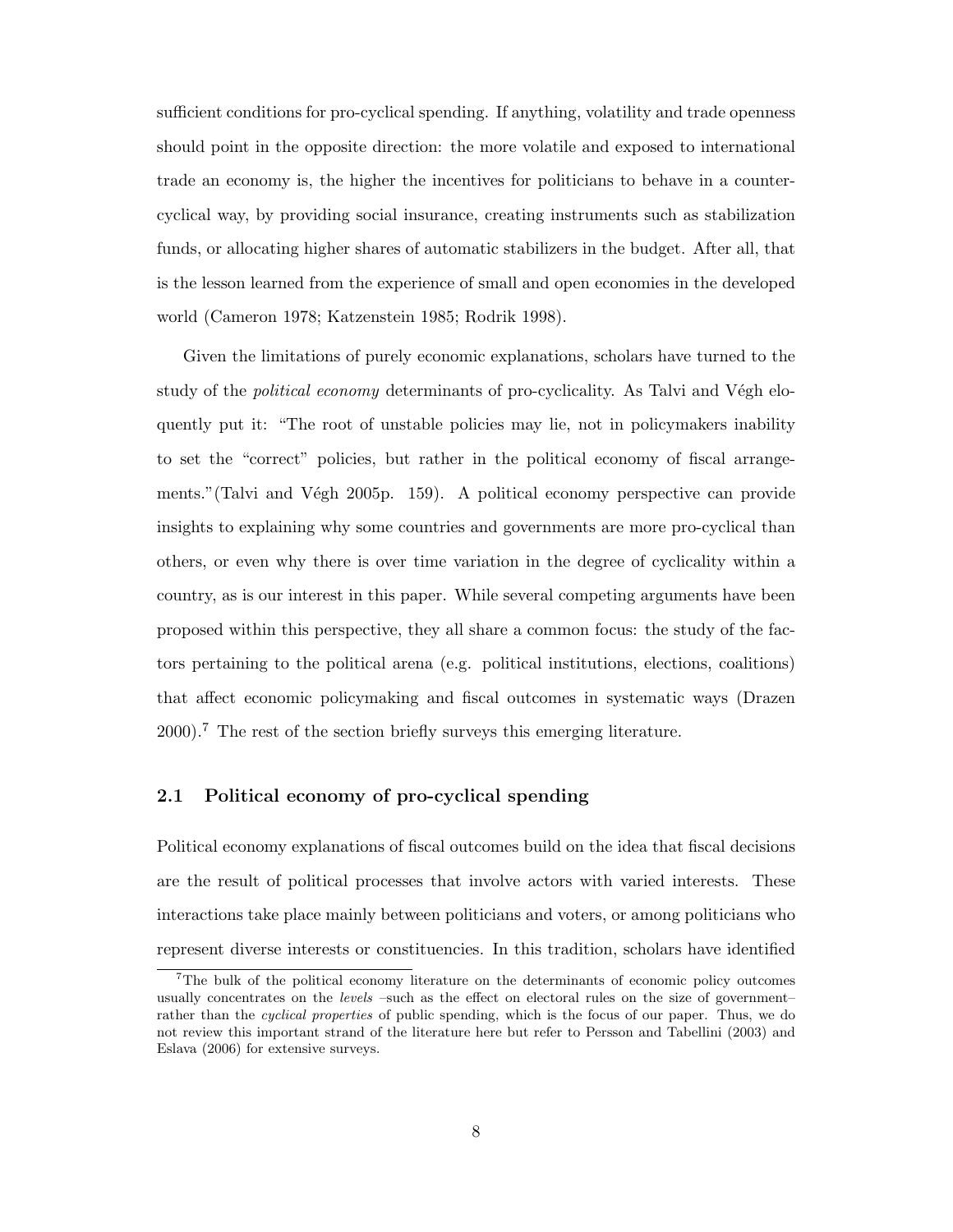a number of political distortions that tend to generate a pro-cyclical bias in fiscal policy. These distortions can be grouped in two types of problems: "cooperation" and "agency" problems.

Cooperation problems. A classic example of failures in cooperation is the wellknown common pool problem (Ostrom 1990). In fiscal policy, the common pool is the budget that political players draw upon (financed from a general tax fund) to generate concentrated benefits (such as targeted public policies). Tornell and Lane (1999) develop a model in which multiple political groups compete for a share of the common pool, leading to a "voracity effect": a more than proportional increase in spending in response to shocks, such as a terms of trade windfall. Similarly, Talvi and Végh (2005) present a model in which abundant fiscal resources create pressures to increase public spending. In these models, the voracity effect is simply assumed, but not analytically derived. They provide little guidance to understanding the magnitude of the problem. What factors determine the intensity of the voracity effect, and hence, the level of pro-cyclicality?

First, the number of actors drawing from the common pool could be construed as a determinant of the voracity effect. The pressure to overspend during upturns increases as the number of groups drawing from the common pool increases. Braun (2001) and Lane (2003) find evidence consistent with this hypothesis for developing and OECD countries respectively: in both papers, as the number of political veto players increases, fiscal policy becomes more pro-cyclical.

In addition to fragmentation, political polarization has also been hypothesized as a key determinant of pro-cyclicality (Humphreys and Sandbu 2007; Ilzetzki 2011; Woo 2009). The intuition is that as the preferences over the desired distribution of public spending between political groups diverge (or more generally, the deeper the division prevalent among the groups), the greater will be the incentive of policymakers to spend too much while in power, leading to pro-cyclical fiscal policies.

Principal-agent problems. In models based on problems of cooperation reviewed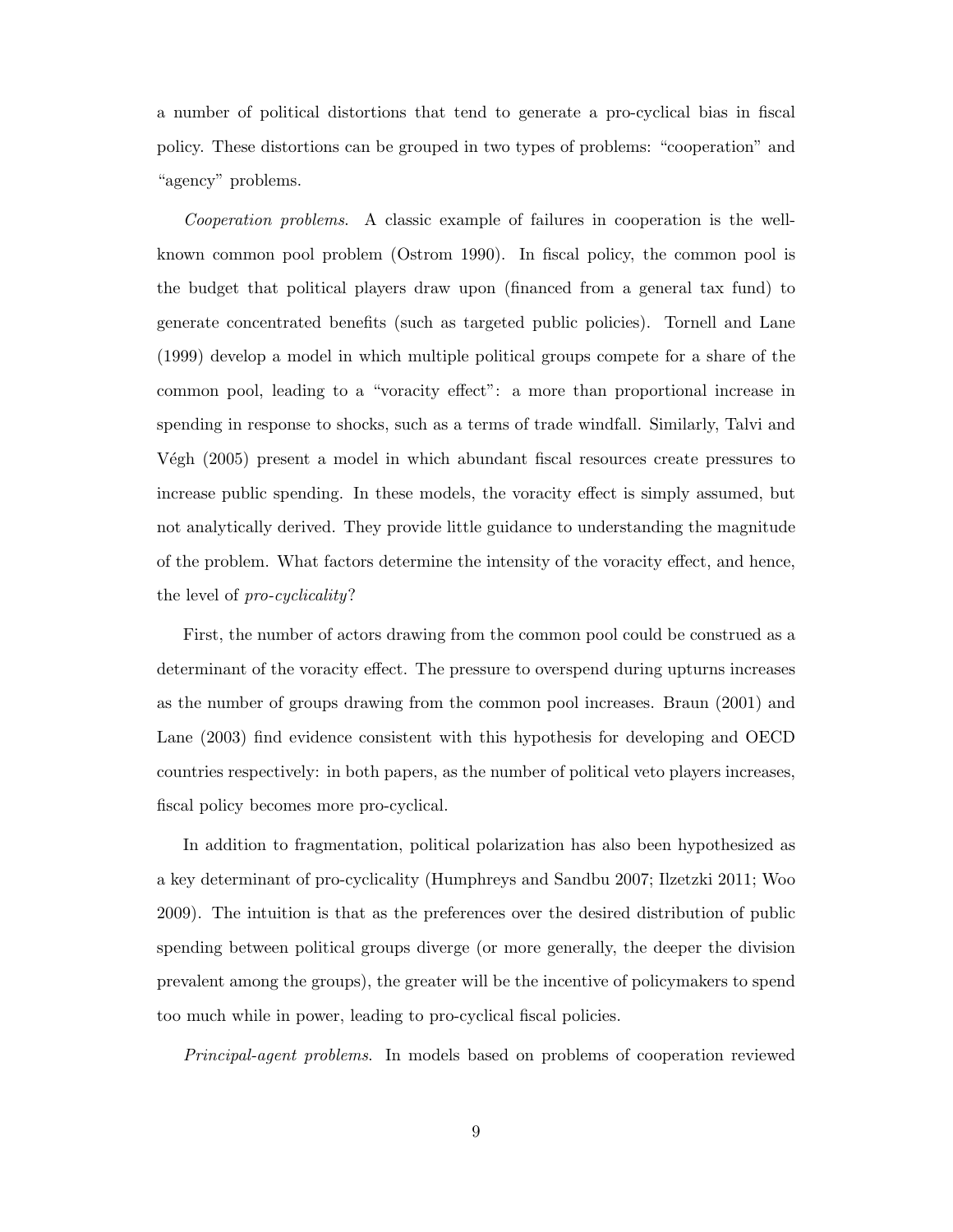above, the role of political demand by voters and groups is theoretically underspecified. This omission is particularly problematic if one is concerned about the endogenous nature of political outcomes: expenditure decisions can affect the politician's likelihood of remaining in power. If such consequences could be anticipated, politician's are expected to modify their behavior accordingly. Moreover, these models seem to neglect a basic tenet of electoral competition: that politicians devote public resources to remain in office and incumbents may engage in fiscal manipulation (e.g. political budget cycles) to influence voters and retain power, a practice that is pervasive among developing countries (Ames 1987; Brender and Drazen 2005; Schuknecht 2000; Shi and Svensson 2006).

To explicitly account for the endogeneity of electoral outcomes, Alesina et al. (2008) develop a political agency model that brings voters back into the picture. The model is used to interpret their main empirical finding: a positive correlation between procyclical policy and measures of corruption. Alesina and co-authors argue that procyclicality is the response by rational voters who operate in an environment characterized by information asymmetries when facing corrupt governments. $8$  Under these conditions voters demand higher transfers to themselves (in the form of public goods) during good times to "starve the Leviathan" when economic activity drops. Faced with these pro-cyclical demands, governments do not accumulate reserves during booms; on the contrary, they incur in large debts which prevents them from being able to finance spending in bad times. What remains unclear from this model is why voters, given that they don't trust the government, are more (rather than less) likely to demand public goods and accept a higher level of rent extraction by politicians.

Our argument builds on the insights from the "cooperation" tradition. Departures from the optimal fiscal path are endogenous to political conflict that results from different redistributive motivations among different agents. We expect the voracity effect should be sharper under democratic competition because the incumbent needs to compensate a high number of potential veto players. Demands for government spending

<sup>8</sup>Voters observe the state of the economy, but cannot observe government borrowing.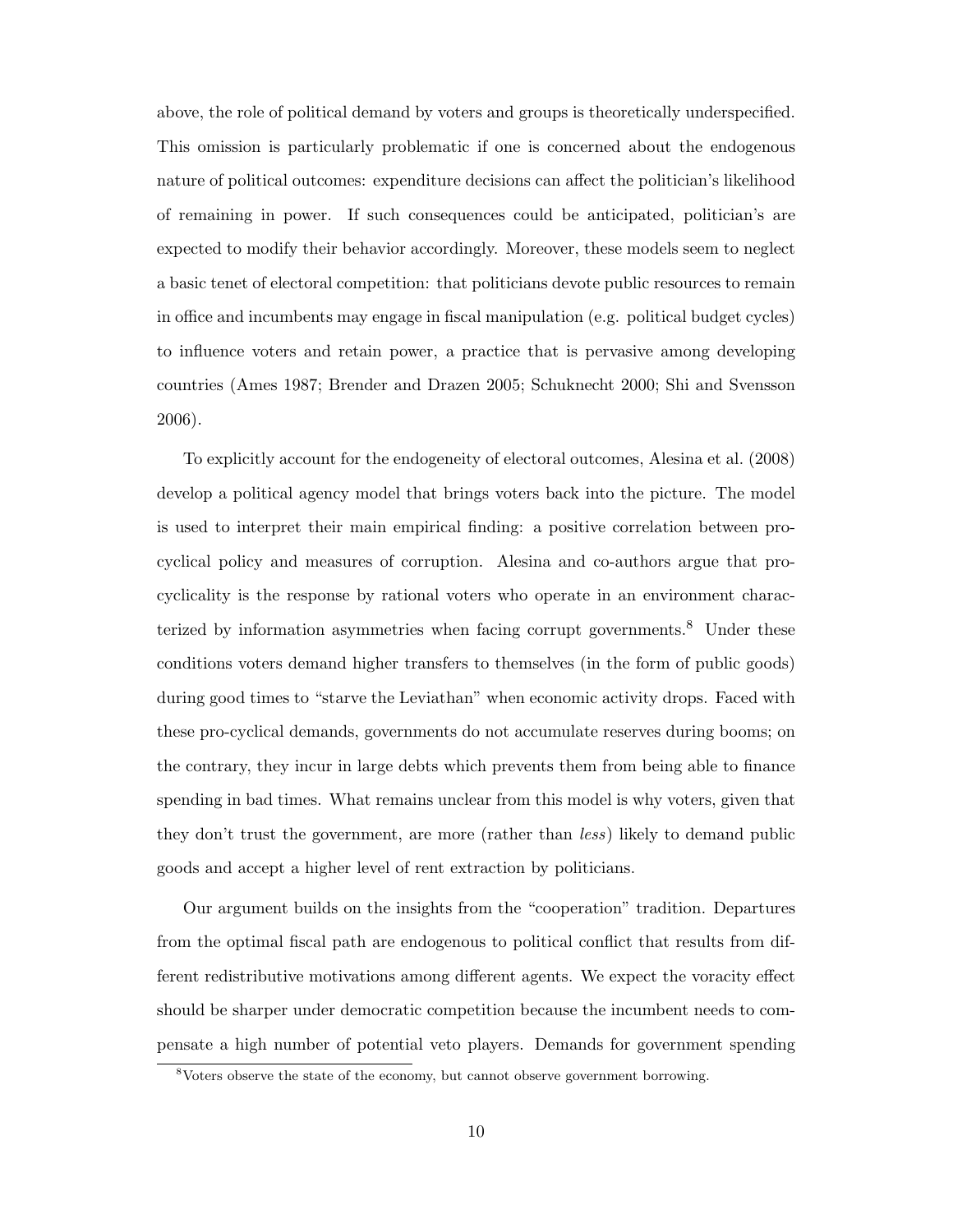are higher when the government relies on the support of a coalition base of workers and businesses owners operating in less productive sectors of the economy (the protectionist coalition). The incentives to spend in good times are exacerbated when the probability of retaining office depend on the policy choices made by the ruling coalition. The corollary is that governments representing economic actors who would benefit the most from countercyclical spending are paradoxically more likely to behave pro-cyclically.

# 3 A political economy explanation of pro-cyclical fiscal policy

In this section we discuss the intuition from a political economy explanation of cyclical spending. The model, presented in more depth in Appendix II, combines issues traditionally associated with the trade theoretic literature, such as the relationship between productivity differentials and the expansion or contraction of productive sectors, with elements of the rich literature on the political determinants of fiscal policy discussed in the previous section.<sup>9</sup>

In the model there are four actors: government, two types of firms, and workers interacting over two periods. Firms  $(A)$  and  $(C)$  receive an endowment of capital in period t=0, which they may choose to consume or invest in two different activities/sectors of the economy: a riskless activity  $P$ , or a risky activity  $M$ .<sup>10</sup> In the first period the government may choose to tax the endowment of capital available in each sector, and distribute that revenue among any actor in the polity. The amount available for investment is the difference between the original endowment, minus consumption and taxes. We divide firms into two groups: a group of more productive firms who could operate in both sectors  $M$  and  $P$  and less productive firms who can only enter the riskier sector  $M$ . Firms in activity  $P$  do not require government support to be compet-

<sup>9</sup>See Alesina and Perotti (1994); Eslava (2006) for reviews.

 $10$ This would be equivalent to assuming that the country has a comparative advantage in sector  $X$  (agricultural sector), or more broadly sector  $X$  is relatively more competitive than  $M$  (urban/manufacturing sector). We label the sectors to match the traditional pattern of comparative advantage observed in Argentina.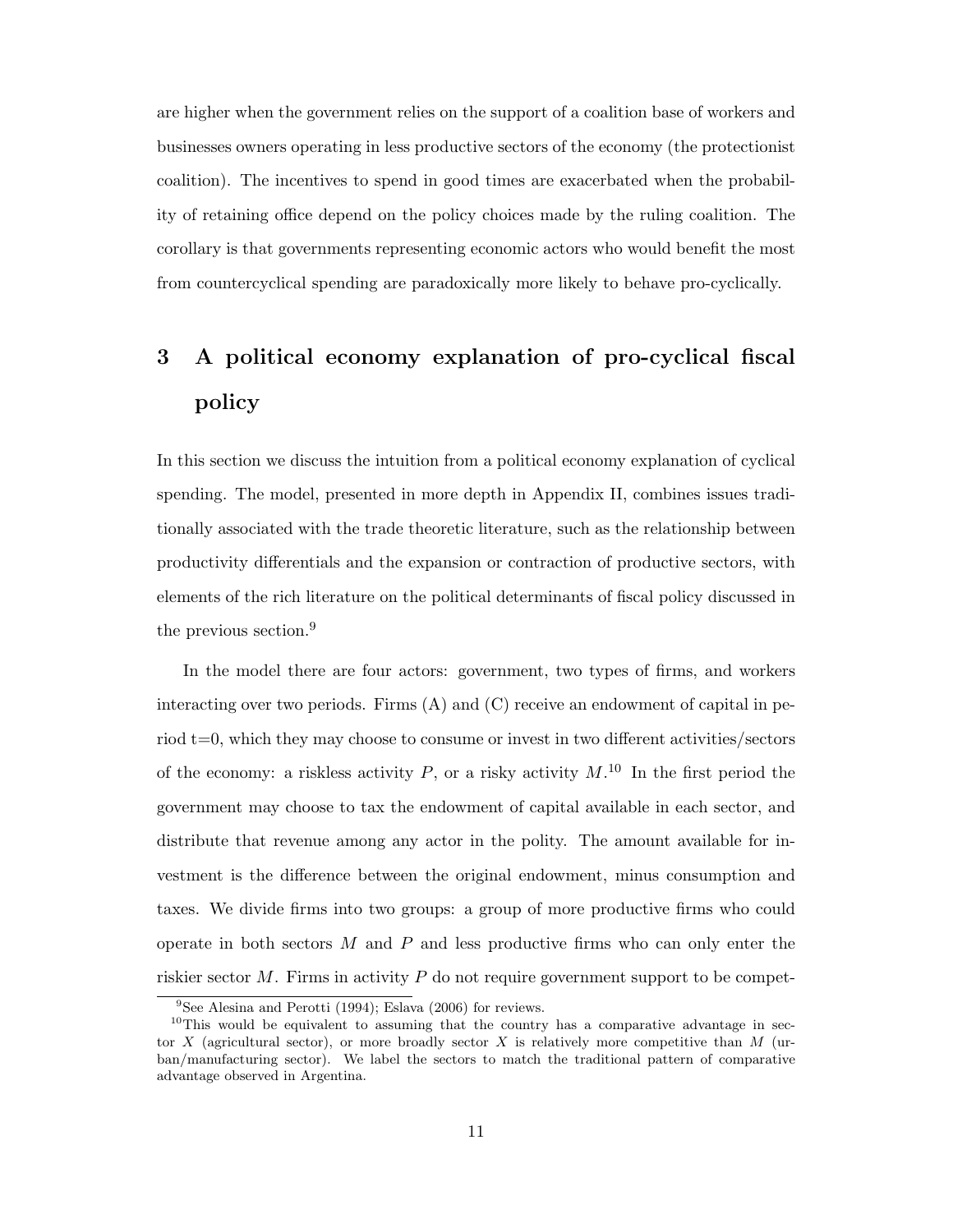itive, while in activity  $M$  only a fraction of more productive firms survive, while others would require government transfers, subsidies, and/or trade restrictions to stay in the market. Labor is primarily employed in activity  $M$ ; wages and employment levels are negotiated between the firms in sector  $M$  and a labor union prior to the realization of a random variable  $\mu$  which determines the minimum level of productivity required to to remain active in the sector.<sup>11</sup> Firms below that threshold are liquidated. If the firm is liquidated, then labor hired by the firm becomes unemployed, while investors can still recover part of the value of capital invested.

After being elected as a result of a probabilistic voting process, the government can choose among the following instruments: taxes and transfers which could vary across sectors, a transfer to labor, and unemployment benefits. The government faces a budget constraint: transfers and benefits must be less than or equal to taxes collected on firms' income and wages.<sup>12</sup>

Governments are partisan in the sense that they weigh more heavily the well-being of some actors in the polity. Partisan governments, thus, face different political pressures for additional spending. Specifically, there are two types of governments  $G_x$ , where  $x = \{R, D\}$ , representing socioeconomic groups in the more productive and the less productive sectors respectively. Workers are represented by a government of type  $G_D$ , who prefer a higher provision of transfers to labor, and capitalists are represented by a government of type  $G_R$ , who prefer a lower level of transfers to labor.

The government in power in the first period collects taxes and determines the level of transfers targeted to the political groups. She will also choose the corresponding taxes and transfers in the second period if she remains in power power. Otherwise, the incumbent is replaced by a rival party who decides on her preferred level of taxes and spending/transfers. The incumbent's probability of staying in office is endogenous

<sup>&</sup>lt;sup>11</sup>We make the simplifying assumption that labor is employed in sector  $M$ . Alternatively we could have assumed that labor is employed in sector P or that there are two types of labor: skilled workers, who are more intensively employed in sector  $P$ , and unskilled workers, who are more intensively employed in M.

 $12 \text{ In an extension to the model the government may access to credit markets, which allows for public$ investment or consumption above and beyond what is collected from taxes.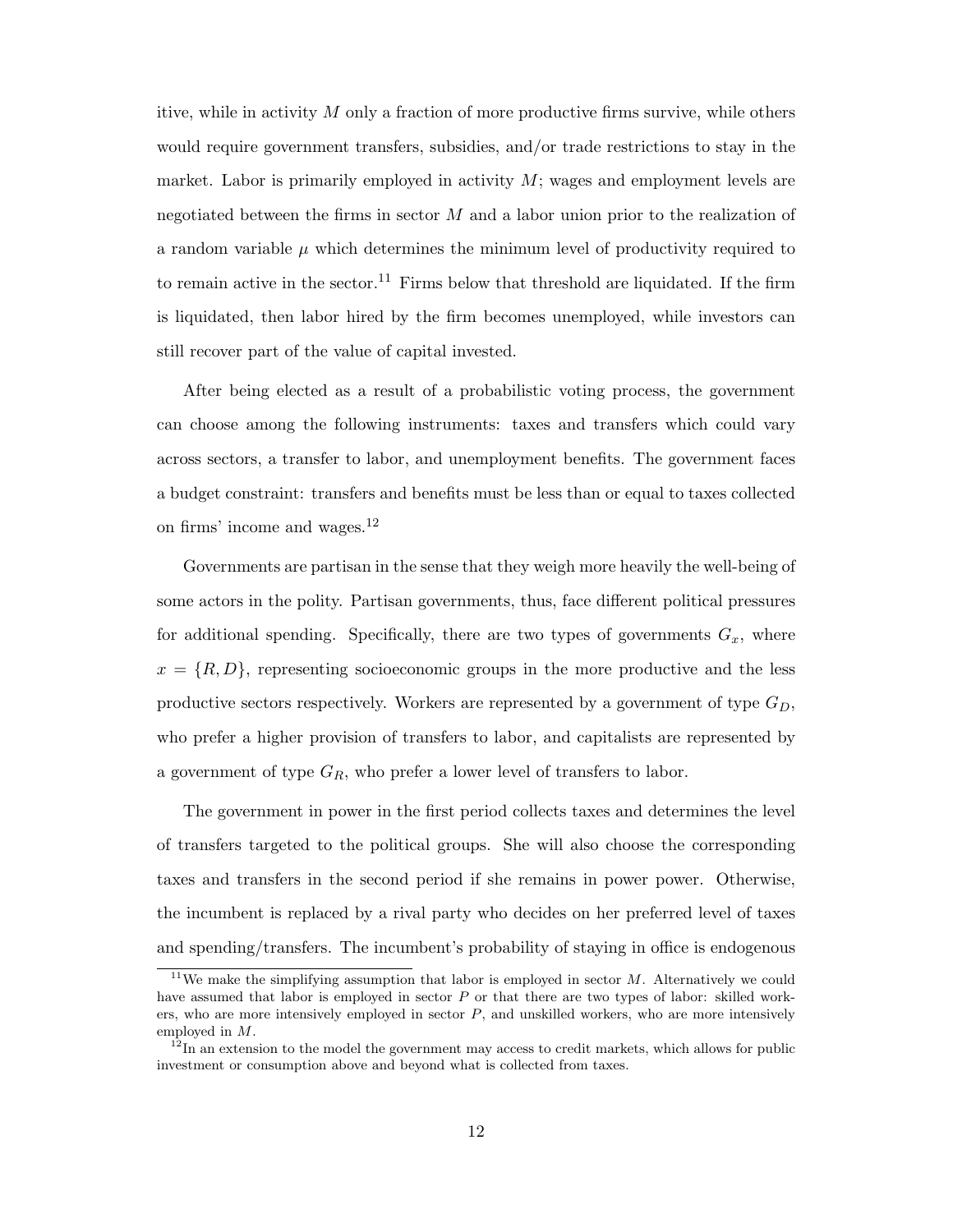and determined through probabilistic voting. The government, thus, faces a tradeoff between catering to her constituents, increasing her indirect utility, or catering to other groups in the polity which increases the probability of staying in office.

The level of current expenditures tends to increase as the expectation of being removed from office increases (or the probability of staying in office drops). A simple comparative statics exercise with respect to government type shows that the correlation between output shocks (through changes in the endowment or changes in productivity of the endowment) and government spending is not uniform for all types of governments: it depends on the government's motivation to redistribute, which is a function of its constituency base. The elasticity of spending to economic shocks is above unity positive for the type- $G_D$ , but not for governments of type- $G_R$ . To the extent that a type- $G_D$  government requires increasingly larger transfers from other sectors to satisfy the demands of its constituencies, political tensions with actors in the comparative advantage sector eventually arise. In sum, incentives to extract from productive firms reduces the probability that a government of type D will remain in office. the threat of losing office makes government representing the actors who would benefit from countercyclical spending less willing to defer expenditures and reduce the demands on the productive sectors of the economy. Moreover, as the type D government's demands for redistribution increase, the reaction from the opposing camp becomes stronger, further lowering the expectation that the incumbent will remain in office.

# 3.1 Propositions:

- 1. Change in price associated with trade create distributive conflict
- 2. Conflict over income redistribution reduces the expected probability that an incumbent will stay in office
- 3. Higher discount factors lead to higher incentives to spend in the up-cycle
- 4. Higher spending in the up-cycle creates financial constraints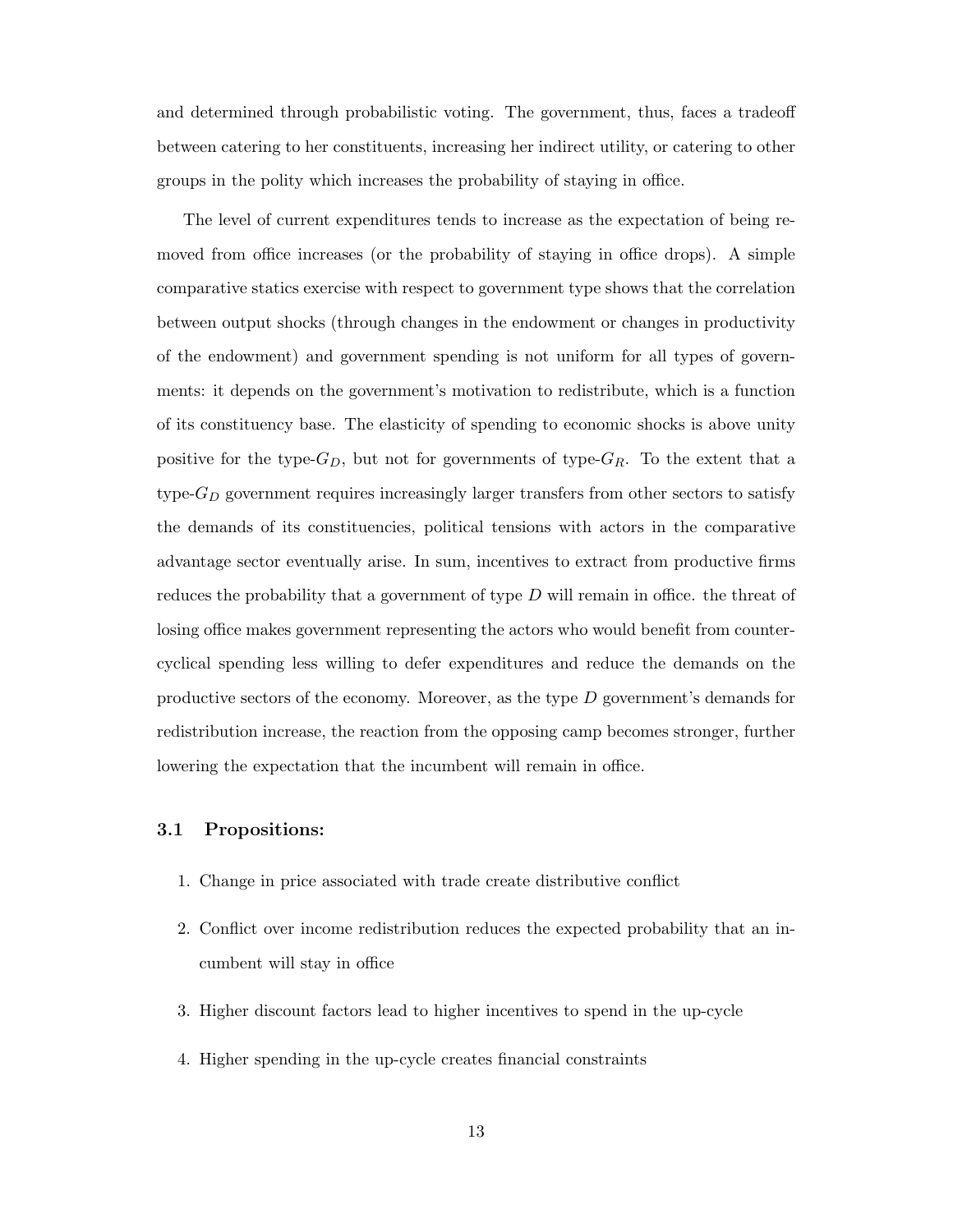5. Higher financial constraints contract spending more drastically in the down cycle

### 3.2 Redistribution and credit constraints

The relationship between economic shocks and spending patterns may be exacerbated by credit market imperfections in ways that are not captured by the model. Such imperfections reinforce the pro-cyclicality generated by political distortions. With complete markets, the optimal fiscal policy consists in completely smoothing out government consumption. The demand for consumption smoothing will be particularly stronger for actors who have no ability to access financial markets, such as workers and less productive firms –i.e., those with a higher probability of failing. However, policymakers have typically faced a loss of confidence and thus intensified borrowing constraints during bad macroeconomic times; this problem is particularly pronounced in developing countries. The inability of accessing financial markets further constrains the government's ability to run a counter-cyclical fiscal policy (Gavin and Perotti 1997). The problem is exacerbated under conditions of high levels of political conflict and shortened time horizons.

The fiscal policies implemented by different types of governments may lead to different degrees of public creditworthiness. Specifically, consider a capital market imperfection that generates a positive association between public debt and the risk premium (Aizenman, Gavin, and Hausmann 2000). If the risk premium is higher in bad times, then borrowing in bad times becomes more costly. Policymakers, as a result, would be induced to raise taxes and reduce government consumption, further fueling the procyclicality of the fiscal policy. In good times, the opposite would take place: a lower risk premium would encourage more borrowing, more government spending, and lower taxes.

## 3.3 Testable Hypothesis

Combining the propositions above we can derive the following testable hypothesis: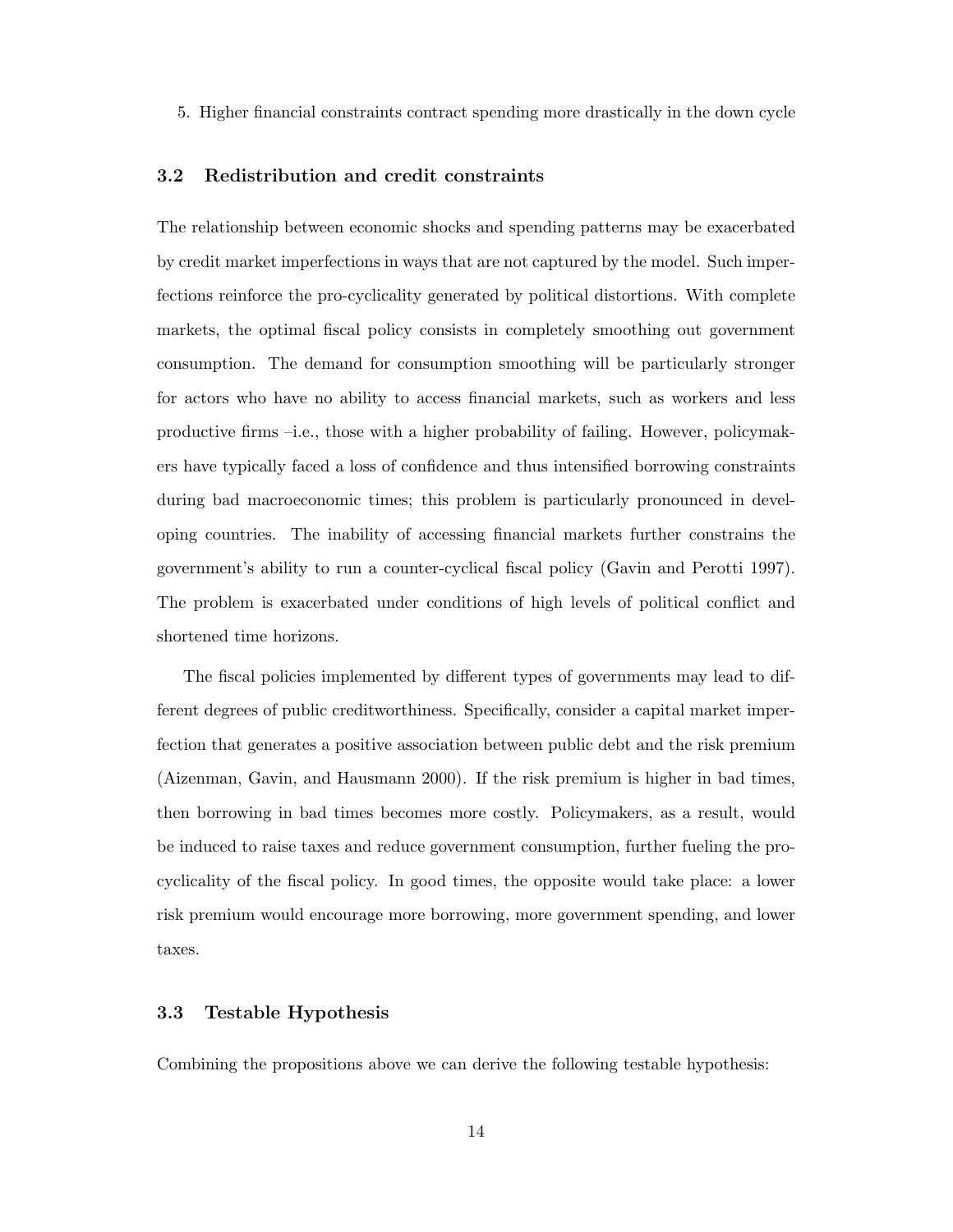The correlation between spending and output will be greater when the incumbent represents workers and firms in the comparative disadvantage sector of the economy.

In the Argentine case we would expect the coalition of workers and industrialists in the urban areas built around the Peronist Party are more likely to run pro-cyclical fiscal policies, leading to a higher correlation between spending and output. There are several alternative reasons of why coalitions representing workers and industrialists, such as the Peronist party in Argentina, may face more difficulties in keeping government expenditures under control. First, these types of governments are subject to more fiscal pressure; second, members of the coalition disagree on the level of wages and labor benefits. In general, cooperation is more difficult to achieve when the number of players is large (Bawm and Rosehbluth 2006); yet the problem is compounded when the preferences of those players are not fully aligned. Second, individual coalition members have veto power, and can block a proposal of another coalition member. At the same time, each subgroup has little power to implement its own program by going alone. Finally, enforcement mechanisms among coalition members will be relatively weak when the members of the coalition expect a higher probability that the government representing them will be removed from office. A short tenure will limit the possibilities to play the repeated decision-making game among the political players. The members' incentives to cooperate are therefore further reduced.<sup>13</sup> We need not assume that coalition governments necessarily have a shorter tenure than have one-party governments; this result is derived from the argument. Distributional motivations faced by the incumbent government, not the number of coalition members, drive the result. While workers prefer counter-cyclical policies, governments representing them place more demands on the competitive sectors of the economy, hence increasing the potential for conflict, which in turn makes spending more pro-cyclical.

<sup>&</sup>lt;sup>13</sup>On the role of time horizons in fostering (or hindering) political cooperation, see Alesina (1988); Dixit, Grossman, and Gul (2000). Spiller and Tommasi (2007) provide an application of this framework in the Argentine institutional context.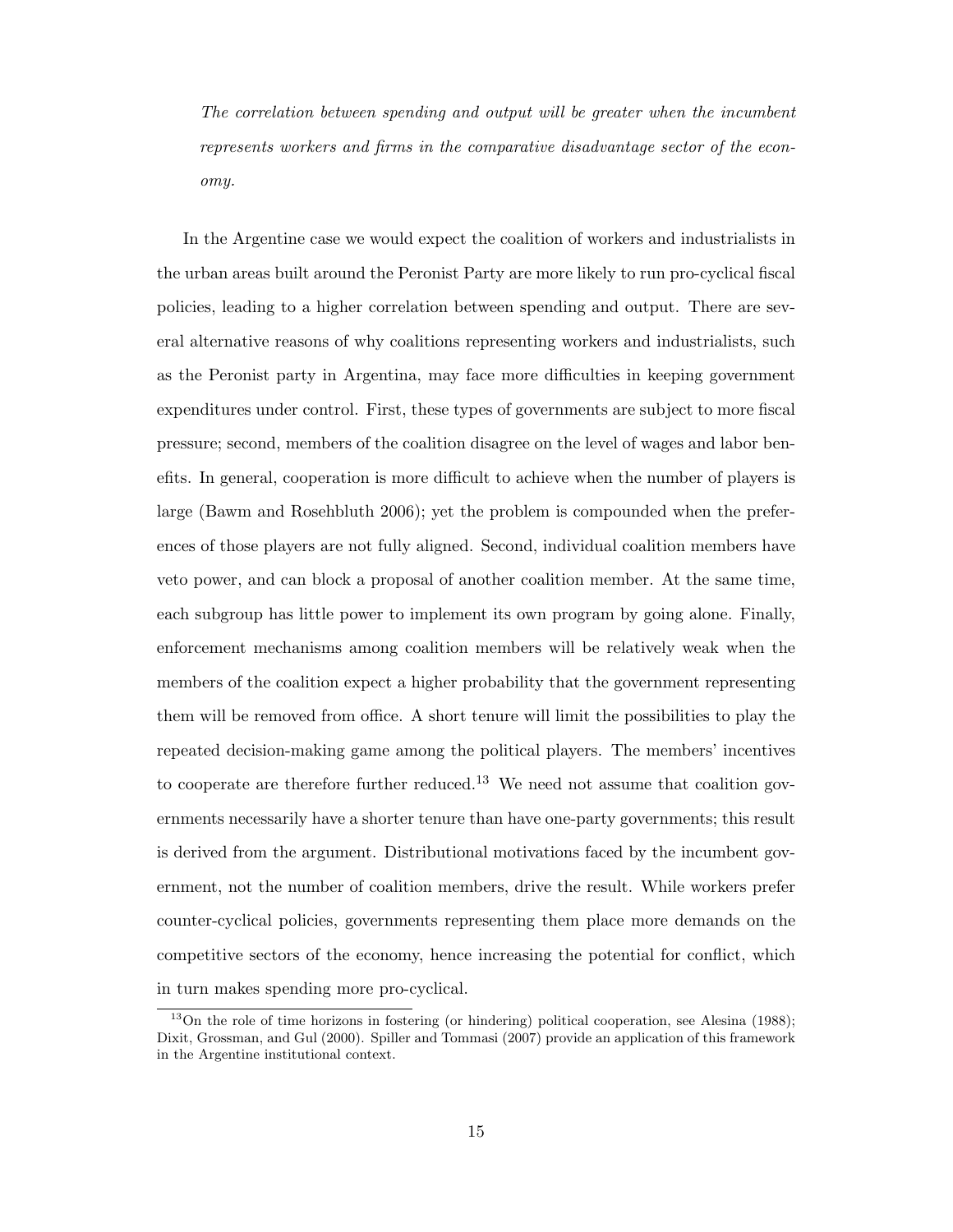

Figure 2: GDP per capita and pro-cyclical government spending

# 4 Empirical Application: Cyclical Spending in Argentina

As discussed in section 2 pro-cyclicality is an acute problem, especially among developing countries. Figure 2 presents the well-known correlation between economic development and fiscal outcomes in a sample of  $100$  countries.<sup>14</sup> An interesting point that emerges from figure 2 is that Argentina is: first, much more pro-cyclical than would be expected for its level of economic development; and secondly, that is well above the average level of pro-cyclicality.

Figure 3, which is based on a standard methodology to calculate fiscal pro-cyclicality, presents a long run view of the cyclical behavior of public spending.<sup>15</sup> In countries like Argentina we observe the co-movement of both lines: fiscal behavior seems to follow the economic cycle. Yet this figure ignores the short-run variance around the trend, which for the Argentine case is reproduced in Figure 3. It can be seen that the cyclical

 $14$ The data on pro-cyclicality used in figure 2 is from Kaminsky et al. (2004).

<sup>&</sup>lt;sup>15</sup>This measure is the correlation of the cyclical components of government spending and output that are first filtered by the Hodrick-Prescott (HP) method.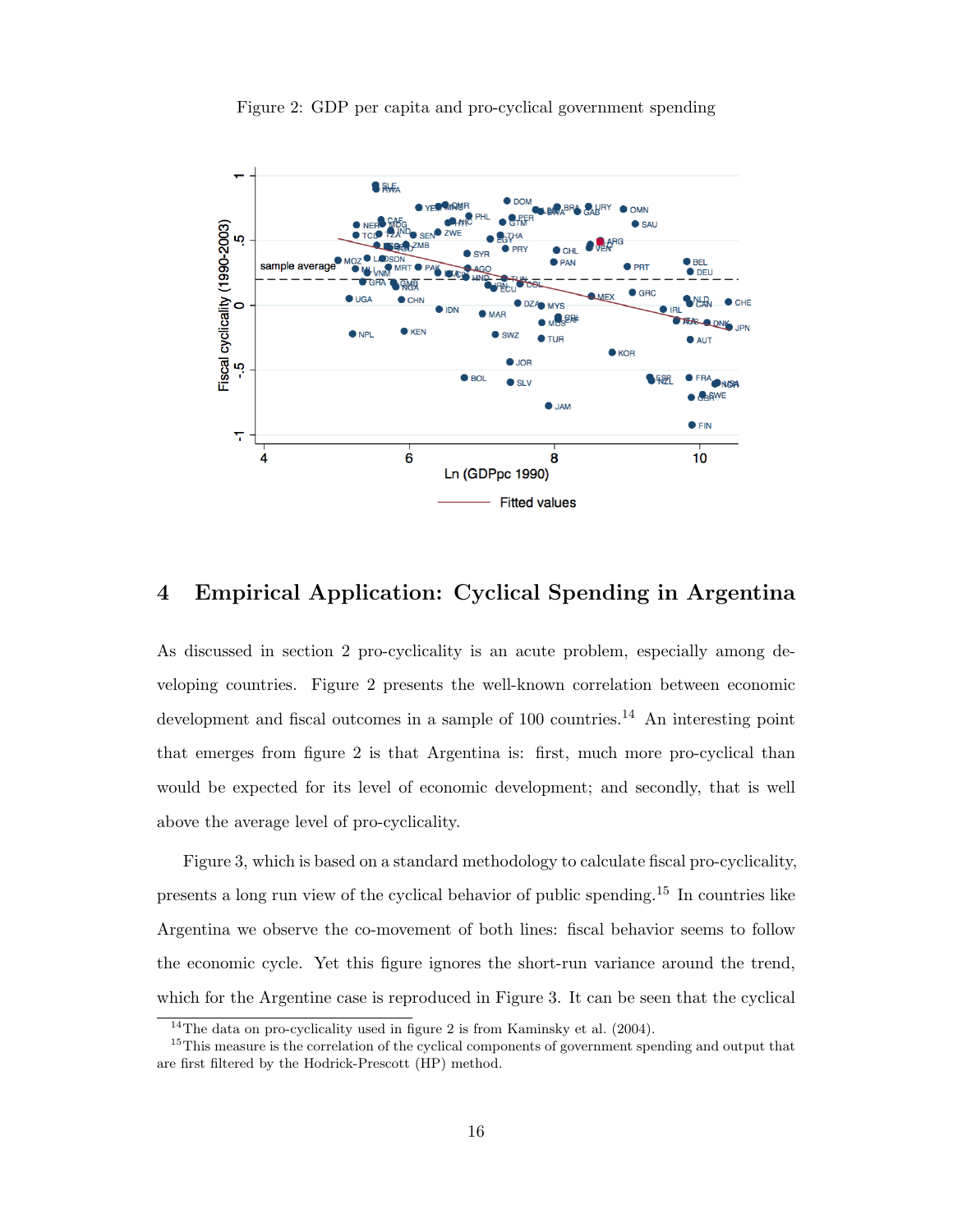

Figure 3: Government Spending and Economic Output in Argentina

components of output and spending tightly covary; we can also see that in most years the proportional change in spending is greater than the proportional change in output.

Figure 4 graphs the deviations around the trend in US output and public spending, reflecting the countercyclical spending pattern that is common among developed countries (Lane 2003). The US behavior stands out in stark contrast to the pattern of pro-cyclical spending in Argentina presented in Figure 3. The equivalent graph on the pro-cyclical behavior of social spending in Argentina since 1980 is reproduced in Figure 5. The graph not only suggests that social spending has been cyclical, but also that changes in spending seem to be magnified at each stage of the business cycle.

Argentina stands out as one of the countries with most pro-cyclical behavior in the world. Argentina's pro-cyclical fiscal behavior has been documented in numerous studies including Sturzenneger and Moya (2003) and is traditionally attributed to the adoption of unsustainable policies as a consequence of an economic strategy of selective protectionism aimed at development of the manufacturing sectors; the outcome is an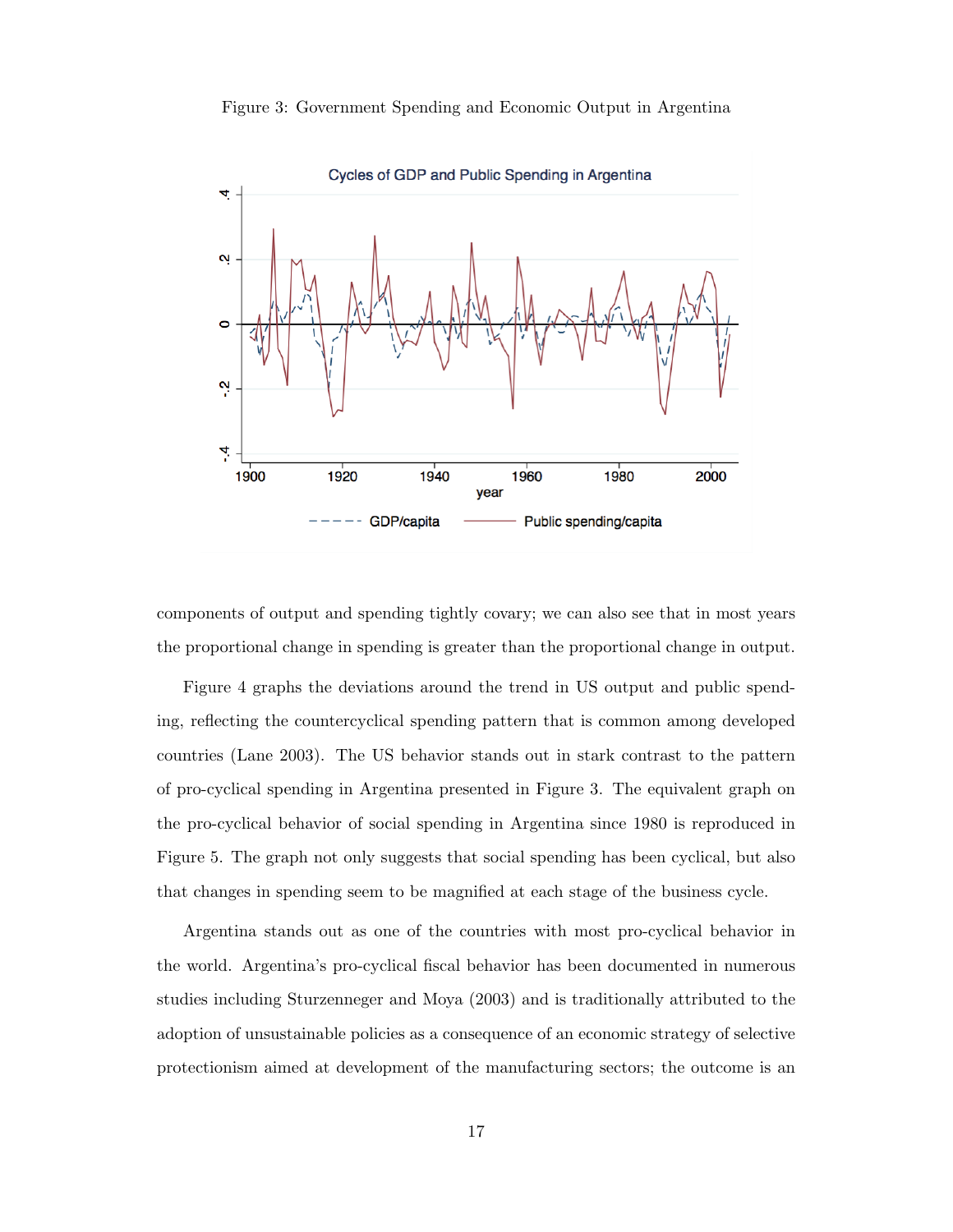



Figure 5: Social Spending and Economic Output in Argentina (1970-2004)

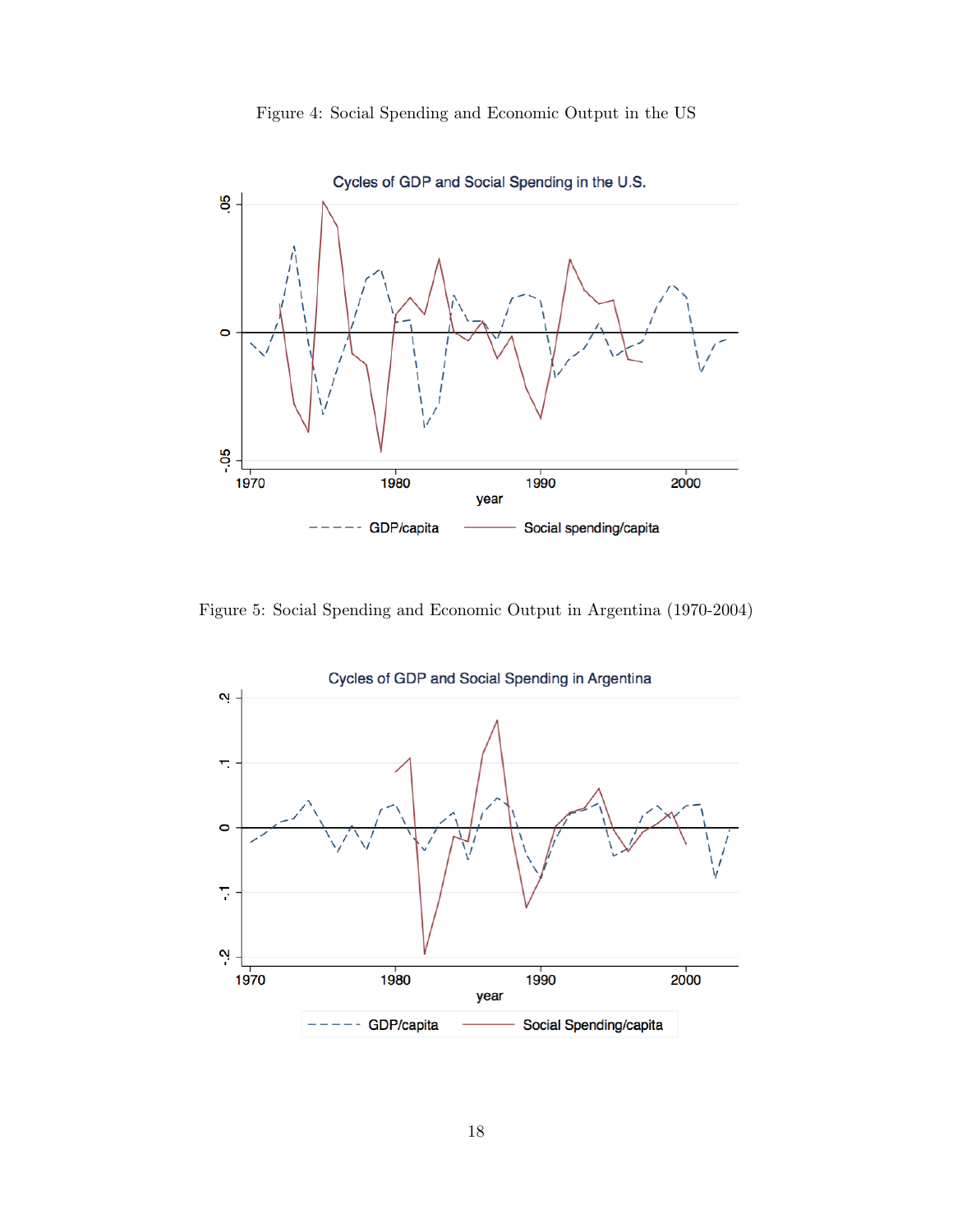

Figure 6: Government Spending and Revenue

ever increasing growth of the government sector (see Figure  $6$ ).<sup>16</sup>

The strategy would allegedly transcend institutional settings and partisan allegiances pushing the economy on a downward spiral path. Prior research suggests that the first failed efforts to reform and liberalize the economy can be tracked backed to the military regime of 1976; economic reform ultimately succeeded under the leadership of Carlos Menem and the Peronist party in the 1990s (Sturzenneger and Moya 2003). Yet figure 7 and Table 1 show that federal government spending became more rather than less pro-cyclical in the 1990s. Moreover, Figure 6 also shows that government spending and revenue seem to covary more tightly together since the mid-1970s. We can see in Figures 3 and 5 that output and spending seem to covary in the short-term even in the 1990s, the era of structural adjustment and reform. Cyclical spending in the Argentine case does not seem to be a legacy of ISI.

In Table A in Appendix I, we schematically present the main characteristics of

 $16$ The higher ratio of the public sector to output is also consistent with Wagner's Law of increasing state activity. There is a vast body of empirical work that unveils this relationship.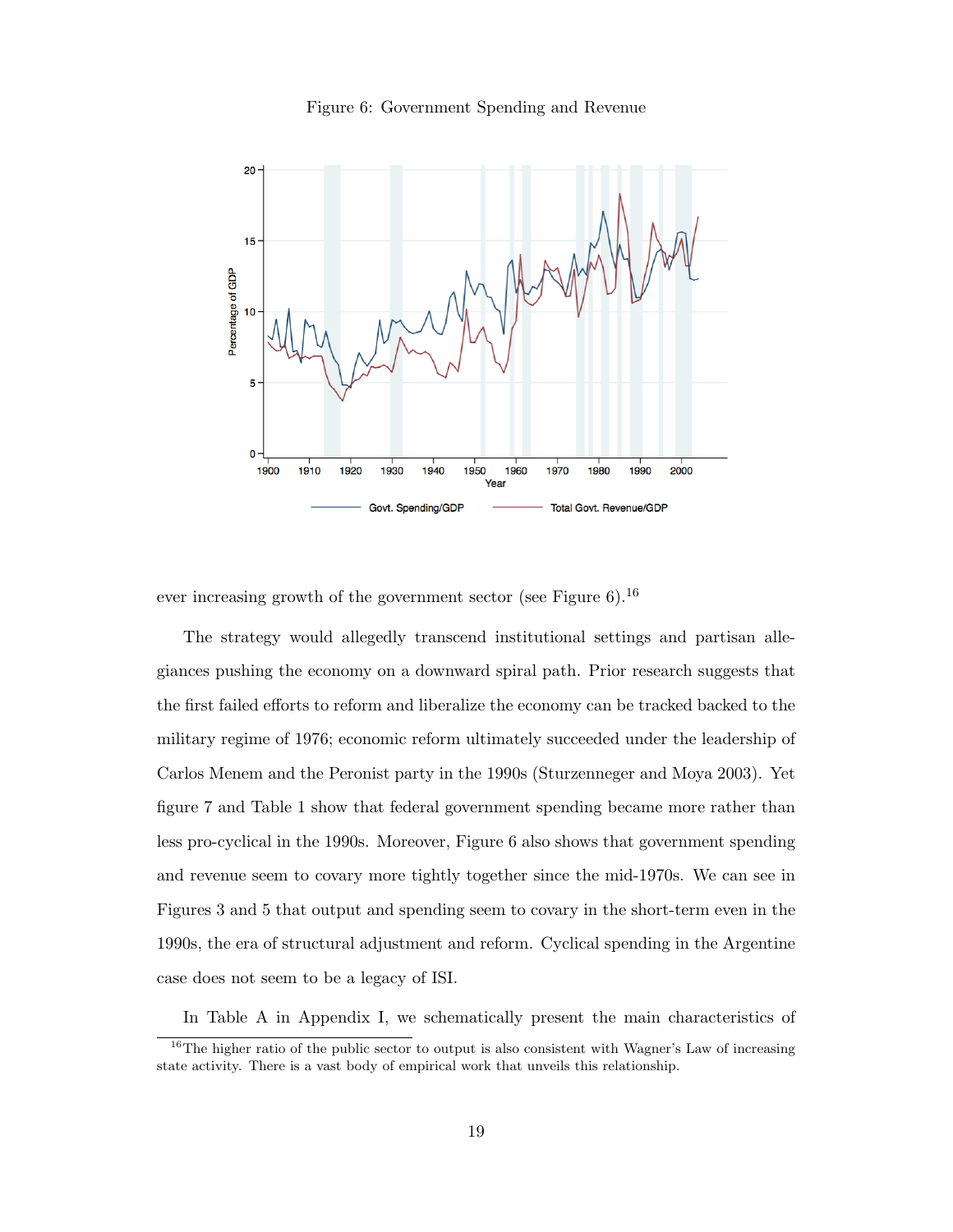



each Presidency in Argentina since 1900. Our expectation is that the Peronists, who have traditionally represented urban workers and industrialists in the less competitive or comparative disadvantage sector of the economy, are more likely to spend in the upswing of the cycle.<sup>17</sup> The Peronists' redistributive motivations that result from their strong attachment with their political base and the rift with the coalition of agents in the comparative advantage/agricultural sector makes Peronist governments less creditworthy in the eyes for lenders and hence they find a tougher time financing government spending in the down cycle. Thus, we expect the Peronist to engage in more pro-cyclical spending than governments of different orientation and constituency bases. <sup>18</sup> In the ensuing sections we will test our hypothesis using time series data from

<sup>&</sup>lt;sup>17</sup> The Peronist is a party representing an urban coalition of workers and businessmen in manufacturing and traditional sectors in the Center, North and Northwest of the country (on the support base of Peronism, see Calvo and Murillo (2004); Llorente (1980); Mora y Araujo (1980); Smith (1980). The military, on the other hand, who ruled the country intermittently since the 1930s have been the political successors of the Conservatives. The so-called Military Party tended to represent the interests of land owners in the Pampas and the temperate agricultural producers of grain and beef producers.

<sup>&</sup>lt;sup>18</sup>The other main traditional party in Argentina is the UCR. The Radicals are usually associated with the middle class. From Yrigoyen to Alfonsin the Radicals were in permanent confrontation with agricultural interests (de Alvear and de la Rúa less so), and were never never able to gain the full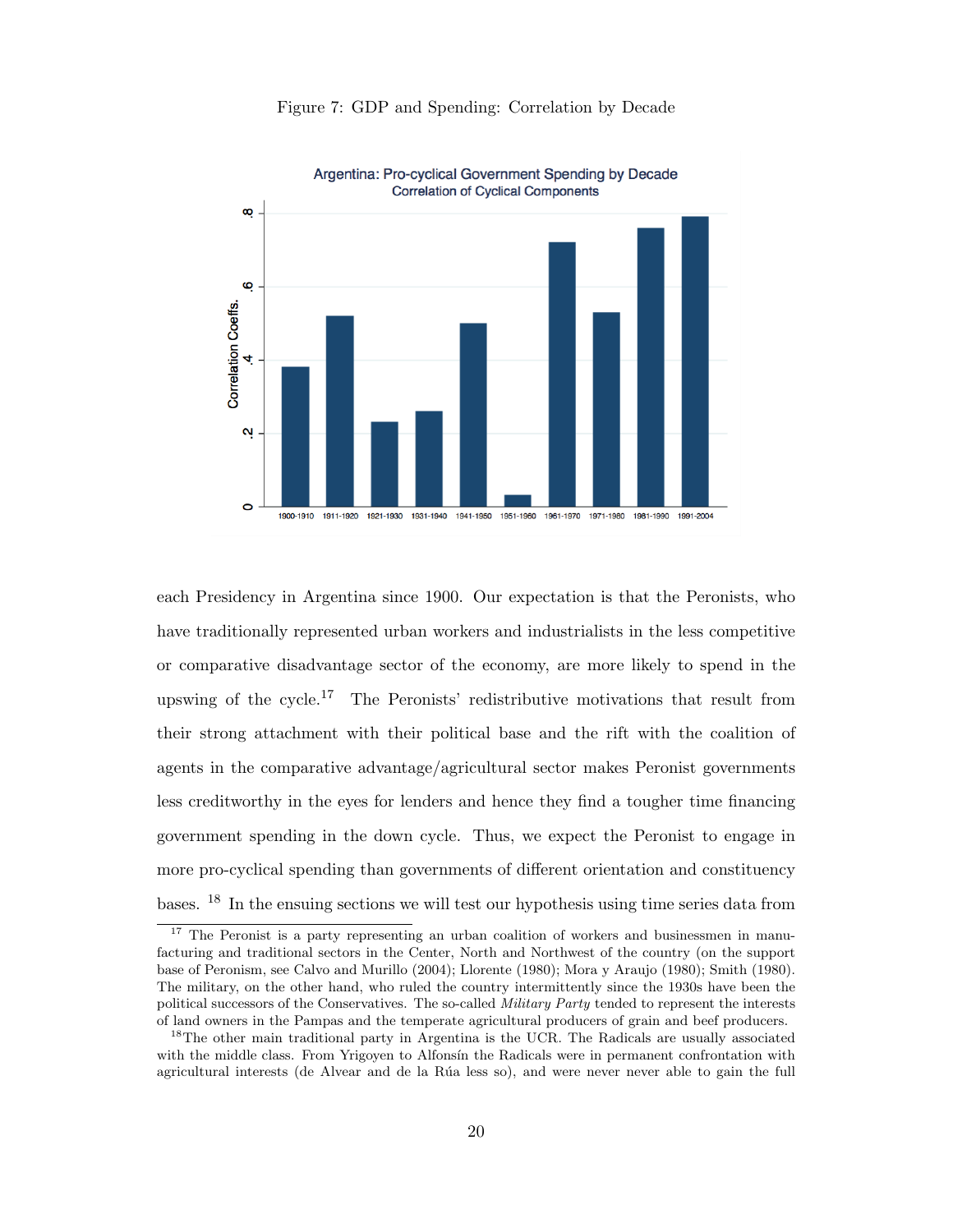Argentina. Our empirical strategy below aims at explaining the correlation between the covariance of the cyclical components of both series as a function of the characteristics of the ruling party. We move now to assess the empirical content of our main hypothesis.

# 4.1 ECM Results

As discussed in earlier sections Argentina stands out as being a country with a history of pro-cyclical fiscal policy. We are interested explaining the variance of the pro-cyclical behavior of spending at the federal level over time. In particular we would like to estimate whether and how political conditions –namely the nature, orientation and characteristics of the governing party– affect the cyclicality of government spending to economic output. A positive correlation would suggest that spending is pro-cyclical, a negative relationship would suggest that spending is anti-cyclical, while no statistical relationship between the series would be evidence of acyclical behavior.<sup>19</sup> Note that even after the log transformation value added and government spending, like many economic variables, are not stationary.<sup>20</sup> Both series seem to be integrated of the first degree –i.e.,  $I(1)$ – and hence stationary after first-differencing.<sup>21</sup> Fitting an Error Correction Model allows us to estimate a co-integration parameter that accounts for the

trust of workers, unions and industrialists. Despite its confrontational attitude towards agricultural producers, we do not expect the Radicals to face the same incentives as the Peronist. There were two instances when Radical leaders attempted to engage the base traditionally represented by the Peronist; in both instances they ultimately failed. Arturo Frondizi's ascent to power in 1958 was the result of a secret pact with Perón, who was in the exile at the time; his party was proscribed by the military that ousted Perón and could not field candidates in the election. Frondizi's developmental policies were a clear attempt at gaining the hearts of workers; yet his relationship with unions remained hostile throughout. In the 1980s we observe a similar pattern: in 1984 President Raul Alfonsín, leader of the Radical Party, realized that his attempts at weakening the Peronist stronghold over labor unions. In an effort to appease the opposition he appointed a unionist, Hugo Barrionuevo, to the Minsitry of Labor and Social Security. The results were mixed results: the initial overture offered Alfonsín the opportunity to successfully launch the anti-inflationary program dubbed "Plan Austral" in 1985. Yet the union leader in his cabinet were never able to curb organized labor's belligerence.

<sup>&</sup>lt;sup>19</sup>For ease of interpretation we take the natural log of both variables (see below for a derivation of the estimating equation).

<sup>&</sup>lt;sup>20</sup>We chose to normalize spending and GDP by population. Using the series in their original dollar value yields identical results.

 $2<sup>21</sup>$ The augmented Dickey Fuller test statistic for the logarithmic transformation of the government spending series is:  $Z(t) = -1.327$ ; we cannot reject the null of the series having a unit root (the McKinnon approximate p-value is .617). First-differencing the series yields a test statistic of:  $Z(t) = -10.705$ , which suggests that the series in differences is stationary (with an approximate p<.0001). The natural log of the GDP/capita series is also I(1), with a  $Z(t) = -1.316$  (approx. p=.6219); the series in first-differences returns a  $Z(t) = -9.123$  (approximate  $p < .0001$ ).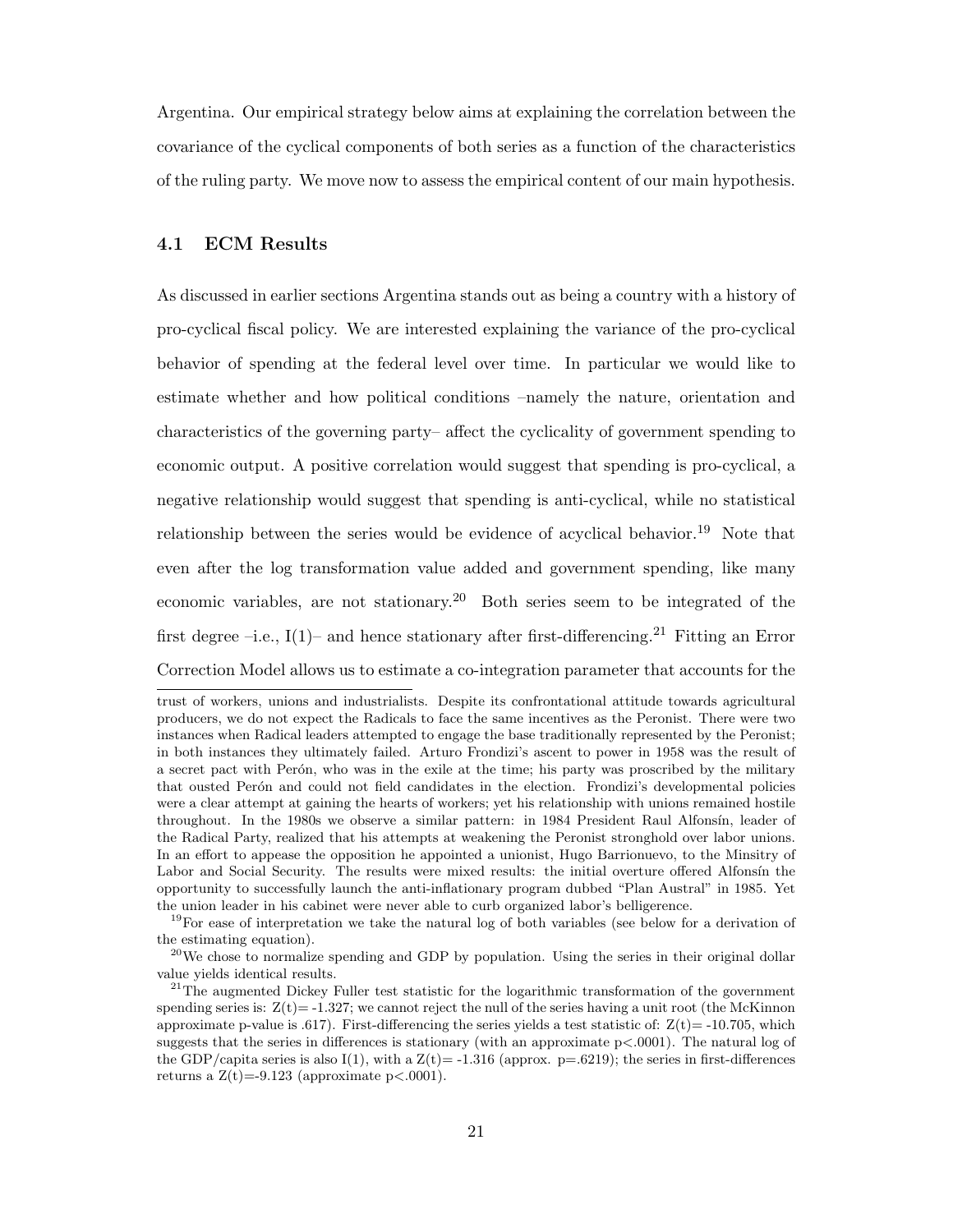long-term/equilibrium relationship between both series. We are also able to estimate an adjustment parameter that determines how fast spending needs to adjust when either variable moves out of equilibrium. The error correction model assumes that spending and output are in a steady state equilibrium which can be represented as:

$$
\Delta G_t = \mu + \beta \Delta Y_t + \gamma (G_{t-1} - \delta Y_{t-1}) + \epsilon_t \tag{1}
$$

The second term in (1),  $\beta \Delta Y_t$ , can be interpreted as the short term effect of output  $(Y_t)$ on government spending  $(G_t)$ . The third term,  $\gamma$   $(G_{t-1} - \delta Y_{t-1})$ , captures the long-run relationship between spending and output. If the series are cointegrated the absolute value of the  $\gamma$  parameter will be negative and statistically different from zero. This  $\gamma$ parameter captures the error correction term: if for whatever reason the series are not in equilibrium because either spending or output deviate from their trends,  $\gamma$  is the rate at which spending will adjust each period to bring the series back to equilibrium. The coefficient  $\delta$  is the cointegration parameter, i.e., the long-run elasticity of government spending with respect to output.<sup>22</sup> If the series are cointegrated of the same order, as they seem to be,  $\delta$  can be estimated by regressing  $G_t$  on  $Y_t$  using OLS; this estimate of  $\hat{\delta}$  is superconsistent. The residuals of this first stage regression enter as the second term in equation  $(1)$ .<sup>23</sup> The first model in Table 2 reproduces the results of the second stage regression. These results corroborate that government spending in Argentina is indeed pro-cyclical: at .82 the coefficient on change in output (the elasticity of government spending to GDP) is substantively large, and statistically significant. The coefficient on the residuals from the first stage suggest that the error correction process is relatively fast, with  $43\%$  of the adjustment occurring each period.<sup>24</sup> In order to test our hypothesis of differential partisan motivations and constraints on government

 $22$ See Beck (1991); Robert F. Engle (1987). Akitoby, Clements, and Inchauste (2004) develop an application to public spending.

 $^{23}$ As customary in the empirical literature we estimate the first-stage regression with a constant term; hence the  $Residuals_{t-1} = G_{t-1} - \theta - \delta Y_{t-1}$ . Using a one-stage model yields identical results.

 $^{24}$ In additional models we find that the short-term elasticity and the error correction parameter become larger in the second half of the twentieth century, which is consistent with the evidence presented earlier. We also find a strong and significant correlation between spending and revenue, especially in the 1970s. All these results are available from the authors upon request.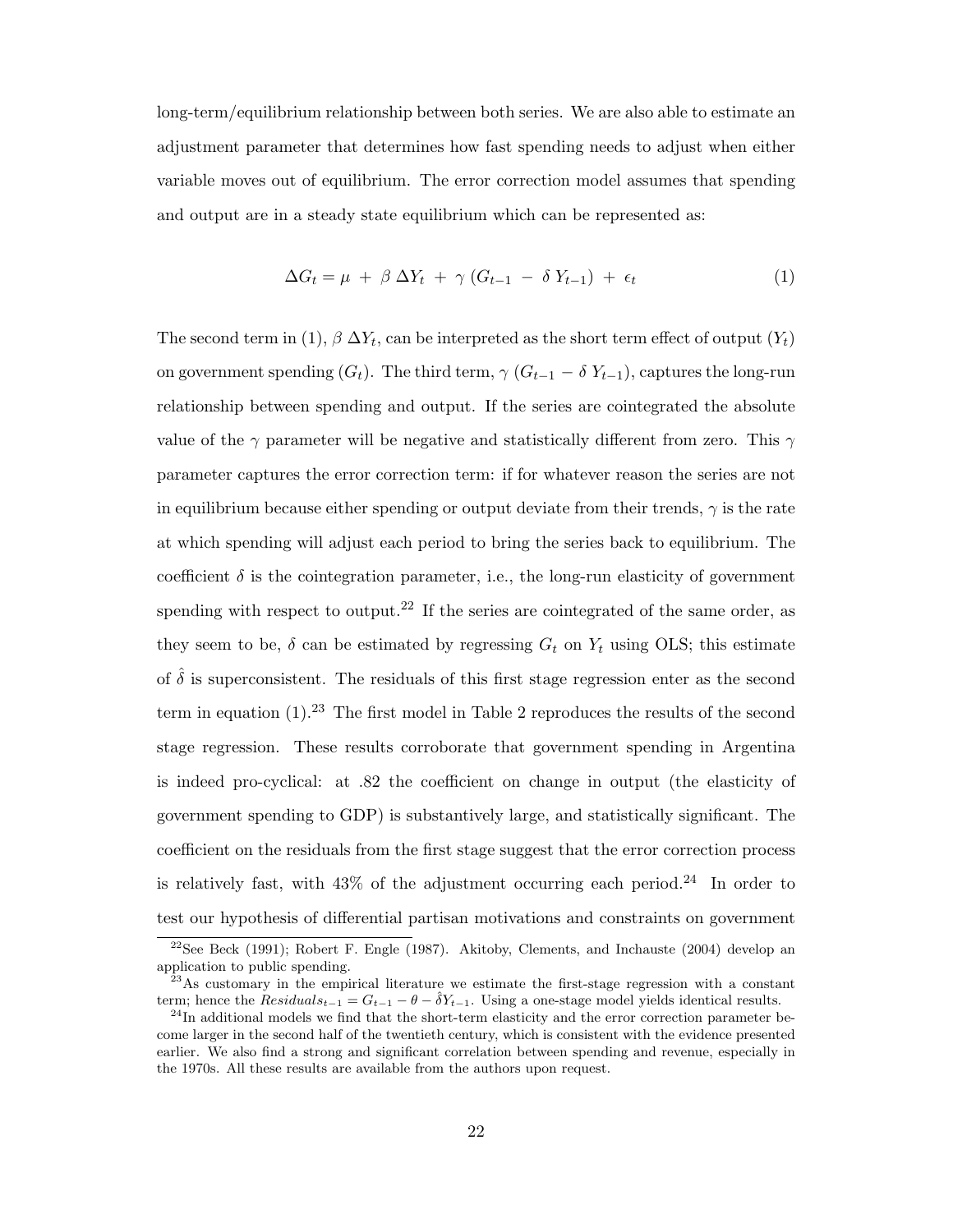behavior leading to pro-cyclical government spending we augment equation (1) to allow for the correlation to vary:

$$
\Delta G_t = \mu_0 + \mu_\lambda \lambda + \lambda \beta_\lambda \Delta Y_t + \beta_1 \Delta Y_t + \gamma (G_{t-1} - \delta Y_{t-1}) + \epsilon_t
$$
 (2)

The parameter  $\lambda$  in equation (2) is an indicator variable that takes the value of 1 if the incumbent government is Peronist.<sup>25</sup> Our expectation is that  $\beta_{\lambda} > \beta_1$ . Our expectations seem to be borne out in the results reproduced in models  $(2)-(4)$  on Table 2: there is a strong evidence that Peronist governments run more pro-cyclical fiscal policies. Ideology, proxied for by a dummy variable for the periods under which the prevailing developmental strategy was import substitution (1930–1976), does not seem to play a role on the pro-cyclicality of spending.<sup>26</sup> Spending seems to be less procyclical or even a-cyclical under Military rule which is consistent with our expectations given their constituency base: agricultural producers in the competitive/comparative advantage sector.  $27$  Table 3 reproduces results from model (2) in Table 2, now excluding the Peronist administrations and adding interactions between change in output and each of the non-Peronist administration. These results show that the short-term elasticity of spending to output is at its lowest levels under Military rulers.<sup>28</sup>

In Tables 4–6 we present alternative specifications of the ECM model. In Table 4 we add dummies for all democratic presidents and for the regime that paved the ascension of Perón to power (the Group of United Officers, or GOU in its Spanish acronym), which had a similar support base. These results underscore the stark differences between the leaders representing the urban coalition and those of different orientation,

 $25$ Table A in the Appendix summarizes the tenure, party affiliation and ideological orientation of Argentine Presidents since 1898.

 $^{26}$ We tried with different start and end-dates to capture the ISI era with similar results.

 $27$ Time horizons fared prominently in the motto of the Junta in charge the autocratic regime of 1976-1983, the so-called *Proceso de Reorganización Nacional* (National Reorganization Process): "the [Proceso] does not have deadlines, but objectives."

 $2<sup>28</sup>$  The exception are the members of the Grupo de Generales Unidos (GOU) of which colonel Perón was a prominent figure. This group engineered the coup of 1943 that led to the ascent of then Perón to power. A short period of time in General J. C. Onganía's tenure also seems to depart from the traditional characterization of the military as pro-agriculture. His administration courted the support of the neo-Peronist faction led by the steelworkers' union Augusto Vandor.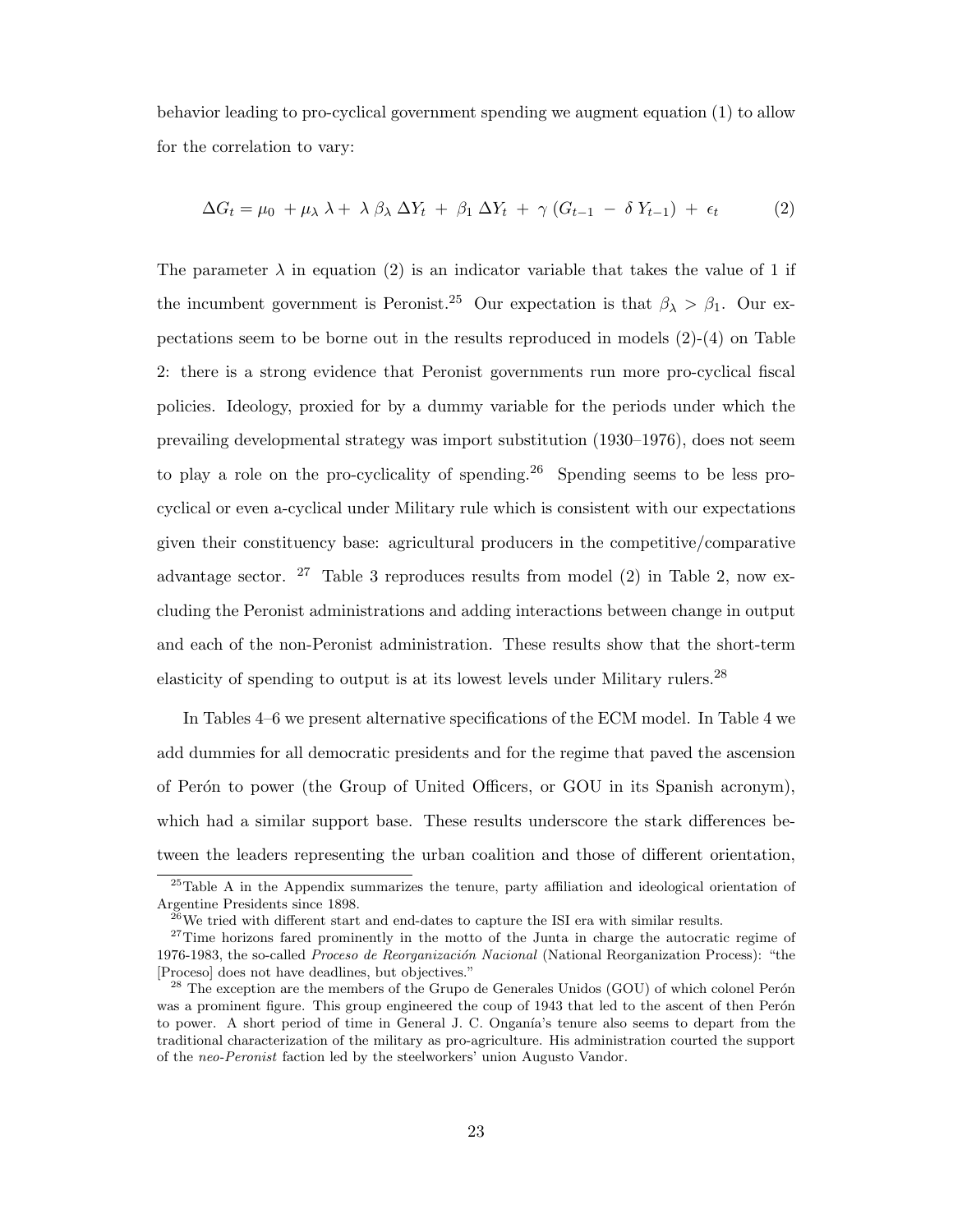autocratic or democratic alike. While under the Peronist and GOU tenures the shortterm elasticity of spending to output is substantively (above unity) and statistically significant, the behavior of public spending under autocratic leaders and non-Peronist democratic leaders appears to be a-cyclical. The results are robust to the inclusion of controls for changes in the terms of trade, import quantities, the US short-term interest rates, developmental strategies, and even time (decade) dummies.

Among the controls, it is apparent that independent of the short term changes in output, changes in government spending were higher in the ISI and Reform eras (see Table 5). Short-term interest rates in the US have a negative and significant effect on spending, which suggests that access to credit markets may affect the ability of governments to finance public spending. Changes in the terms of trade and trade openness, on the other hand, do not seem to be related to government spending. It is also worth noting that Table 6 returns a positive albeit small pro-cyclical behavior under Conservative leaders; this is unsurprising given that in the absence of direct taxes the main source of revenue at the time where specific tariffs on imports. There is no reliable data for this period, but accounts in the secondary literature suggest that most public spending at the time took the form of investment, not consumption, particularly in the form of infrastructure.

In sum, we find evidence that government spending is pro-cyclical under the Peronist, a party that represents organized labor and import competing manufacturing interests in urban sectors of the economy. While not a definitive test of our argument these findings suggest that our political economy explanation is plausible.

#### 4.1.1 Robustness check: instrumental variable estimation

So far, we have assumed implicitly that the causality goes from the business cycle to fiscal policy. However, endogeneity issues (e.g. output reacts to fiscal policy) could in principle be driving our results. Thus, in this section we turn to instrumental variables as a way of dealing with this problem. Following recent contributions on the subject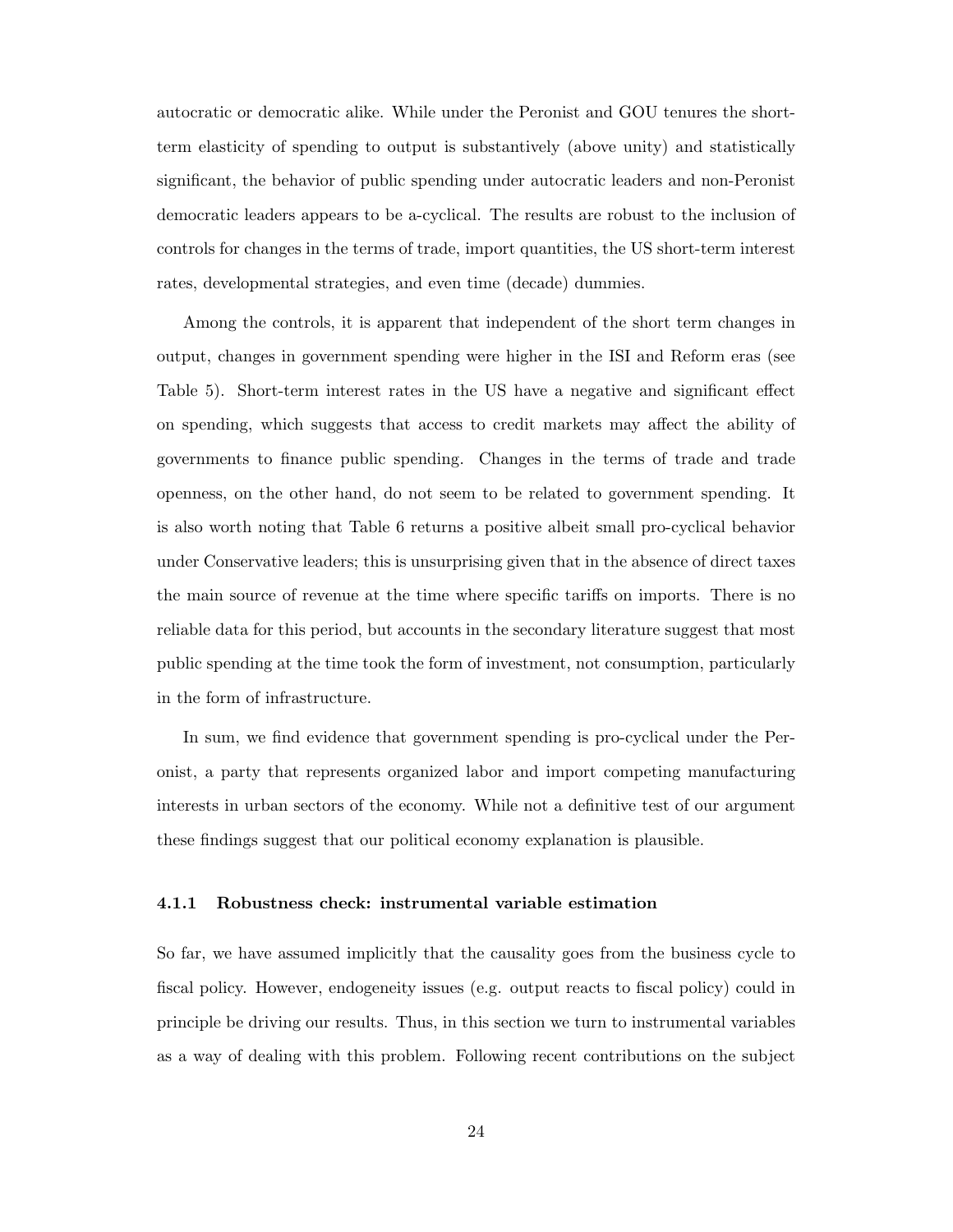

Figure 8: Output Gap Correlation: Argentina and Latin American Six

(Author Jaimovich and Panizza 2007; Galí and Perotti 2003; Ilzetzki and Vegh 2008), we instrument the output gap of Argentina with the output gap of the six other major Latin American and Caribbean economies during the period of analysis: Brazil, Chile, Colombia, Peru, Mexico, and Venezuela  $(LAC6).^{29}$  As shown by Figure 8, there is a strong relationship between external and domestic income shocks.<sup>30</sup>

Table 7 reproduces results from estimating the following equation by instrumental variables (2SLS):

$$
G_t^c = \alpha_1 + \alpha_2 Y_t^c + \alpha_3 (Y_t^c \times \lambda_t) + \alpha_4 \lambda_t + \alpha_5 X_t + \epsilon_t
$$
\n(3)

<sup>&</sup>lt;sup>29</sup> Along with Argentina, these economies represent around 90 percent of the total GDP of the Latin American and Caribbean region.

<sup>&</sup>lt;sup>30</sup> The definition of output gap is standard: the percentage deviation of actual from potential GDP, using the HP filter technique (setting the smoothing parameter,  $\lambda$ , at 100).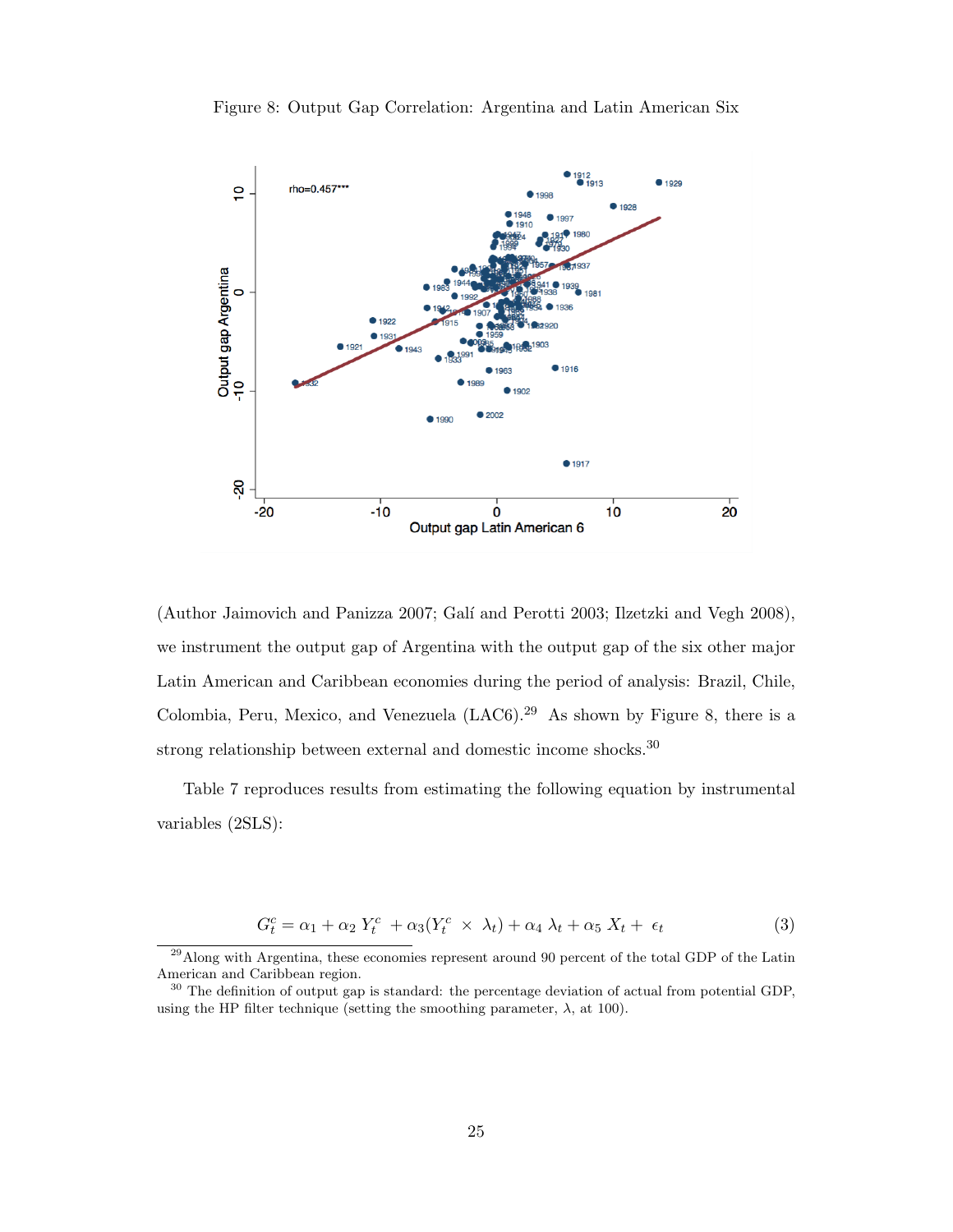where  $G_t^c$  is the cyclical component of real government spending at the federal level;<sup>31</sup>  $Y_t^c$  is the output gap (deviation of observed GDP from potential GDP in percentage terms as defined in footnote 30);  $\lambda_t$  is an indicator variable that takes the value of one when the incumbent is Peronist, and  $X_t$  is a vector of other controls, such as the percentage change in the terms of trade ( $\Delta T \circ T$ ). Our main result continues to hold: Peronist incumbents increase the degree of fiscal procyclicality.

# 5 Conclusion

In this paper we argue that fiscal responses to responses to the upward and downward swing of the economic cycle depend on the nature and orientation of the ruling coalitions. While some of the responses are aimed at redressing the duress created by the sharp downturns in output, incumbents' ability to respond to economic crises is also likely to reflect the underlying distributive cleavages in the polity. Our argument on the incentives to engage on pro-cyclical spending emphasizes the role of time horizons which, in turn, are affected by the nature of the underlying coalition and its incentives to redistribute. Endogenizing fiscal policy to politics allows us to extend and append the contributions from the extant theoretical and empirical literature on pro-cyclical spending. Using time-series data on the evolution of government spending in Argentina, a country classified as highly pro-cyclical, we find preliminary support to our main hypothesis.

The argument and findings have strong implications for our understanding how the incentive structure faced by governments has the potential to affect governments' ability to follow an optimal policy path. Moreover, we find that this incentive structure dominates even when that beneficiaries from enacting the optimal policy are the core constituents of the incumbent. While counter-cyclical spending would have benefitted workers and other economic agents who do not have access to financial markets to

<sup>&</sup>lt;sup>31</sup>We use federal government spending rather than total government spending because the former reflects the level at which we measure the right hand-side variables, particularly political orientation of the incumbent coalition around which our argument is built.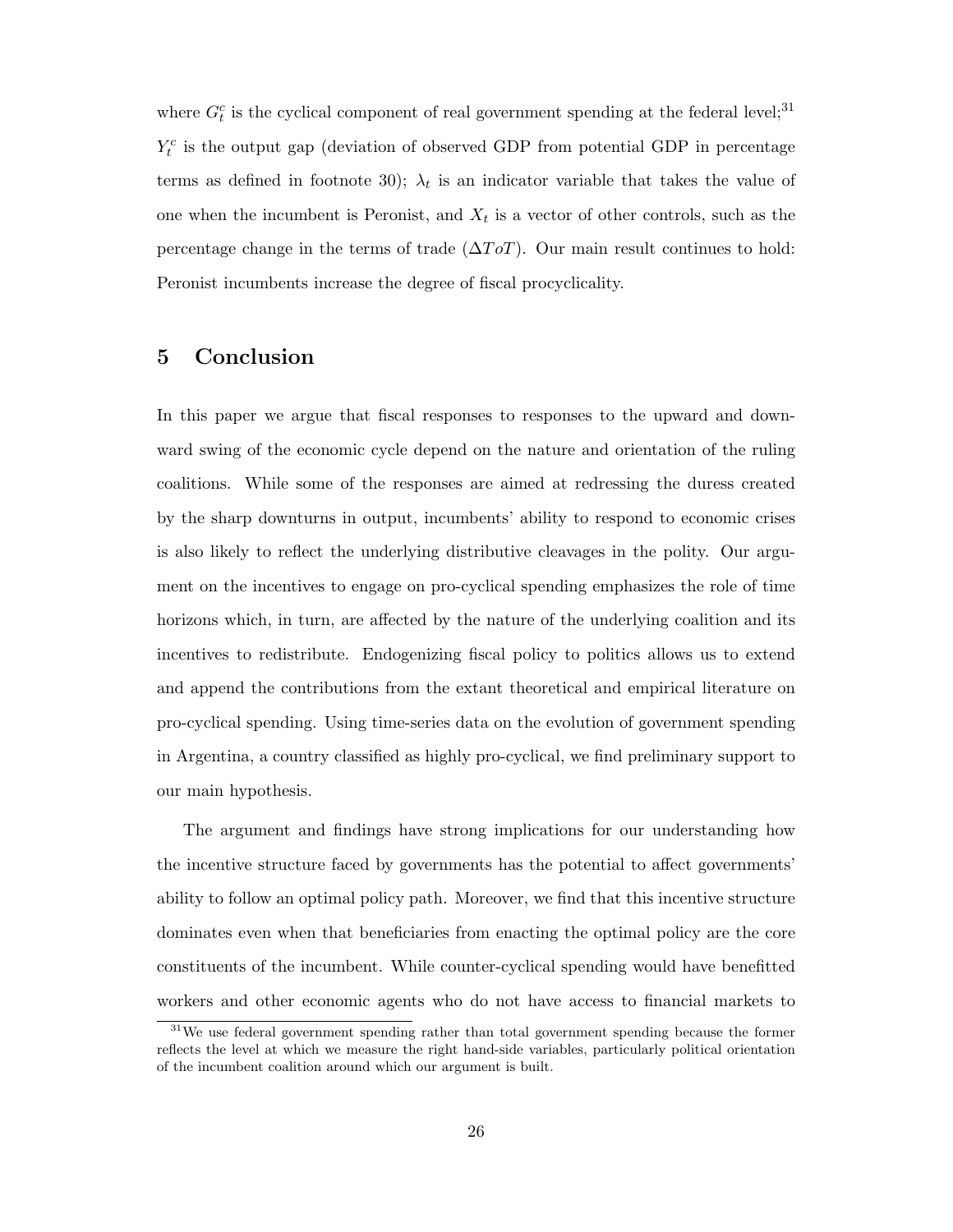smoothen their consumption, when in power the Peronist party has engaged in procyclical behavior. Consistent with our argument the Peronist, who represent a coalition of industrialists and workers in the comparative disadvantage sector of the economy, have systematically used spending as a political tool when the economy expanded and where forced to retrench spending at times of economic crises.

Last, our model brings to the fore a traditional puzzle in the literature on the political economy of redistribution: we can identify a virtuous equilibrium where winners and losers from economic integration are able to credibly commit to a compensatory scheme that reduces the incentives to fight and extends the shadow of the future. Under these conditions the constraints faced by incumbents in enacting optimal fiscal policies are reduced. The political conditions under which these compromises attain are usually attributed to differences in institutions, broadly defined (Katzenstein 1985, 1987; North 1990). Yet institutions are endogenous to the political process. Why forward looking actors are unable to establish those institutions that make these compromises more likely to attain remains a puzzle that we cannot explore with the data at hand.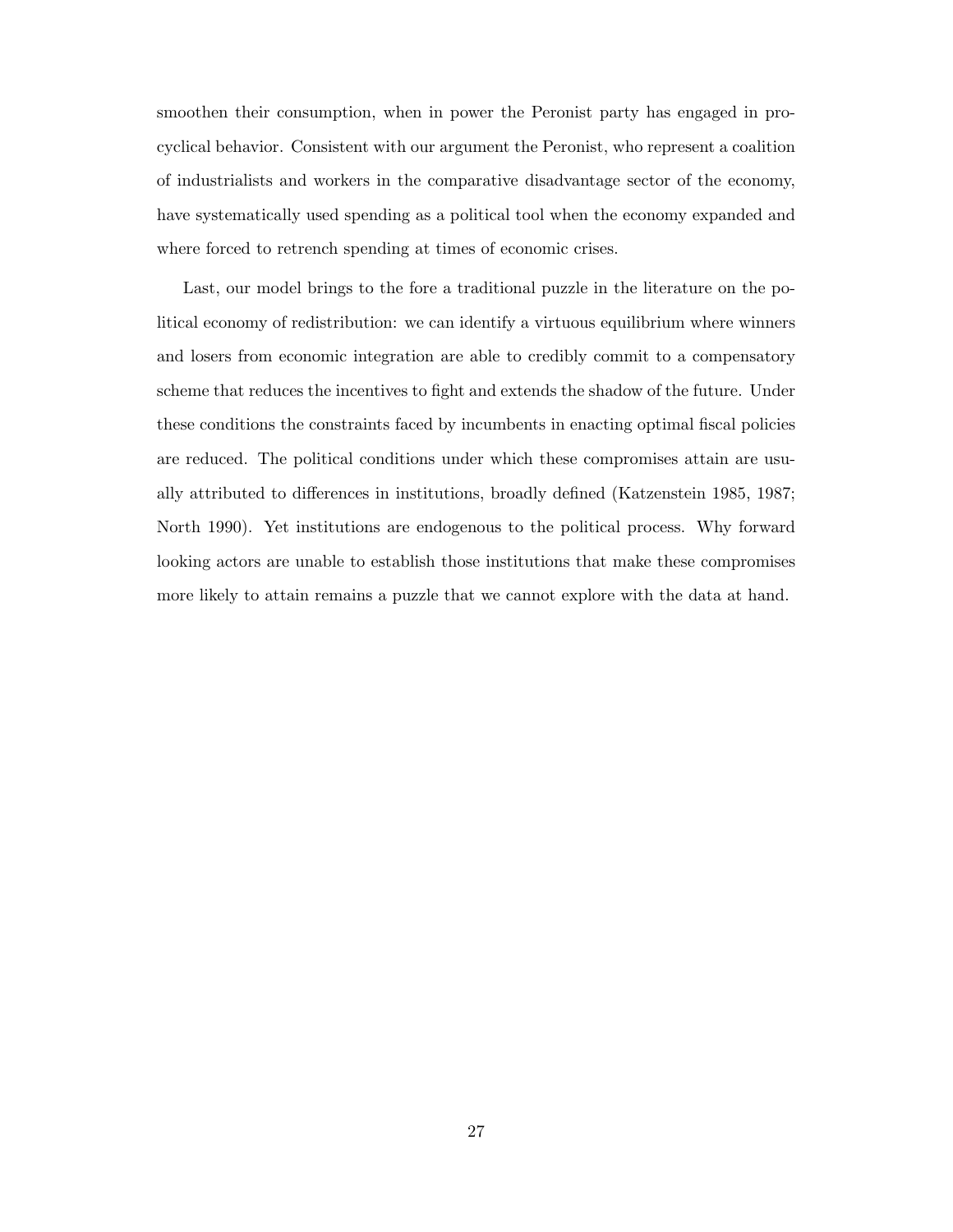# References

- Aizenman, J., M. Gavin, and R. Hausmann (2000). Optimal tax and debt policy with endogenously imperfect creditworthiness. Journal of International Trade  $\mathcal{C}$ Economic Development  $9(4)$ , 367–395.
- Akitoby, B., B. J. Clements, and G. Inchauste (2004). The cyclical and long- term behavior of government expenditures in developing countries. Technical report, International Monetary Fund.
- Alesina, A. (1988). Credibility and policy convergence in a two-party system with rational voters. American Economic Review 78 (4), 796–805.
- Alesina, A., F. R. Campante, and G. E. Tabellini (2008). Why is fiscal policy often procyclical? Journal of the European Economic Association  $6(5)$ , 1006–1036.
- Alesina, A. and R. Perotti (1994). The political economy of budget deficits. NBER Working Paper Series 4637, National Bureau of Economic Research.
- Ames, B. (1987). Political survival: politicians and public policy in Latin America. Berkeley, CA: University of California Press.
- Author Jaimovich, D. and U. Panizza (2007, March). Procyclicality or reverse causality? Research Department Working Paper Series 599, Inter-American Development Bank, Washington, DC.
- Barro, R. J. (1979, October). On the determination of the public debt. Journal of Political Economy 87 (5), 940–971.
- Bawm, K. and F. M. Rosehbluth (2006). Coalition parties vs. coalition of parties: How electoral agency shapes the political logic of costs and benefits. American Journal of Political Science  $50(2)$ ,  $251-266$ .
- Beck, N. (1991). Comparing dynamic specifications: The case of presidential approval. Political Analysis 3, 51–87.
- Braun, M. (2001). Why is fiscal policy procyclical in developing countries? Harvard University.
- Brender, A. and A. Drazen (2005). Political budget cycles in new versus established democracies. Journal of Monetary Economics  $57(7)$ , 1271–1295.
- Calvo, E. and M. V. Murillo (2004). Who delivers? partisan clients in the argentine electoral market. American Journal of Political Science 48 (4), 742—757.
- Cameron, D. R. (1978). The expansion of the public economy: A comparative analysis. American Political Science Review 72 (4), 1243–1261.
- Cardoso, E. A. and A. Helwege (1992). Latin America's economy: diversity, trends and conflicts. Cambridge, MA: MIT Press.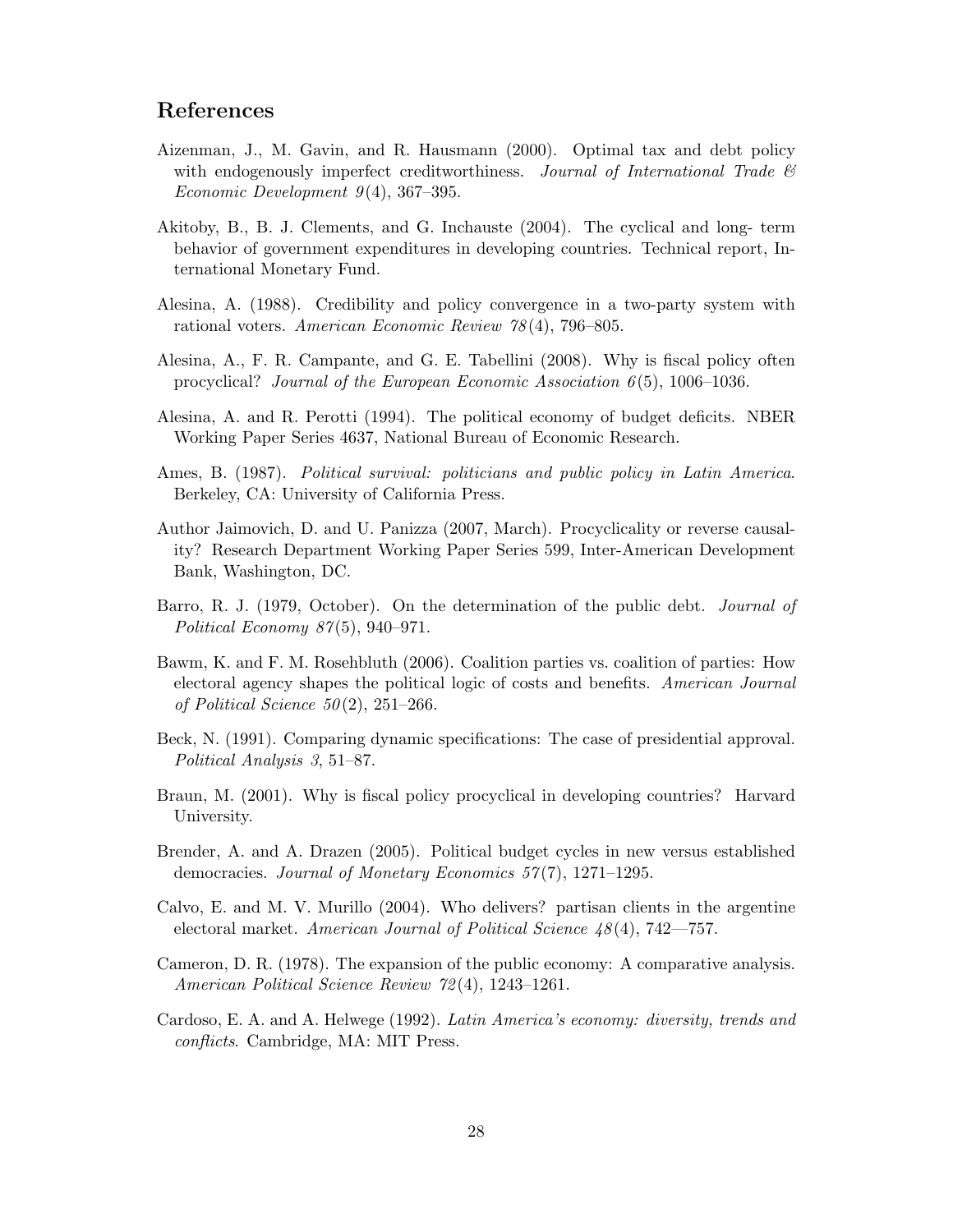- Díaz-Alejandro, C. F. (1970). Essays on the Economic History of the Argentine Republic. New Heaven, CT: Yale University Press.
- Dixit, A. K., G. M. Grossman, and F. Gul (2000). The dynamics of political compromise. Journal of Political Economy 108(3), 531-568.
- Dornbusch, R. and S. Edwards (1991). The Macroeconomics of populism in Latin America. Chicago: University of Chicago Press.
- Drazen, A. (2000). Political Economy in Macroeconomics. Princeton University Press.
- Drazen, A. and V. Grilli (1993). The benefits of crises for economic reforms. American Economic Review 83 (3), 598–607.
- Eslava, M. (2006). The political economy of fiscal policy: Survey. Research Department Working Paper Series 583, Inter-American Development Bank, Washington, DC.
- Fernandez, R. and D. Rodrik (1991). Resistance to reform: Status quo bias in the presence of individual-specific uncertainty. American Economic Review 81 (5), 1146– 1155.
- Galí, J. and R. Perotti (2003). Fiscal policy and monetary integration in europe. Economic Policy 18 (37), 533–572.
- Gavin, M. and R. Perotti (1997). Fiscal policy in latin america. NBER Macroeconomics Annual 12, 11–61.
- Humphreys, M. and M. E. Sandbu (2007). The political economy of natural resource funds. In M. Humphreys, J. D. Sachs, and J. E. Stiglitz (Eds.), *Escaping the Resource* Curse, pp. 194–233. Columbia University Press.
- IDB (1997). Economic and social progress in latin america. Annual report, Inter-American Development Bank (IDB), Washington, DC.
- Ilzetzki, E. (2011). Rent-seeking distortions and fiscal procyclicality. Journal of Development Economics  $96(11)$ , 30–46.
- Ilzetzki, E. and C. A. Vegh (2008, July). Procyclical fiscal policy in developing countries: Truth or fiction? Technical Report 14191, National Bureau of Economic Research.
- Kaminsky, G. L., C. M. Reinhart, and C. A. Végh (2004). When it rains, it pours: Procyclical capital flows and macroeconomic policies. NBER Macroeconomics Annual Vol. 19, p11-53. 43 19, 11–53.
- Katzenstein, P. J. (1985). Small states in world markets: industrial policy in Europe. Cornell studies in political economy. Ithaca, N.Y.: Cornell University Press.
- Katzenstein, P. J. (1987). Corporatism and Change: Austria, Switzerland, and the politics of industry. Ithaca, N.Y.: Cornell University Press.
- Kontopoulos, Y. and R. Perotti (1999). Government fragmentation and fiscal policy outcomes: Evidence from OECD countries. In J. A. Poterba and J. von Hagen (Eds.), Fiscal Institutions and Fiscal Performance, pp. 81–102. University of Chicago Press.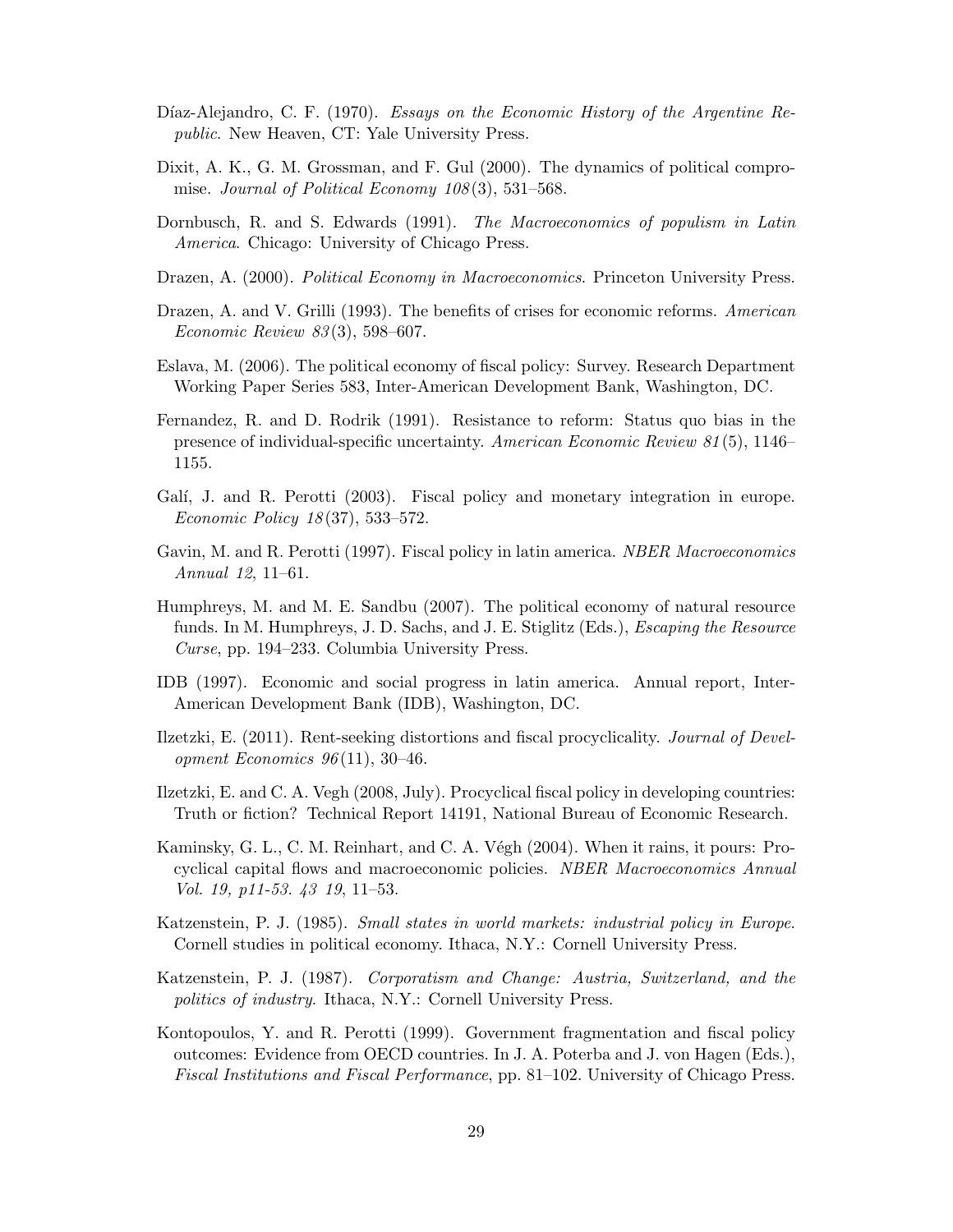- Lane, P. R. (2003). The cyclical behaviour of fiscal policy: evidence from the OECD. Journal of Public Economics 87(12), 2661–2675.
- Llorente, I. (1980). Alianzas políticas en el surgimiento del peronismo: El caso de la provincia de Buenos Aires. In M. Mora y Araujo and I. Llorente (Eds.), El Voto Peronista, pp. 269–317. Buenos Aires: Editorial Sudamericana.
- Martinelli, C. and M. Tommasi (1997). Sequencing economic reforms in the presence of political constraints. Economics and Politics  $9(2)$ , 115–131.
- Mora y Araujo, M. (1980). Introducción: La sociología electoral y la comprensión del peronismo. In M. Mora y Araujo and I. Llorente (Eds.), El Voto Peronista, pp. 11–54. Buenos Aires: Editorial Sudamericana.
- Musgrave, R. A. (1959). The Theory of Public Finance: A Study of Public Economy. New York, NY: McGraw-Hill.
- North, D. C. (1990). Institutions, institutional change, and economic performance. Cambridge, UK: Cambridge University Press.
- Ostrom, E. (1990). Governing the Commons: The Evolution of Institutions for Collective Action. Political Economy of Institutions and Decisions. Cambridge, UK: Cambridge University Press.
- Persson, T. and G. E. Tabellini (2003). The economic effects of constitutions. Cambridge, MA: MIT Press.
- Pinto, P. M. (2013). Partisan Investment in the Global Economy: Why the Left loves Foreign Direct Investment, and FDI loves the Left. Cambridge, UK: Cambridge University Press.
- Robert F. Engle, C. W. J. G. (1987). Co-integration and error correction: Representation, estimation, and testing. *Econometrica* 55(2), 251–276.
- Rodrik, D. (1996). Understanding economic policy reform. *Journal of Economic Lit*erature  $34(1), 9-41$ .
- Rodrik, D. (1998). Why do more open economies have bigger governments. Journal of Political Economy 997–1032 (1), 9–41.
- Schuknecht, L. (2000). Fiscal policy cycles and public expenditure in developing countries. *Public Choice*  $102(1)$ , 115–130.
- Shi, M. and J. Svensson (2006). Political budget cycles: Do they differ across countries and why? Journal of Public Economics  $90(8-9)$ , 1367–1389.
- Smith, P. H. (1980). La base social del peronismo. In M. Mora y Araujo and I. Llorente (Eds.), El Voto Peronista, pp. 57–86. Buenos Aires: Editorial Sudamericana.
- Spiller, P. T. and M. Tommasi (2007). The institutional foundations of public policy in Argentina. Cambridge, UK: Cambridge University Press.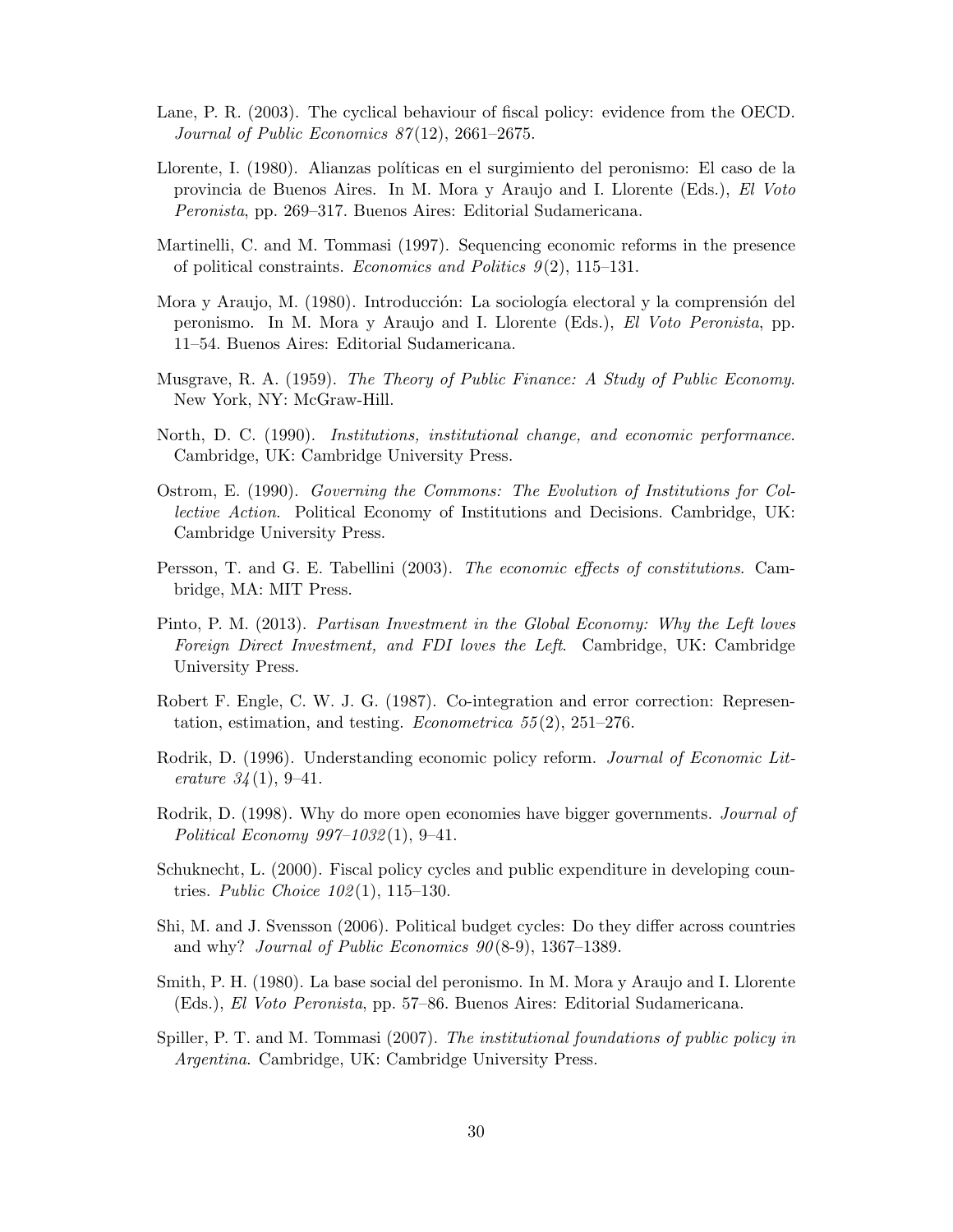- Sturzenneger, F. and R. Moya (2003). Economic cycles. In A. Taylor and G. della Paolera (Eds.), A New Economic History of Argentina, pp. 87–121. Cambridge, UK: Cambridge University Press.
- Talvi, E. and C. A. Végh (2005). Tax base variability and pro-cyclical fiscal policy in developing countries. Journal of Development Economics 78 (1), 156–190.
- Tornell, A. (1995). Are economic crises necessary for trade liberalization and fiscal reform? In R. Dornbusch and S. Edwards (Eds.), Reform, recovery, and growth: Latin America and the Middle East, pp. 53–76. Chicago, IL: University of Chicago Press.
- Tornell, A. and P. R. Lane (1999). The voracity effect. American Economic Re*view 89*(1), 22–46.
- Tsebelis, G. and E. C. Chang (2004). Veto players and the structure of budgets in advanced industrialized countries. European Journal of Political Research  $43(3)$ , 449–476.
- Velasco, A. (1999). A model of endogenous fiscal deficits and delayed fiscal reforms. In J. A. Poterba and J. von Hagen (Eds.), Fiscal Institutions and Fiscal Performance, pp. 37–58. University of Chicago Press.
- Wibbels, E. (2006). Dependency revisited: International markets, business cycles, and social spending in the developing world. International Organization  $60(2)$ , 433–468.
- Woo, J. (2009). Why do more polarized countries run more pro-cyclical fiscal policy? The Review of Economics and Statistics 91 (4), 850–870.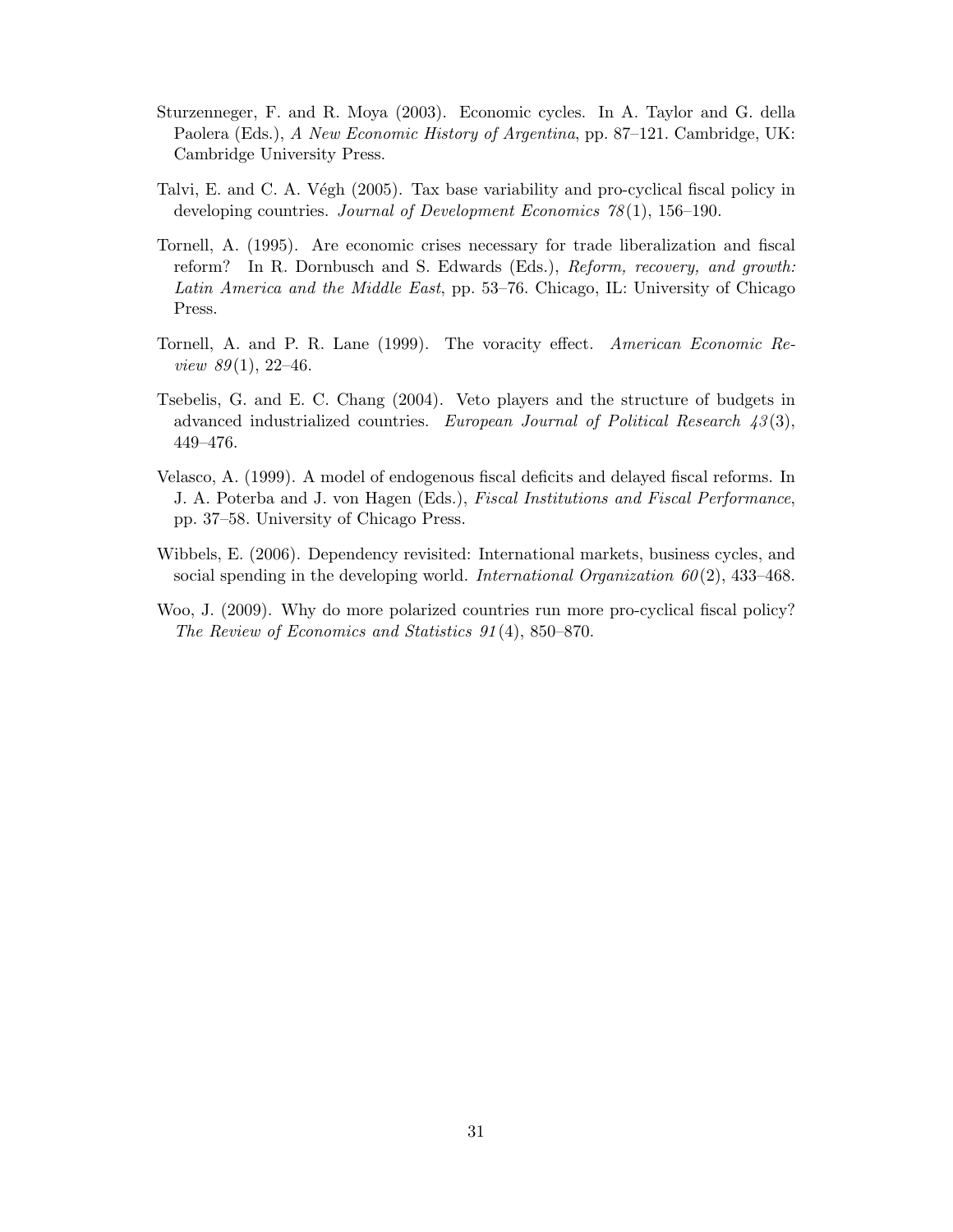|           | Output gap | ToT gap    | Govt. Spend. $_{t-1}$ | Constant   | $\mathbf N$ | $\overline{R^2}$ |
|-----------|------------|------------|-----------------------|------------|-------------|------------------|
| 1900-1910 | 1.486      | $0.0215**$ | $-0.381$              | 5.474      | 10          | 0.628            |
|           | (1.725)    | (0.0078)   | (0.231)               | (3.288)    |             |                  |
|           |            |            |                       |            |             |                  |
| 1911-1920 | 0.944      | 0.00267    | $-0.0629$             | 0.862      | 10          | 0.205            |
|           | (0.912)    | (0.0057)   | (0.127)               | (1.840)    |             |                  |
| 1921-1930 | $-0.657$   | $-0.0126*$ | 0.0235                | $-0.205$   | 10          | 0.626            |
|           | (1.552)    | (0.0057)   | (0.159)               | (2.346)    |             |                  |
| 1931-1940 | 1.233      | 0.00124    | $-0.180$              | 2.803      | 10          | 0.389            |
|           | (1.009)    | (0.0030)   | (0.212)               | (3.261)    |             |                  |
| 1941-1950 | $3.336*$   | $-0.00324$ | $-0.197$              | 3.169      | 10          | 0.461            |
|           | (1.688)    | (0.0042)   | (0.172)               | (2.718)    |             |                  |
| 1951-1960 | 3.117      | $-0.00493$ | $-0.178$              | 2.929      | 10          | 0.403            |
|           | (2.538)    | (0.0103)   | (0.455)               | (7.385)    |             |                  |
| 1961-1970 | 0.758      | $0.00990*$ | 0.118                 | $-1.906$   | 10          | 0.614            |
|           | (0.678)    | (0.0043)   | (0.149)               | (2.477)    |             |                  |
| 1971-1980 | $-0.779$   | 0.00507    | 0.117                 | $-1.958$   | 10          | 0.306            |
|           | (1.669)    | (0.0034)   | (0.259)               | (4.437)    |             |                  |
| 1981-1990 | 0.161      | 0.00137    | $-0.0305$             | 0.484      | 10          | 0.019            |
|           | (0.880)    | (0.0046)   | (0.279)               | (4.815)    |             |                  |
| 1991-2004 | $2.129***$ | $-0.0014$  | $-0.294***$           | $5.158***$ | 14          | 0.840            |
|           | (0.405)    | (0.0054)   | (0.073)               | (1.272)    |             |                  |

Table 1: Government Spending and Output Gap by Decades

Standard errors in parentheses; Significance levels: <sup>∗</sup> 1%, ∗∗ 5%, ∗∗∗ 1%

Output gap: natural log deviation of GDP/capita from its Hodrick-Prescott (HP) trend ToT gap (gap in terms of trade): natural log deviation from HP filtered series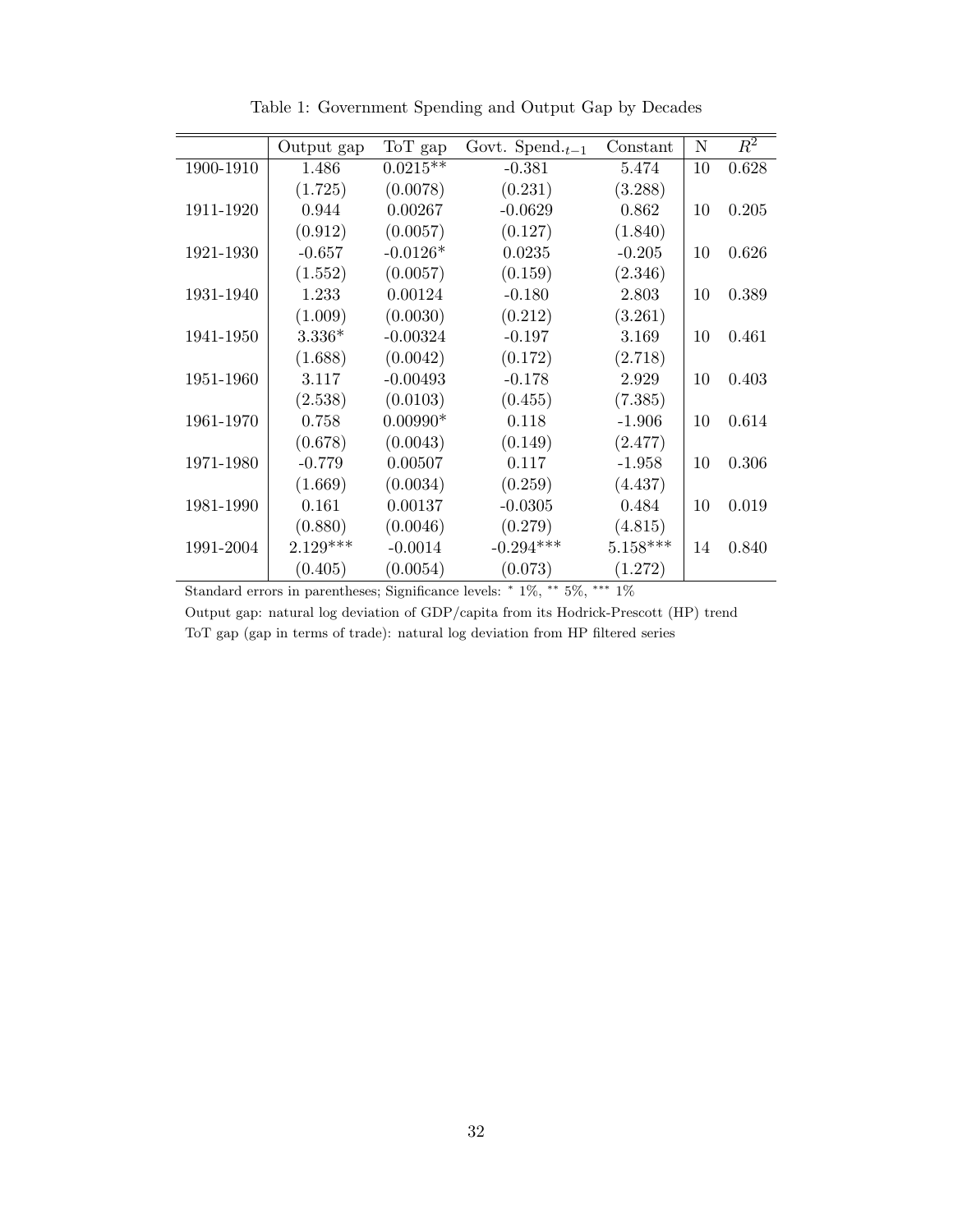| Models                              | (1)          | (2)          | (3)          | (4)          |
|-------------------------------------|--------------|--------------|--------------|--------------|
| Constant                            | 0.006        | 0.008        | $-0.024$     | $-0.024$     |
|                                     | (0.011)      | (0.012)      | (0.028)      | (0.028)      |
| $\Delta$ Ln GDP/capita              | $0.817$ ***  | $0.583$ **   | $0.597$ **   | 0.576        |
|                                     | (0.241)      | (0.284)      | (0.275)      | (0.481)      |
| $\gamma$ (Residual <sub>t-1</sub> ) | $-0.430$ *** | $-0.414$ *** | $-0.463$ *** | $-0.461$ *** |
|                                     | (0.090)      | (0.091)      | (0.097)      | (0.098)      |
| Peronist                            |              | $-0.013$     | $-0.024$     | $-0.023$     |
|                                     |              | (0.022)      | (0.022)      | (0.023)      |
| Peronist x $\Delta$ Ln GDP/cap.     |              | $0.895$ **   | $0.87$ **    | $0.992$ **   |
|                                     |              | (0.446)      | (0.421)      | (0.484)      |
| ISI                                 |              |              | $0.061$ *    | $0.058$ *    |
|                                     |              |              | (0.035)      | (0.034)      |
| ISI x $\Delta$ Ln GDP/cap.          |              |              |              | 0.145        |
|                                     |              |              |              | (0.567)      |
| Reform                              |              |              | 0.028        | 0.027        |
|                                     |              |              | (0.032)      | (0.032)      |
| Reform $x \Delta Ln GDP/cap$ .      |              |              |              | $-0.183$     |
|                                     |              |              |              | (0.600)      |
| $\mathbf N$                         | 104          | 104          | 104          | 104          |
| $\mathbf{R}^2$                      | 0.338        | 0.363        | 0.395        | 0.397        |
| $\mathbf{F}$                        | 14.62        | 12.89        | 10.23        | 7.65         |
| Durbin-Watson d-stat                | 1.947        | 1.939        | 1.934        | 1.912        |

Table 2: Error Correction Models: Baseline

Significance levels:  $* 10\%, * 5\%, *** 1\%$ 

DV: ∆Ln Govt. Spend./capita; Huber-White robust std. err. in parenthesis

γ: coeff. on  $Residual_{t-1}$ , where  $Residuals_{t-1} = G_{t-1} - \theta - \hat{\delta}Y_{t-1}$ 

ISI: Import Substitution Industrialization; Reform: economic and trade liberalization.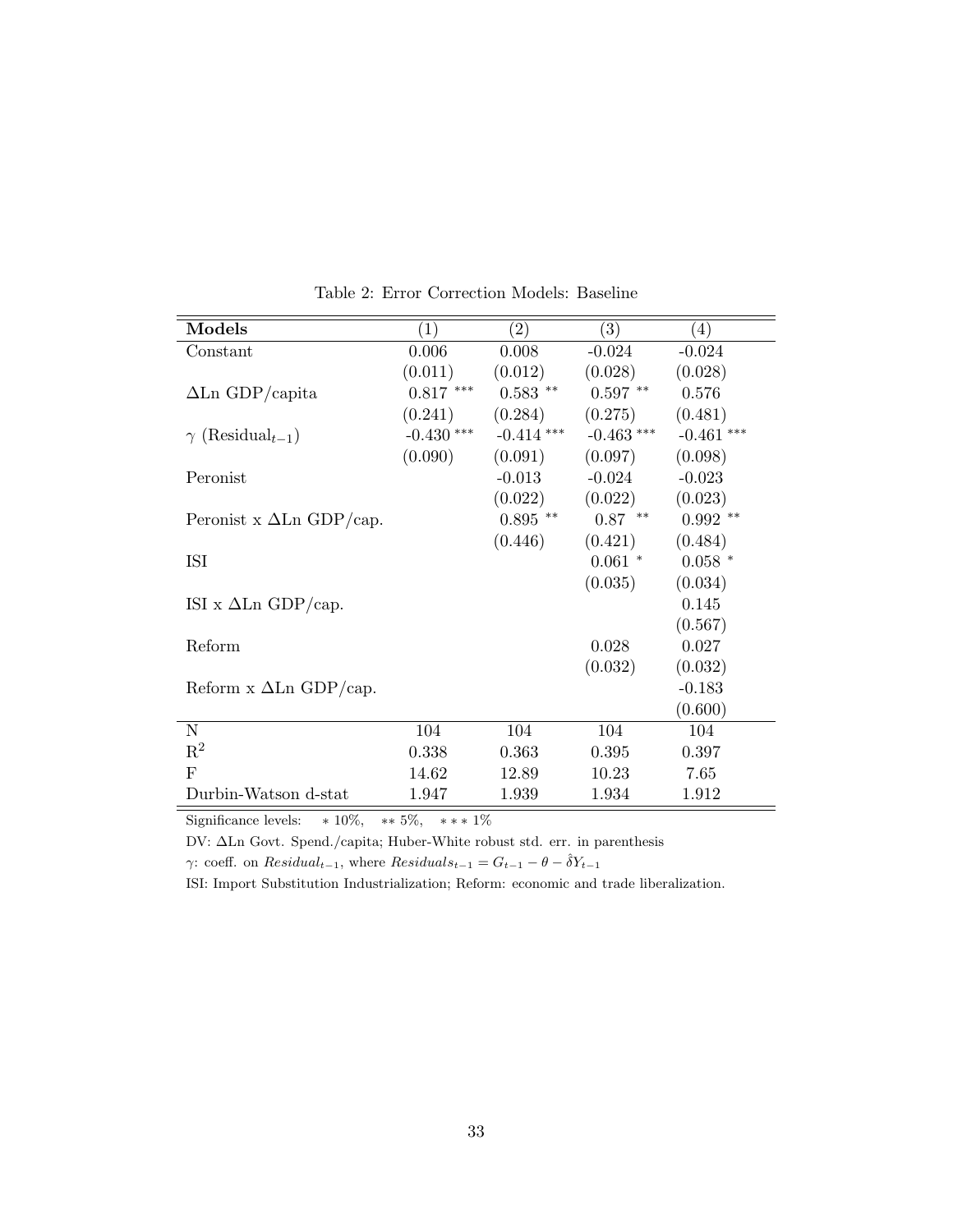| Variable                              | Coefficient | (Std. Err.) |  |
|---------------------------------------|-------------|-------------|--|
| Constant                              | $-0.020$    | (0.019)     |  |
| $\Delta$ Ln GDP/cap.                  | $1.434***$  | (0.320)     |  |
| $\gamma$ (Residual <sub>t-1</sub> )   | $-0.520***$ | (0.106)     |  |
| Part. Conserv.                        | 0.045       | (0.047)     |  |
| Part. Conserv. x $\Delta$ Ln GDP/cap. | $-0.488$    | (0.735)     |  |
| <b>UCR</b>                            | $-0.030$    | (0.029)     |  |
| UCR x $\Delta$ Ln GDP/cap.            | $-0.973*$   | (0.562)     |  |
| Military                              | 0.020       | (0.028)     |  |
| Military x $\Delta$ Ln GDP/cap.       | $-1.203*$   | (0.646)     |  |
| Nat. Coal.                            | 0.006       | (0.048)     |  |
| Nat. Coal x $\Delta$ Ln GDP/cap.      | $-0.398$    | (2.208)     |  |
| Nat. Dem.                             | $0.059**$   | (0.024)     |  |
| Nat. Dem x $\Delta$ Ln GDP/cap.       | $-0.903**$  | (0.388)     |  |
| <b>UCRI</b>                           | 0.077       | (0.067)     |  |
| UCRI x $\Delta$ Ln GDP/cap.           | $-0.218$    | (0.951)     |  |
| Alianza                               | $0.054**$   | (0.023)     |  |
| Alianza x $\Delta$ Ln GDP/cap.        | $-0.574$    | (0.544)     |  |
| ISI                                   | 0.036       | (0.025)     |  |
| N                                     |             | 104         |  |
| $\mathbf{R}^2$                        | 0.436       |             |  |
| F<br>(17, 86)                         |             | 4.446       |  |
| DW d-statistic $(18,104)$             |             | 1.929       |  |

Table 3: ECM by administration

Significance levels:  $* 10\%, * 5\%, * ** 1\%$ 

DV: ∆Ln Govt. Spend./capita; Huber-White robust std. err. in parenthesis γ: coefficient on  $Residual_{t-1}$ , where  $Residual_{t-1} = G_{t-1} - \theta - \hat{\delta}Y_{t-1}$ Part. Conserv.: 1900-1915; UCR: 1916-1990; 1963-1965; 1983-1989 Nat. Dem: 1932-1937; Nat. Coal: 1938-1942; UCRI: 1958-1962; Alliance: 1999-2001 Military: 1930-1931; 1943-1945 (GOU); 1955-1957; 1966-1972; 1976-1982 Peronist (omitted category): 1946-1955; 1973-1975; 1989-1999; 2002-2004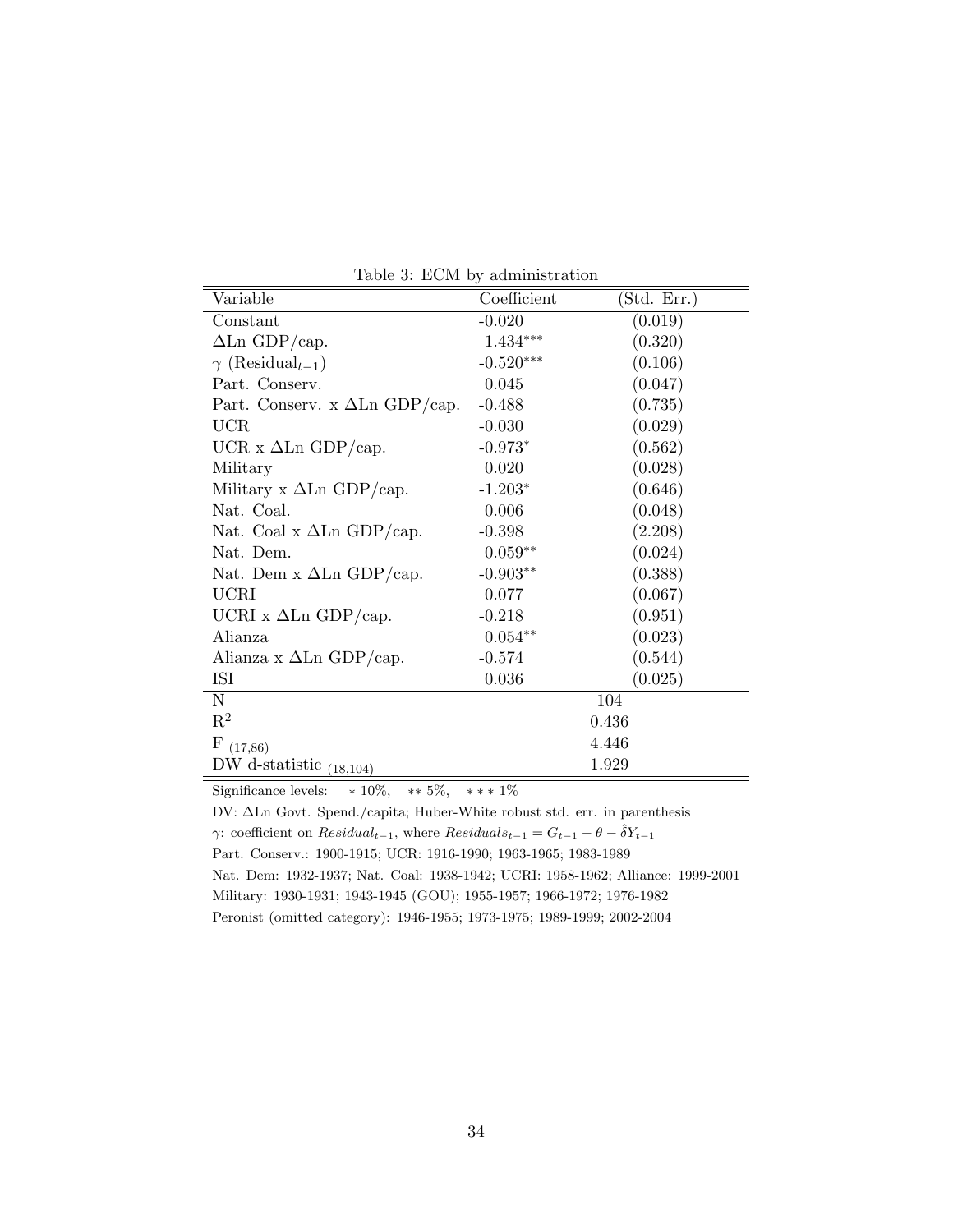Table 4: ECM models: Peronist, Other Democratic and GOU

| Variable                            | Coefficient | (Std. Err.) |
|-------------------------------------|-------------|-------------|
| Constant                            | 0.004       | (0.015)     |
| $\Delta$ Ln GDP/cap.                | $-0.037$    | (0.329)     |
| $\gamma$ (Residual <sub>t-1</sub> ) | $-0.454***$ | (0.093)     |
| Peronist                            | $-0.008$    | (0.025)     |
| Peronist x $\Delta$ Ln GDP/cap.     | $1.491***$  | (0.478)     |
| GOU                                 | $0.110***$  | (0.024)     |
| GOU x $\Delta$ Ln GDP/cap.          | $1.875***$  | (0.384)     |
| Radical                             | $-0.017$    | (0.025)     |
| Radical x $\Delta$ Ln GDP/cap.      | 0.544       | (0.537)     |
| Conservative (All)                  | 0.016       | (0.030)     |
| Conservative x $\Delta$ Ln GDP/cap. | 0.891       | (0.618)     |
| N                                   |             | 104         |
| $\mathbf{R}^2$                      |             | 0.414       |
| $\mathbf{F}$<br>(10.93)             |             | 59.39       |
| DW d-statistic $(11,104)$           |             | 1.970       |

DV: ∆Ln Govt. Spend./capita; Huber-White robust std. err. in parenthesis Significance levels:  $* 10\%, ** 5\%, *** 1\%$ Omitted category: Military government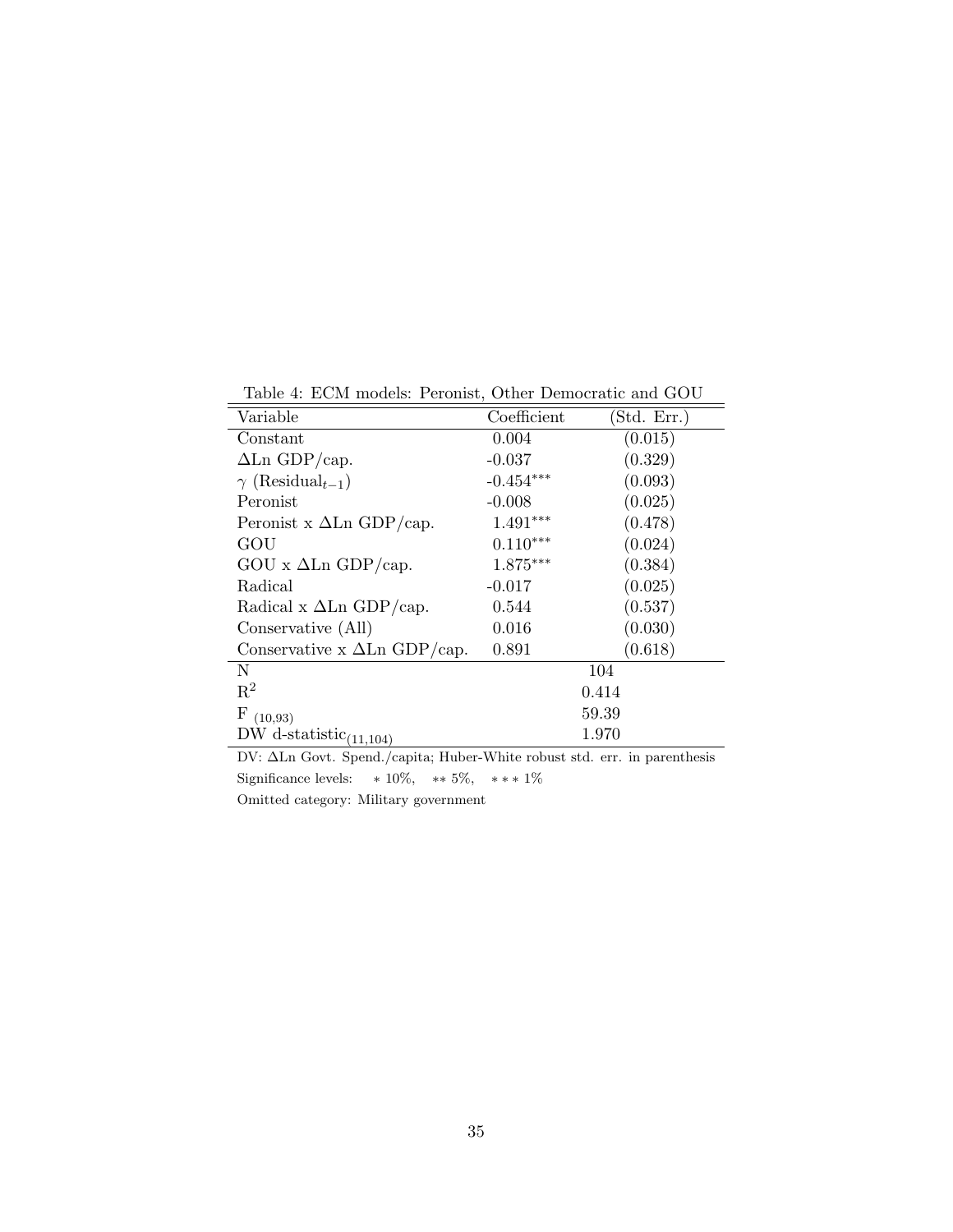|  |  |  | Table 5: ECM Models: Alternative hypotheses |  |
|--|--|--|---------------------------------------------|--|
|--|--|--|---------------------------------------------|--|

| Variable                             | Coefficient | (Std. Err.) |
|--------------------------------------|-------------|-------------|
| Constant                             | $-0.118**$  | (0.053)     |
| $\Delta$ Ln GDP/cap.                 | $-0.130$    | (0.758)     |
| $\gamma$ (Residual <sub>t-1</sub> )  | $-0.622***$ | (0.119)     |
| Peronist                             | $-0.006$    | (0.029)     |
| Peronist x $\Delta$ Ln GDP/cap.      | $1.511**$   | (0.631)     |
| GOU                                  | 0.054       | (0.047)     |
| GOU x $\Delta$ Ln GDP/cap.           | $1.713**$   | (0.654)     |
| Radical                              | 0.053       | (0.035)     |
| Radical x $\Delta$ Ln GDP/cap.       | 0.827       | (0.554)     |
| Conservative                         | $0.142**$   | (0.069)     |
| Conservative $x \Delta Ln GDP/cap$ . | 1.386       | (0.945)     |
| Nat. Coal.                           | $-0.067*$   | (0.038)     |
| Nat. Coal. x $\Delta$ Ln GDP/cap.    | 2.082       | (1.710)     |
| Nat. Dem.                            | 0.038       | (0.036)     |
| Nat. Dem. x $\Delta$ Ln GDP/cap.     | 0.714       | (0.614)     |
| $\Delta$ Ln ToT                      | 0.132       | (0.097)     |
| $\Delta$ Ln US int. rate             | $-0.042*$   | (0.024)     |
| $\Delta$ Ln Imports                  | $-0.091$    | (0.079)     |
| ISI (1930-1975)                      | $0.126**$   | (0.053)     |
| ISI x $\Delta$ Ln GDP/cap.           | 0.280       | (0.645)     |
| Reform (1976-2004)                   | $0.113**$   | (0.047)     |
| Reform $x \Delta Ln GDP/cap$ .       | 0.419       | (0.633)     |
| $\mathbf N$                          |             | 104         |
| $\mathbf{R}^2$                       |             | 0.498       |
| F<br>(21, 82)                        |             | 11.087      |
| DW d-statistic $_{(22,104)}$         |             | 1.805       |

Significance levels:  $* 10\%, * 5\%, *** 1\%$ 

DV: ∆Ln Govt. Spend./capita; Huber-White robust std. err. in parenthesis

γ: coefficient on  $Residual_{t-1}$ , where  $Residuals = G - \theta - X\delta'$ 

 $\boldsymbol{X}$  is the vector of covariates included in the second stage.

Ln US int. rate: Ln US short term interest rate;

Ln ToT: Ln terms of trade; Ln Imports: Ln import quantities

Omitted category: Military government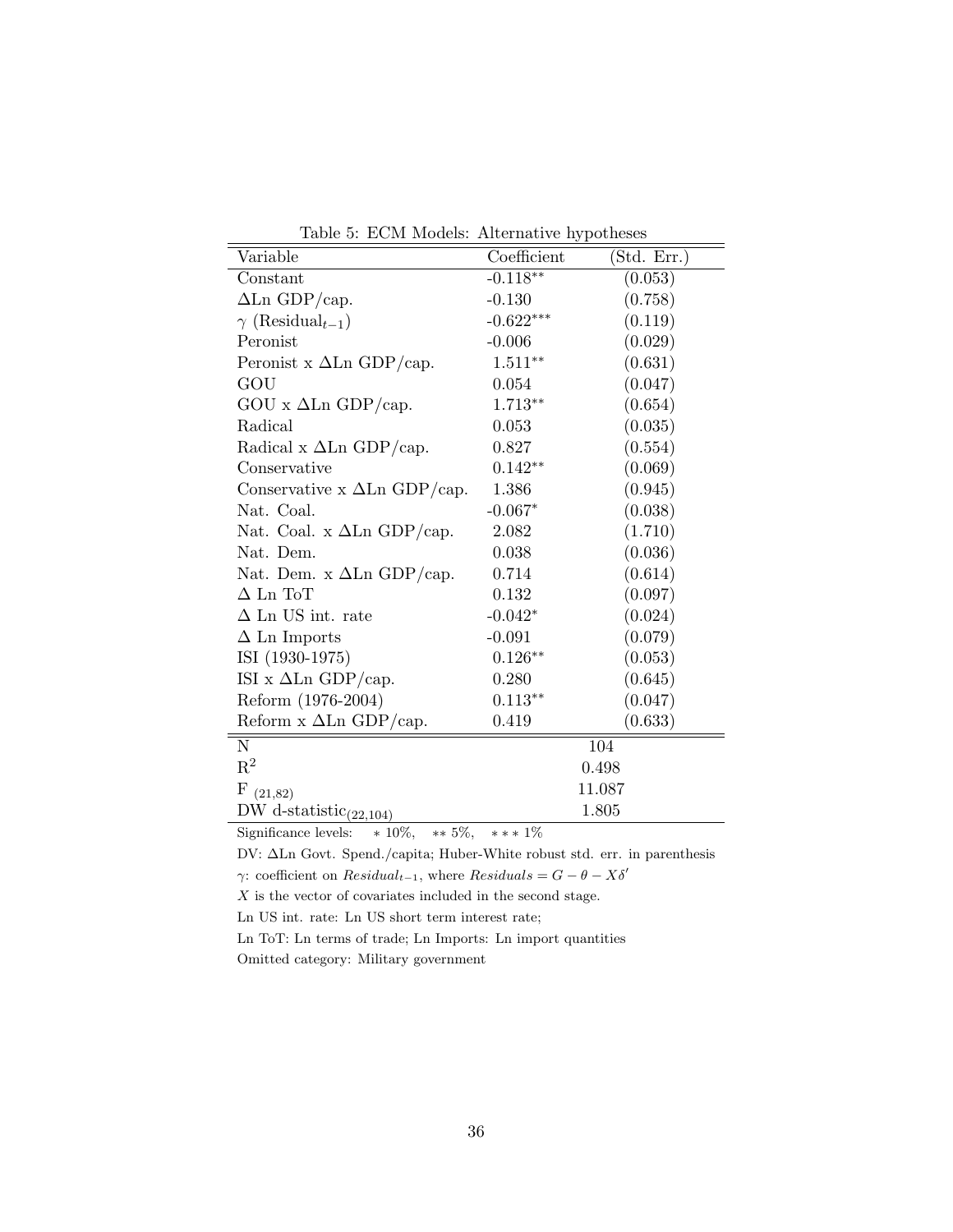| Table 6: ECM Models: decade duminies    |             |             |  |
|-----------------------------------------|-------------|-------------|--|
| Variable                                | Coefficient | (Std. Err.) |  |
| Constant                                | 0.002       | (0.037)     |  |
| $\Delta$ Ln GDP/cap.                    | 0.225       | (0.719)     |  |
| $\gamma$ (Residual <sub>t-1</sub> )     | $-0.646***$ | (0.133)     |  |
| Peronist                                | $-0.016$    | (0.035)     |  |
| Peronist x $\Delta$ Ln GDP/cap.         | $1.582**$   | (0.678)     |  |
| GOU                                     | 0.055       | (0.087)     |  |
| $GOU \times \Delta Ln \text{ GDP/cap.}$ | $1.621**$   | (0.808)     |  |
| Radical                                 | 0.044       | (0.034)     |  |
| Radical x $\Delta$ Ln GDP/cap.          | 0.567       | (0.701)     |  |
| Conservative                            | $0.176***$  | (0.063)     |  |
| Conservative $x \Delta Ln GDP/cap$ .    | 0.702       | (0.946)     |  |
| Nat. Coal.                              | $-0.074$    | (0.068)     |  |
| Nat. Coal. x $\Delta$ Ln GDP/cap.       | 2.052       | (1.728)     |  |
| National Dem.                           | 0.024       | (0.068)     |  |
| National Dem. x $\Delta$ Ln GDP/cap.    | 0.617       | (0.780)     |  |
| $\Delta$ Ln ToT                         | 0.111       | (0.100)     |  |
| $\Delta$ Ln US int. rate                | $-0.040$    | (0.031)     |  |
| $\Delta$ Ln Imports                     | $-0.089$    | (0.084)     |  |
| N                                       | 104         |             |  |
| $\mathbf{R}^2$                          | 0.557       |             |  |
| $\mathbf{F}$<br>(26, 77)                | 10.682      |             |  |
| DW d-statistic $_{(27,104)}$            | 1.942       |             |  |

Table 6: ECM Models: decade dummie

DV: ∆Ln Govt. Spend./capita; Huber-White robust std. err. in parenthesis Includes decade dummies; excluded cat.: 1990-2004

See table 3 for references

Significance levels:  $* 10\%, * 5\%, ** 1\%$ Omitted category: Military government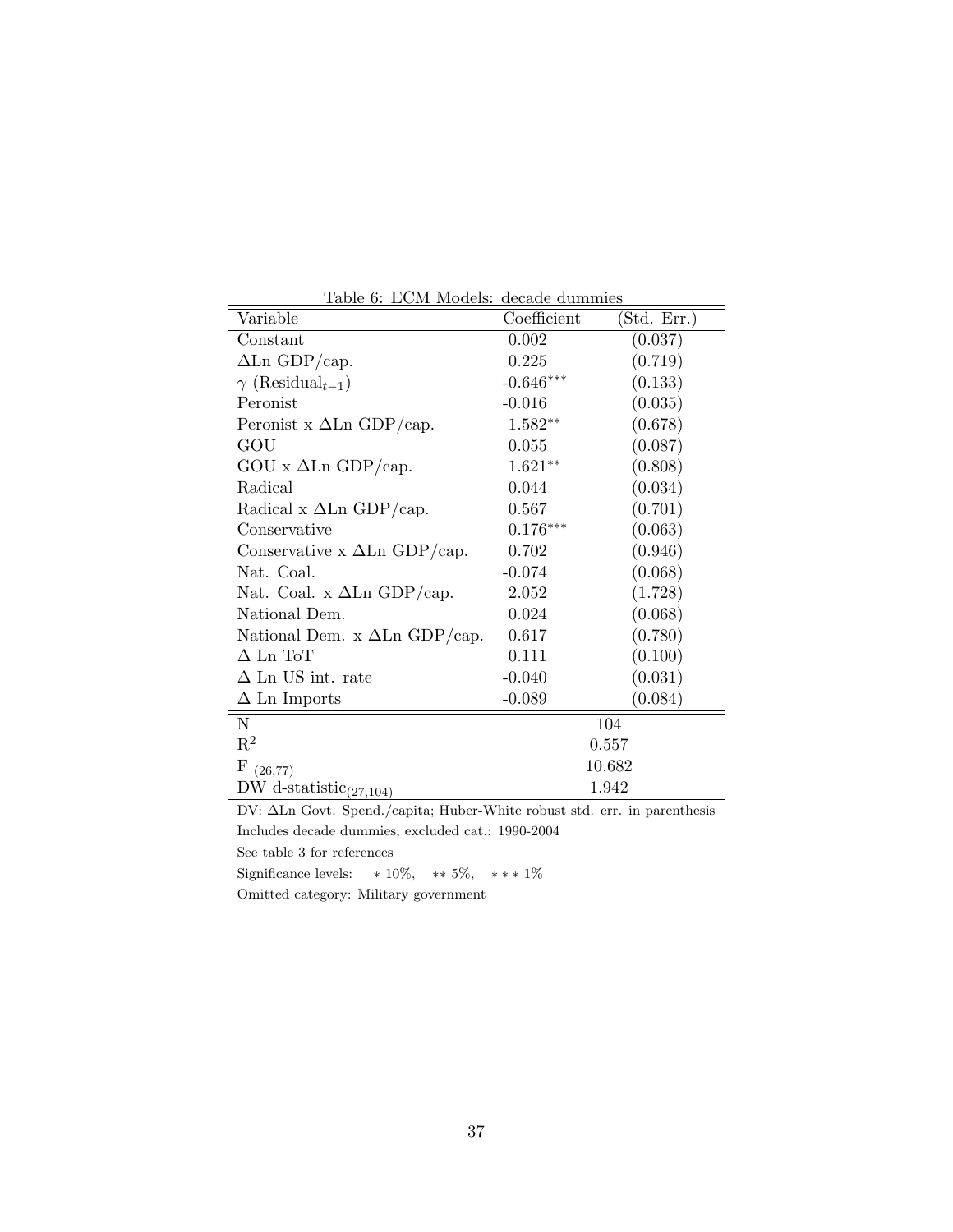|                                     | (1)       | $\left( 2\right)$ | $\left( 3\right)$ |
|-------------------------------------|-----------|-------------------|-------------------|
| Output Gap                          | 0.005     | 0.004             | 0.004             |
|                                     | (0.004)   | (0.005)           | (0.005)           |
| Output Gap x Peronist               | $0.014**$ | $0.016**$         | $0.016**$         |
|                                     | (0.006)   | (0.007)           | (0.007)           |
| Peronist                            | $-0.012$  | $-0.010$          | $-0.016$          |
|                                     | (0.020)   | (0.021)           | (0.022)           |
| US interest rate                    |           | 0.003             | 0.001             |
|                                     |           | (0.003)           | (0.003)           |
| $\Delta {\rm ToT}$                  |           | 0.0003            | 0.0003            |
|                                     |           | (0.0009)          | (0.0009)          |
| ISI (1930-1975)                     |           |                   | 0.001             |
|                                     |           |                   | (0.031)           |
| Reform (1976-2004)                  |           |                   | 0.014             |
|                                     |           |                   | (0.032)           |
| Constant                            | 0.004     | $-0.007$          | $-0.006$          |
|                                     | (0.012)   | (0.019)           | (0.031)           |
| N                                   | 105       | 104               | 104               |
| $\mathbf{R}^2$                      | 0.268     | 0.259             | 0.262             |
| $F$ -statistic (first stage)        | 16.64     | 9.84              | 9.41              |
| $DW$ d-statistic ( <i>p</i> -value) | 0.358     | 0.323             | 0.339             |

Table 7: Instrumental Variable Regression (2SLS)

Standard errors in parentheses

Significance levels:  $* 1\%, ** 5\%, *** 1\%$ 

DV: Govt. spend./capita deviation from Hodrick-Prescott (HP) trend Output gap: GDP/capita deviation from Hodrick-Prescott (HP) trend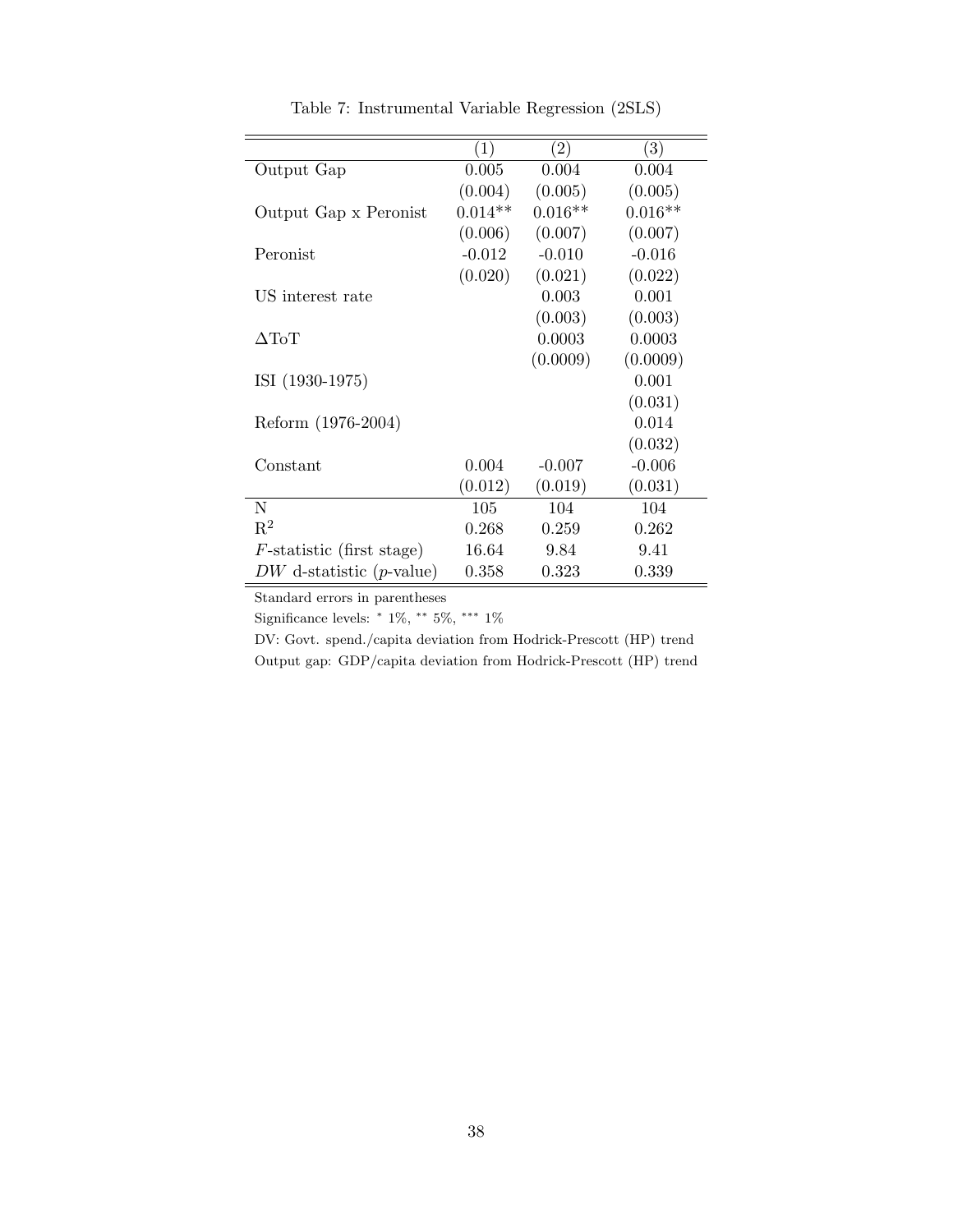| Presidents         | Tenure        | Party                  | Regime                               | Ideology                            | Support base                 |
|--------------------|---------------|------------------------|--------------------------------------|-------------------------------------|------------------------------|
| J.A. Roca          | 1898-1904     | PAN                    | Dem                                  | open/agro-exp                       | Agr.producers                |
| M.Quintana         | 1904-1906     | PAN                    | Dem                                  | $open/agro-exp$                     | Agr.producers                |
| J.Figueroa Alcorta | 1906-1910     | PAN                    | Dem                                  | open/agro-exp                       | Agr.producers                |
| R.Saenz Peña       | 1910-1914     | Union Nacional         | Dem                                  | $open/agro-exp$                     | Agr.producers                |
| V. De la Plaza     | 1914-1916     | PC                     | Dem                                  | $open/agro-exp$                     | Agr.producers                |
| H. Yrigoyen        | 1916-1922     | UCR                    | $Dem^*$                              | open/agro-exp                       | Middle classes               |
| M.T. de Alvear     | 1922-1928     | <b>UCR</b>             | Dem                                  | open/agro-exp                       | Middle classes               |
| H. Yrigoyen        | 1928-1930     | <b>UCR</b>             | Dem                                  | $open/agro-exp$                     | Middle classes               |
| J.F. Uriburu       | 1930-1932     | <b>MILITARY</b>        | Aut                                  | $open/agro-exp$                     | Agr.producers                |
| A.P. Justo         | 1932-1938     | National Dem           | $Dem^{\dagger}$                      | open/agro-exp                       | Agr.producers/industrialists |
| R.M Ortiz          | 1938-1942     | National Coaltion      | Dem                                  | $open/agro-exp$                     | Agr.producers/industrialists |
| R.S Castillo       | 1942-1943     | National Coaltion      | Dem                                  | $open/agro-exp$                     | Agr.producers/industrialists |
| A.Rawson           | 1943          | <b>MILITARY</b>        | Aut                                  | closed/ISI                          | Urban workers-industrialists |
| P. Ramirez         | 1943-1944     | <b>MILITARY</b>        | Aut                                  | closed/ISI                          | Urban workers-industrialists |
| E.J. Farrell       | 1944-1946     | MILITARY               | Aut                                  | closed/ISI                          | Urban workers-industrialists |
| J.D. Peron         | 1946-1955     | PJ                     | $\mathrm{Dem}^{**}$                  | closed/ISI                          | Urban workers-industrialists |
| E. Lonardi         | 1955          | MILITARY               | Aut                                  | closed/ISI                          | Agr. Producers               |
| P. Aramburu        | 1955-1958     | <b>MILITARY</b>        | Aut                                  | closed/ISI                          | Agr. Producers               |
| A. Frondizi        | 1958-1962     | <b>UCRI</b>            | Dem                                  | closed/ISI                          | Middle classes               |
| J.M. Guido         | 1962-1963     | <b>UCRI</b>            | Aut                                  | closed/ISI                          | Middle classes               |
| A. Illia           | $1963 - 1966$ | <b>UCRP</b>            | Dem <sup><math>\ddagger</math></sup> | closed/ISI                          | Middle classes               |
| J.C. Ongania       | 1966-1970     | <b>MILITARY</b>        | Aut                                  | closed/ISI                          | Agr.producers                |
| R. Levingston      | 1970-1971     | <b>MILITARY</b>        | Aut                                  | closed/ISI                          | Agr.producers                |
| A. Lanuse          | 1971-1973     | MILITARY               | Aut                                  | closed/ISI                          | Agr.producers                |
| H. Campora         | 1973          | PJ                     | Dem                                  | closed/ISI                          | Urban workers-industrialists |
| R.Lastiri          | 1973          | PJ                     | Dem                                  | closed/ISI                          | Urban workers-industrialists |
| J.D. Peron         | 1973-1974     | $\mathbf{P}\mathbf{J}$ | Dem                                  | closed/ISI                          | Urban workers-industrialists |
| I. de Peron        | 1974-1976     | PJ                     | Dem                                  | closed/ISI                          | Urban workers-industrialists |
| J. Videla          | 1976-1981     | MILITARY               | Aut                                  | open/reform                         | Agr.producers/contractors    |
| R. Viola           | 1981          | MILITARY               | Aut                                  | open/reform                         | Agr.producers/contractors    |
| L.Galtieri         | 1981-1982     | MILITARY               | Aut                                  | open/reform                         | Agr.producers/contractors    |
| R. Bignone         | 1982-1983     | <b>MILITARY</b>        | Aut                                  | $\operatorname{open}/\text{reform}$ | Agr.producers/contractors    |
| R. Alfonsin        | 1983-1988     | UCR                    | Dem                                  | partial open                        | Middle classes               |
| C. Menem           | 1989-1999     | P <sub>J</sub>         | Dem                                  | open/reform                         | Urban workers-industrialists |
| A.De la Rua        | 1999-2001     | UCR-Alliance           | Dem                                  | open/reform                         | Middle classes               |
| E.Duhalde          | 2002          | PJ                     | Dem                                  | open/reform                         | Urban workers-industrialists |
| N.Kirchner         | 2003-2007     | PJ                     | Dem                                  | partial open                        | Urban workers-industrialists |
| C. Kirchner        | $2007 -$      | PJ                     | Dem                                  | partial open                        | Urban workers-industrialists |

Appendix I Table A: Argentina: Government orientation

Source Mollinelli et al 1999; authors

References: Military: follows a coup; PAN/PC=Conservative Party PJ=Peronists UCR=Radicals

UCRI=UCR Intransigente UCRP= UCR del Pueblo

† The UCR was proscribed and banned from the 1931 election; pervasive electoral fraud through 1942.

<sup>∗</sup> First presidential election under universal, mandatory and secret ballot (Ley Saenz Pe˜na of 1912

∗∗ Female suffrage instituted in 1947. The first Presidential election with female suffrage was 1952.

 $^\ddag$  The Peronist party was proscribed and banned from the 1958 and 1963 elections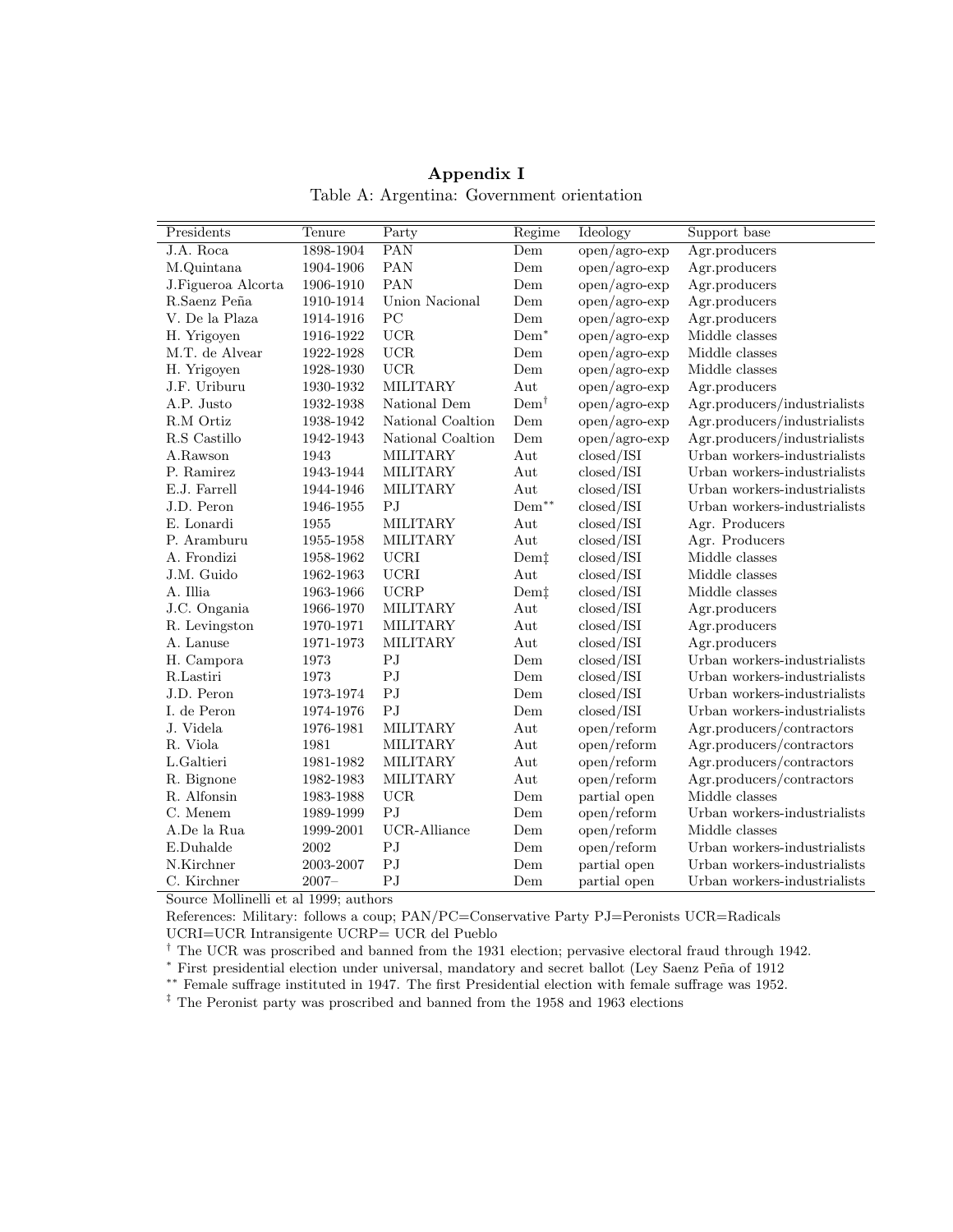| Table B: Argentina: Economic Recessions 1903-2004 |  |  |  |
|---------------------------------------------------|--|--|--|
|---------------------------------------------------|--|--|--|

| Highest | Economic      | Length           | Drop in GDP    | Drop in industry | Drop in construction | Annual inflation |
|---------|---------------|------------------|----------------|------------------|----------------------|------------------|
| year    | cycle         | ( <i>years</i> ) | (start to end) | (start to end)   | (start to end)       |                  |
| 1913    | 1913-1917     | 4                | $-0.200$       | $-0.167$         | $-0.824$             | 0.079            |
| 1929    | 1929-1932     | 3                | $-0.151$       | $-0.176$         | $-0.594$             | $-0.079$         |
| 1951    | $1951 - 1952$ | 1                | $-0.060$       | $-0.093$         | $-0.101$             | 0.386            |
| 1958    | 1958-1959     | $\mathbf 1$      | $-0.061$       | $-0.129$         | $-0.159$             | 1.137            |
| 1961    | 1961-1963     | $\overline{2}$   | $-0.037$       | $-0.094$         | $-0.156$             | 0.589            |
| 1974    | 1974-1976     | $\overline{2}$   | $-0.011$       | $-0.055$         | 0.202                | 14.385           |
| 1977    | 1977-1978     | 1                | $-0.036$       | $-0.105$         | $-0.048$             | 1.755            |
| 1980    | 1980-1982     | $\overline{2}$   | $-0.075$       | $-0.143$         | $-0.207$             | 1.327            |
| 1984    | 1984-1985     | $\mathbf{1}$     | $-0.069$       | $-0.149$         | $-0.149$             | 6.722            |
| 1987    | 1987-1990     | 3                | $-0.108$       | $-0.150$         | $-0.498$             | 14.037           |
| 1994    | 1994-1995     | 1                | $-0.036$       | $-0.072$         | $-0.122$             | 0.034            |
| 1998    | 1998-2002     | $\overline{4}$   | $-0.184$       | $-0.270$         | $-0.508$             | 0.219            |
| Highest | Economic      | Length           | Initial shock  | Initial shock    | Drop in imports      | Real devaluation |
| year    | cycle         | ( <i>years</i> ) | Export prices  | Export volumes   | (start to end)       | (implicit)       |
| 1913    | 1913-1917     | $\overline{4}$   | 0.011          | $-0.262$         | $-0.558$             |                  |
| 1929    | 1929-1932     | 3                | $-0.110$       | $-0.317$         | $-0.527$             | 0.661            |
| 1952    | 1951-1952     | 1                | $-0.166$       | $-0.295$         | $-0.403$             | 0.170            |
| 1959    | 1958-1959     | 1                | 0.046          | $-0.038$         | $-0.153$             | 0.243            |
| 1961    | 1961-1963     | $\overline{2}$   | $-0.169$       | $-0.082$         | $-0.322$             | 0.106            |
| 1974    | 1974-1976     | $\overline{2}$   | 0.249          | $-0.166$         | $-0.175$             | 1.200            |
| 1977    | 1977-1978     | $\mathbf 1$      | 0.064          | 0.096            | $-0.129$             | $-0.255$         |
| 1980    | 1980-1982     | $\overline{2}$   | 0.180          | 0.110            | $-0.525$             | 3.229            |
|         |               |                  |                |                  |                      |                  |
| 1984    | 1984-1985     | $\mathbf{1}$     | 0.086          | 0.208            | $-0.171$             | 0.160            |
| 1987    | 1987-1990     | 3                | $-0.177$       | $-0.099$         | $-0.378$             | 0.750            |
| 1994    | 1994-1995     | 1                | 0.029          | 0.249            | $-0.116$             | 0.000            |

Source: CEPAL Buenos Aires, FIEL and authors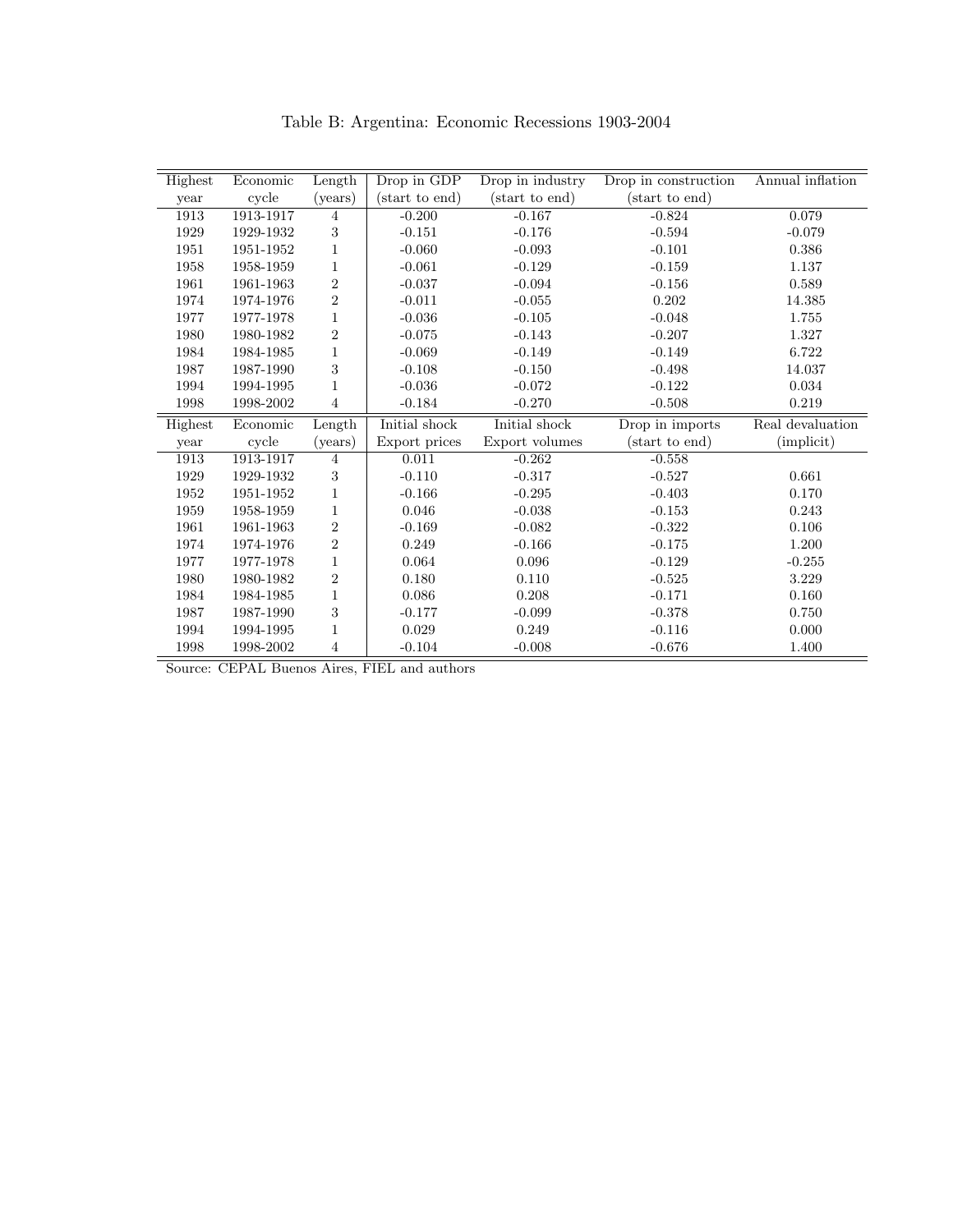# Appendix II: A Political Economy Model of Cyclical Fiscal Spending

Consider a two-period model, with three different groups of individuals  $J = L, C, A$ , representing labor, capital in non-tradable sectors, and capital in tradable sectors, respectively. Every individual i in group  $J = C, A$  is endowed with an identical and positive income in period  $t = 0$ , i.e.,  $e^{i} = e^{J} > 0$ , for  $i \in J = C, A$ . Individuals in group L have no income endowment, i.e.,  $e^i = 0$ , for  $i \in L$ , and inelastically supply one unit of labor in period  $t = 1$ . The population size of each group is given by  $n^C, n^L$ , and  $n^A$ , and  $n^L$  is normalized to 1.

In period  $t = 0$ , individuals in groups C and A decide how much of their endowment they will consume and how much they will allocate to production. Production takes place in period  $t = 1$ . Individuals in group A can invest in the production of a good M, which is risky, or in a riskless activity  $P^{32}$  Individuals in group C can only invest in sector  $M$ . Good  $M$  is produced using a constant-returns to scale technology represented by the production function  $f(K^M, L)$ . A unit of capital invested in P gives an exogenous net return r.

The first and second period budget constraints of a consumer  $i$  in group  $C$  are

$$
(1 - \tau_0)e^C = z_0^C + k^{C,M}, \tag{4}
$$

$$
y_1^C + g_1 = z_1^C, \tag{5}
$$

where  $z_t^C$  is consumption in period t,  $k^{C,M}$  are capital holdings in sector M,  $y_1^C$  income in period 1,  $g_t^C$  is a transfer received from the government in period t, and  $\tau_0^C$  is the tax rate on capital income in period 0.

The budget constraints for consumers in group  $A$  are similar except for the fact that they can also hold capital in sector  $P$ :

$$
(1 - \tau_0)e^A = z_0^A + k^{A,M} + k^{A,P}, \tag{6}
$$

$$
y_1^A + g_1 = z_1^A, \t\t(7)
$$

As a result the total amount of capital invested in each sector is

$$
K^M = n^A k^{A,M} + n^C k^{C,M}, \quad K^P = n^A k^{A,P}.
$$
\n(8)

In period  $t = 0$ , labor receives government transfers. Labor decisions are made in period  $t = 1$ . The first and second period budget constraints for an individual i in group  $L$  are

$$
g_0 = z_0^L,\tag{9}
$$

$$
y_1^i + g_1 = z_1^i, \text{ for } i \in L.
$$
 (10)

Income across workers may differ ex-post since some workers may end up being unemployed.

 $32$ We assume that P is the more productive tradable sector.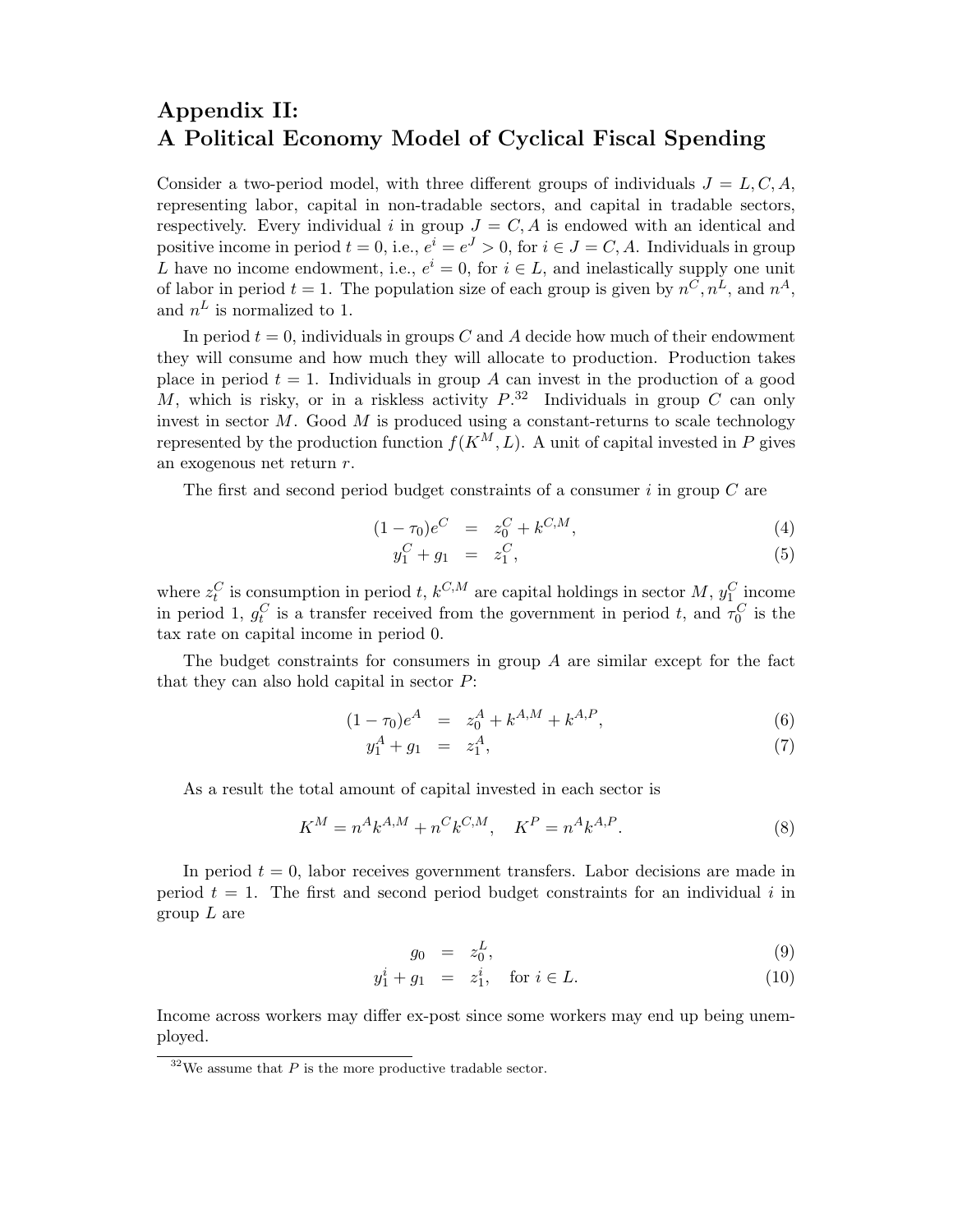In period  $t = 1$ , capital in activity P receives

$$
\Pi^P = (1 + r - \tau_1^P)K^P, \tag{11}
$$

where  $\tau_1^P$  is the tax rate on capital. Capital used in the production of good M receives

$$
\Pi^M = F(K^M, L) + \theta \mu - wL + (1 - \tau_1^M) K^M. \tag{12}
$$

The return per unit of capital is

$$
\pi^{P} = \frac{\Pi^{P}}{K^{P}} = (1 + r - \tau_{1}^{P}) \text{ and } \pi^{M} = \frac{\Pi^{M}}{K^{M}}.
$$
 (13)

Labor is represented by a labor union. Wages and employment are negotiated through a Nash bargaining process between the firm in sector M and the labor union. The value of  $\mu$  is revealed after the bargaining between the firm and the union takes place. The realization of  $\mu$  determines whether the firm continues operating or is liquidated. As we will show later, there is a value of  $\mu$ , denoted  $\hat{\mu}$ , such that if  $\mu < \hat{\mu}$ , the firm will be liquidated, and if  $\mu \geq \hat{\mu}$ , the firm continues operating. If the firm is liquidated, then labor hired by the firm becomes unemployed. The capitalists can still recover part of the value of capital invested, though. Specifically, capitalists obtain  $(1 + \bar{r})\overline{K}^M$  in this event, with  $r > \bar{r} > -1$ . The utility of the labor union is

$$
V = b(1 - L) + \hat{\mu}bL + (1 - \hat{\mu})wL,
$$
  
= b + (1 - \hat{\mu})(w - b)L. (14)

Governments can be of two types  $x_t = \{x, x'\}, t = 0, 1$ . The government budget constraints are

$$
g_0 = \tau_0 (n^C e^C + n^A e^A), \tag{15}
$$

$$
G_1 + b[(1 - L) + \hat{\mu}L] + \hat{\mu}(1 + \bar{r})K^M = \tau_1^P K^P + \tau_1^M (1 - \hat{\mu})K^M.
$$
 (16)

where  $g_1 = G_1/(1 + n^C + n^A)$ .

#### Timing of Events

- 1. Period  $t = 0$ :
	- (a) The incumbent government (given)  $x_0$  chooses  $\{\tau_0, g_0\}|_{x_0}$ .
	- (b) Capitalists decide  $\{z_0^C, z_0^A\}$  and  $\{k^{C,M}, k^{A,M}, k^{A,P}\}.$
- 2. Period  $t = 1$ :
	- (a) Elections are held (probabilistic voting model).
	- (b) The elected government  $x_1$  chooses  $\{\tau_1^M, \tau_1^P, g_1, b\}\big|_{x_1}$ .
	- (c) Labor market transactions take place: A Nash Bargaining process determines  $\{w, L\}$ ).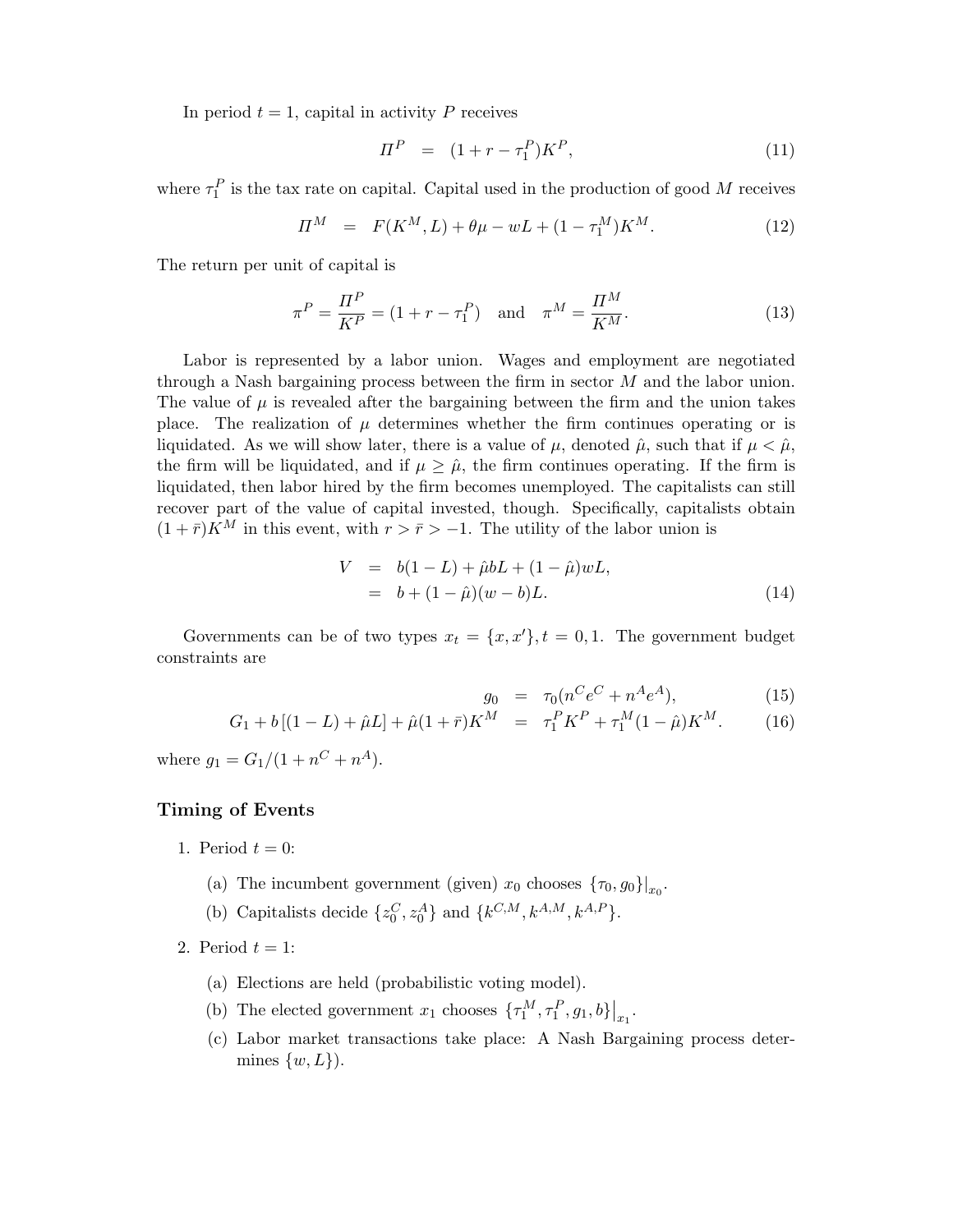- (d) The value of  $\mu$  is realized.
- (e) Firm operates or is liquidated.

# Solution

#### Period  $t=1$

### (e) Firm operates or is liquidated

Given the realization of  $\mu$ , the firm in sector M operates if and only if  $\Pi^M \ge (1+\bar{r})K^M$ , or

$$
F(K^{M}, L) + \theta \mu - wL + (1 - \tau_1^{M})K^{M} \ge (1 + \bar{r})K^{M}.
$$
 (17)

There exist a  $\hat{\mu}$  such that for all  $\mu \leq \hat{\mu}$ , the firm is liquidated, and  $\mu > \hat{\mu}$ , the firm continues operating.

## (c) Labor market

The expected profit of the firm is

$$
II_e^M = \int_0^{\hat{\mu}} (1+\bar{r}) K^M d\mu + \int_{\hat{\mu}}^1 \left[ F(K^M, L) + \theta \mu - wL + (1 - \tau_1^M) K^M \right] d\mu
$$
  
=  $\hat{\mu} (1+\bar{r}) K^M + (1 - \hat{\mu}) \left[ F(K^M, L) + \frac{\theta}{2} (1 + \hat{\mu}) - wL + (1 - \tau_1^M) K^M \right]$ 

and the utility of the labor union is  $V$ , defined earlier in  $(14)$ . If negotiations between the firm and the labor union break down, the outside option for the labor union is  $\bar{V} = b$  and for the firm is the liquidation value  $\bar{\Pi}^M = (1 + \bar{r})K^M$ . Then,

$$
\Pi_e^M - \bar{\Pi}^M = (1 - \hat{\mu}) \left[ F(K^M, L) + \frac{\theta}{2} (1 + \hat{\mu}) - wL - (\bar{r} + \tau_1^M) K^M \right]
$$

Thus, an equilibrium at this stage is defined by  $\{w, L, \hat{\mu}\}\$  such that:

$$
\max_{\{w,L,\hat{\mu}\}} \Omega = \beta \log(V - \bar{V}) + (1 - \beta) \log(\Pi_e^M - \bar{\Pi}^M)
$$
\nsubject to\n
$$
F(K^M, L) + \theta \hat{\mu} - wL + (1 - \tau_1^M) K^M \ge (1 + \bar{r}) K^M.
$$
\n(18)

Recall that the allocation of capital is decided in period  $t = 0$ , so at this stage capital is given. Also, at this stage of the game, the policy variables have already been decided by the partisan government elected at the beginning of period  $t = 1$ .